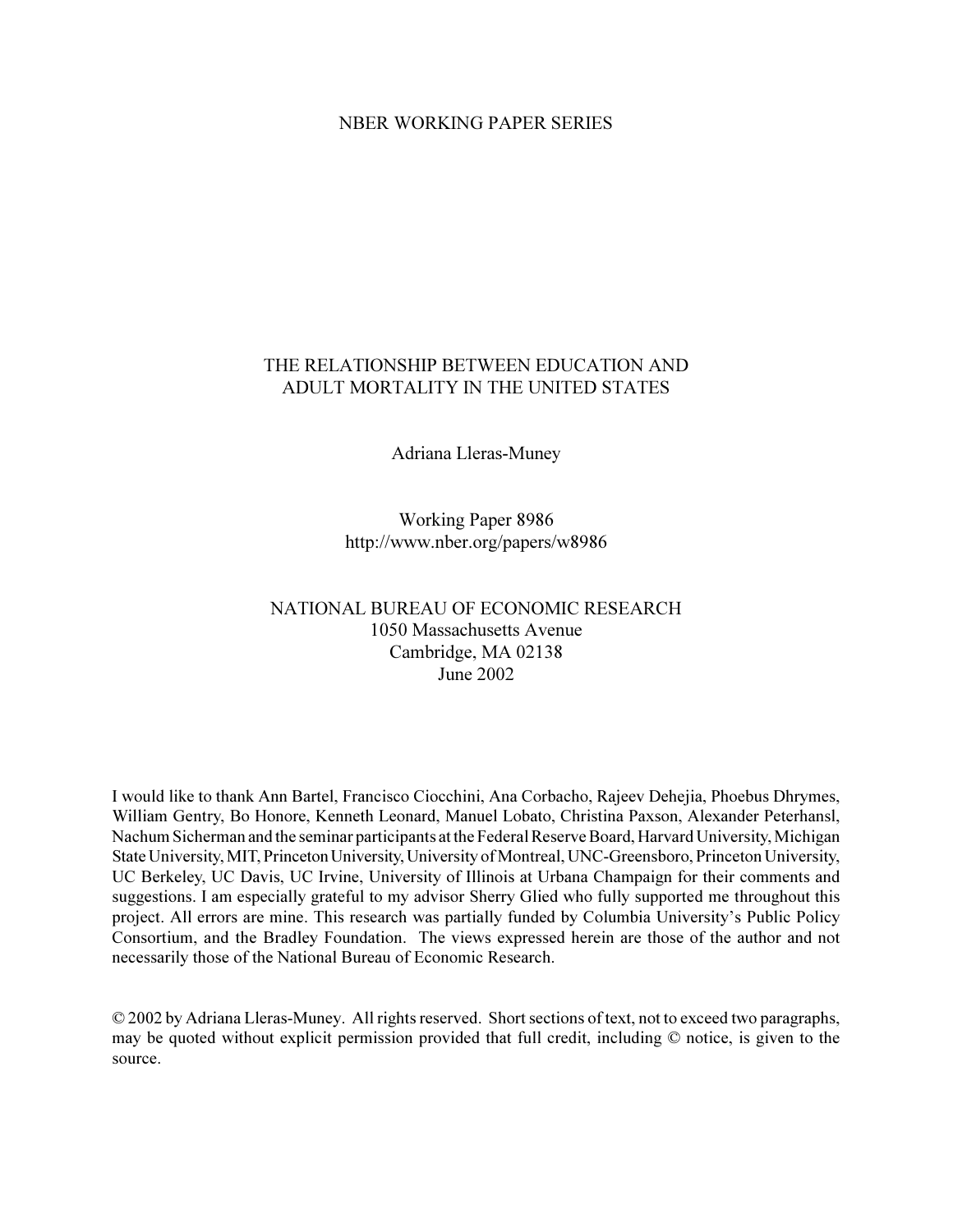The Relationship Between Education and Adult Mortality in the United States Adriana Lleras-Muney NBER Working Paper No. 8986 June 2002 JEL No. I12, I20, J10, J18, N32, N42

# ABSTRACT

Prior research has uncovered a large and positive correlation between education and health. This paper examines whether education has a causal impact on health. I follow synthetic cohorts using successive U.S. censuses to estimate the impact of educational attainment on mortality rates. I use compulsory education laws from 1915 to 1939 as instruments for education. The results suggest that education has a causal impact on mortality, and that this effect is perhaps larger than has been previously estimated in the literature.

Adriana Lleras-Muney Department of Economics Princeton University Princeton, NJ 08540 and NBER alleras@princeton.edu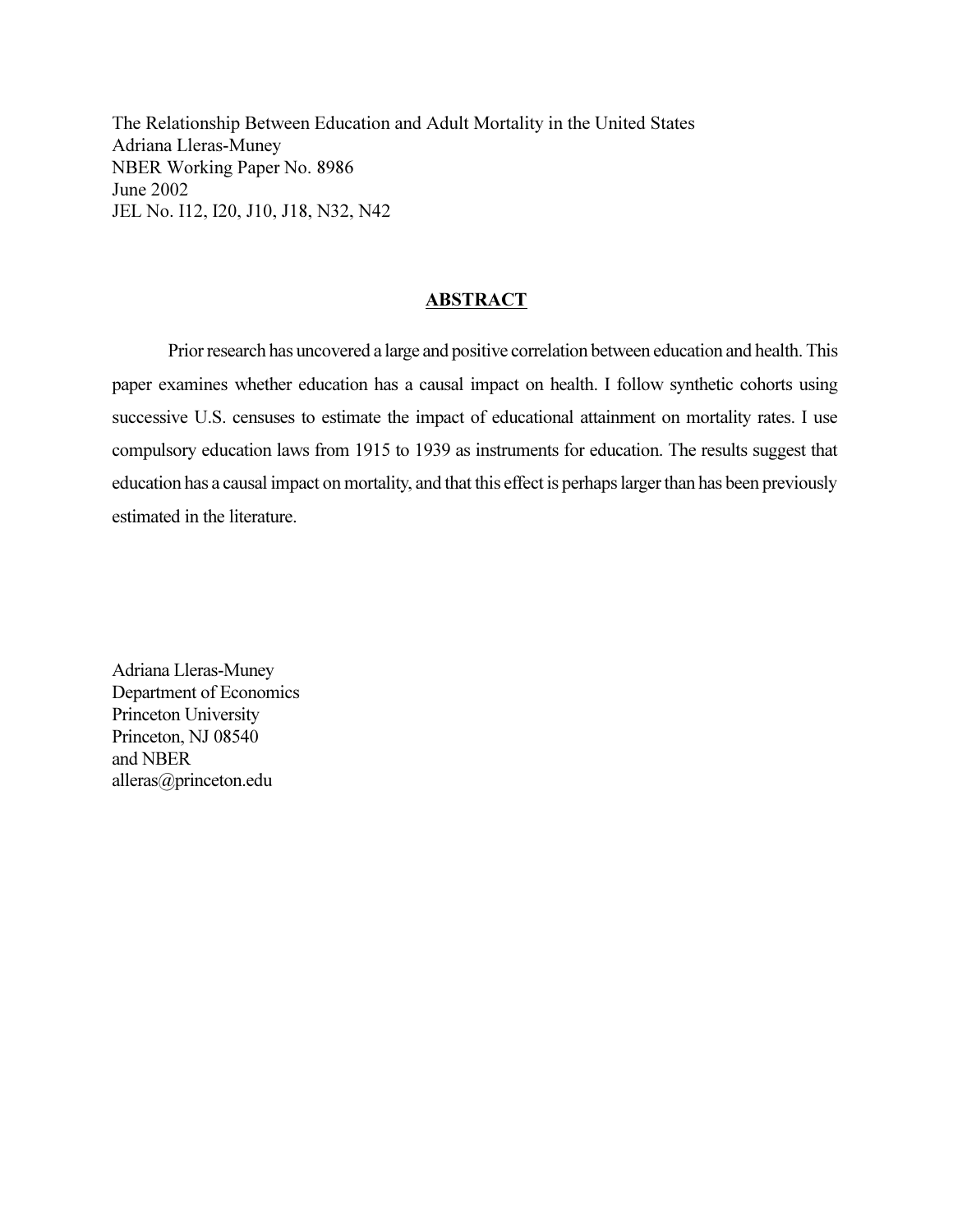# 1 Introduction

Access to health care insurance,<sup>1</sup> expenditures on health care,<sup>2</sup> and even income levels<sup>3</sup> have been shown to have little effect on health. On the other hand, there is a large and positive correlation between education and health (Grossman and Kaestner 1997). This correlation is strong and significant even after controlling for different measures of socio-economic status, such as income and race, and regardless of how health is measured (morbidity rates, self-reported health status or other measures of health). Given that the measured effects of education are large, investments in education might prove to be a cost-effective means of achieving better health, $4$  if education indeed helps us to be healthier. But prior research has not ascertained whether the relationship between education and health is causal.

The purpose of this paper is to determine whether education has a causal effect on health, in particular on mortality. The negative relationship between education and mortality, the most basic measure of health, has become well established since the famous Kitagawa and Hauser (1973) study, which found significant differences in mortality rates across educational categories for both sexes. More recent studies (e.g. Christenson and Johnson, 1995, Deaton and Paxson, 1999) confirm these findings. Elo and Preston (1996) control for a variety of other mortality factors such as income, race, marital status, region of residence, and region of birth. Rogers et al. (2000) further control for access to health care, insurance, smoking, exercise, occupation, and other factors. Figures 1 and 2 document this relationship using consecutive census data for the US: in all cohorts, those who survive have higher education than those who do not.

The existing literature has explained this correlation in three ways. One controversial hypothesis is that education increases health, either because education makes people better decision-

<sup>&</sup>lt;sup>1</sup> See Newhouse  $(1993)$ .

<sup>2</sup> For example see Filmer and Prichett (1997).

<sup>3</sup> Grossman (1975) shows that income does not affect health beyond a certain threshold.

 $4$  This was first suggested by Auster et al  $(1969)$ .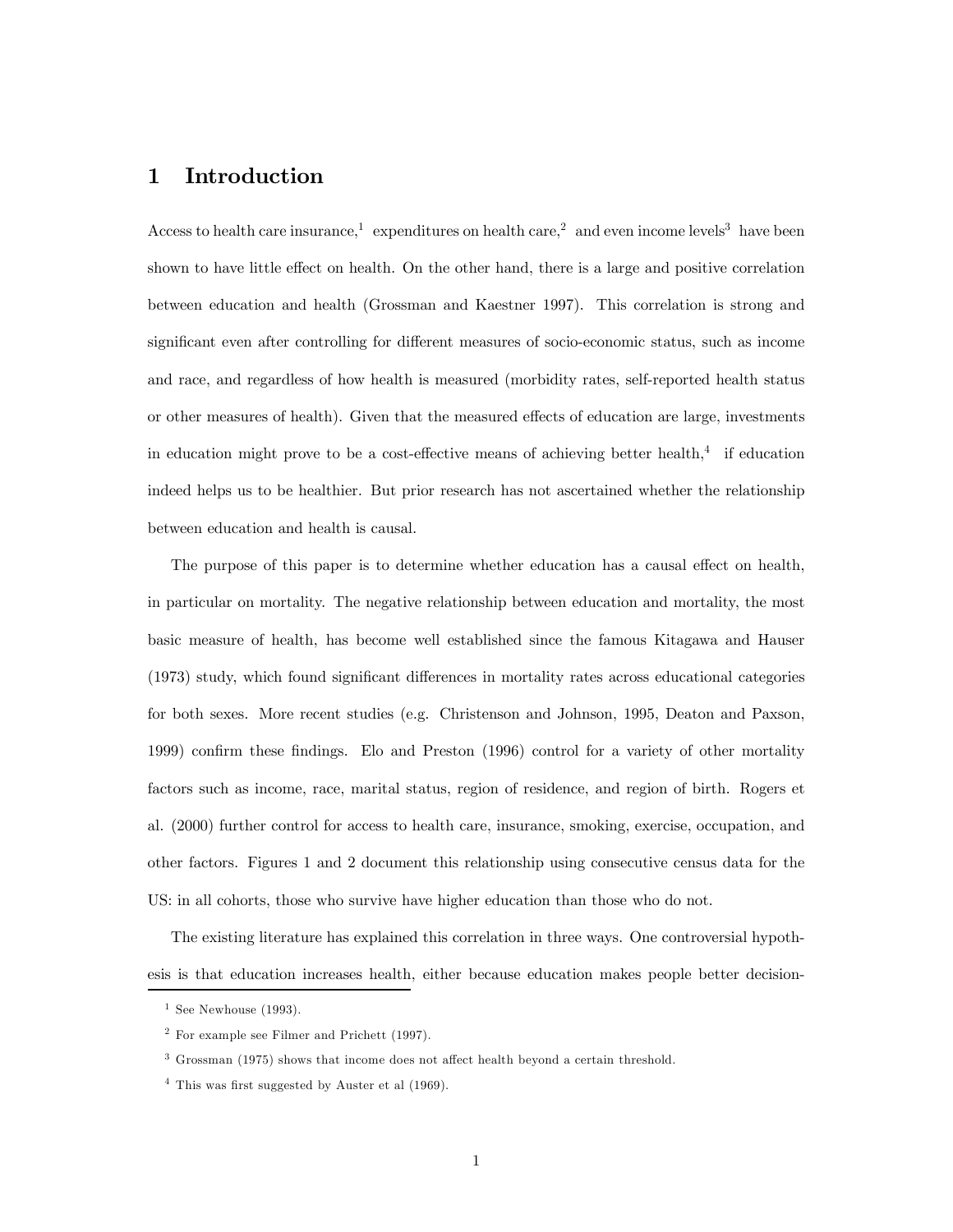makers (Grossman 1975) and/or because more educated people have better information about health (Kenkel 1991, Rosenzweig and Schultz 1981). Another possibility is that poor health results in little education (Perri 1984, Curry and Hyson 1999). Finally, this correlation could be caused by a third unobserved variable that affects both education and health, for example genetic characteristics or parental background. Many studies have attempted to include these factors.<sup>5</sup> However, Fuchs (1982) argued that discount rates (which no study controls for) would also explain the correlation: people who are impatient invest little in education and health, while people who are patient invest a lot in both. $6$  Of course, these theories are not necessarily mutually exclusive.

In this paper I address this issue using a unique quasi-natural experiment: between 1915 and 1939, at least 30 states changed their compulsory schooling laws and child labor laws. If compulsory schooling laws forced people to get more schooling than they would have chosen otherwise, and if education increases health, then individuals who spent their teens in states that required them to go to school for more years should be relatively healthier and live longer. The intuition that compulsory education laws provide a natural experiment was put forward first by Angrist and Krueger (1991). They argued that because compulsory education laws forced individuals to stay in school until a certain age, those born in later quarters would stay in school longer. Although they were criticized for their choice of quarter of birth as an instrument,<sup>7</sup> the underlying principle is appealing and implementable. <sup>8</sup>

No other papers have used natural experiments to measure the effect of education on mortality. A few studies (Berger and Leigh 1988, Sander 1995, and Leigh and Dhir 1997) have used instrumental variable (IV) estimation with other measures of health, such as blood pressure, smoking

<sup>5</sup> Wolfe and Behrman (1987), Duleep (1986) and Menchik (1993) find no education effect once controls are added.

<sup>6</sup> Fuchs (1982) and Farrel and Fuchs (1982) examined this issue but their evidence is inconclusive. Munasinghe and Sicherman (2000) do find that time preference plays an important role in the determination of smoking.

<sup>7</sup> See Bound, Jaeger and Baker (1995) and Bound and Jaeger (1996).

<sup>8</sup> Harmon and Walker (1995) look at the effects of the laws in the UK. Meghir and Palme (1999) used Swedish data. Acemoglu and Angrist (1999) used US laws to determine the size of the social returns to education.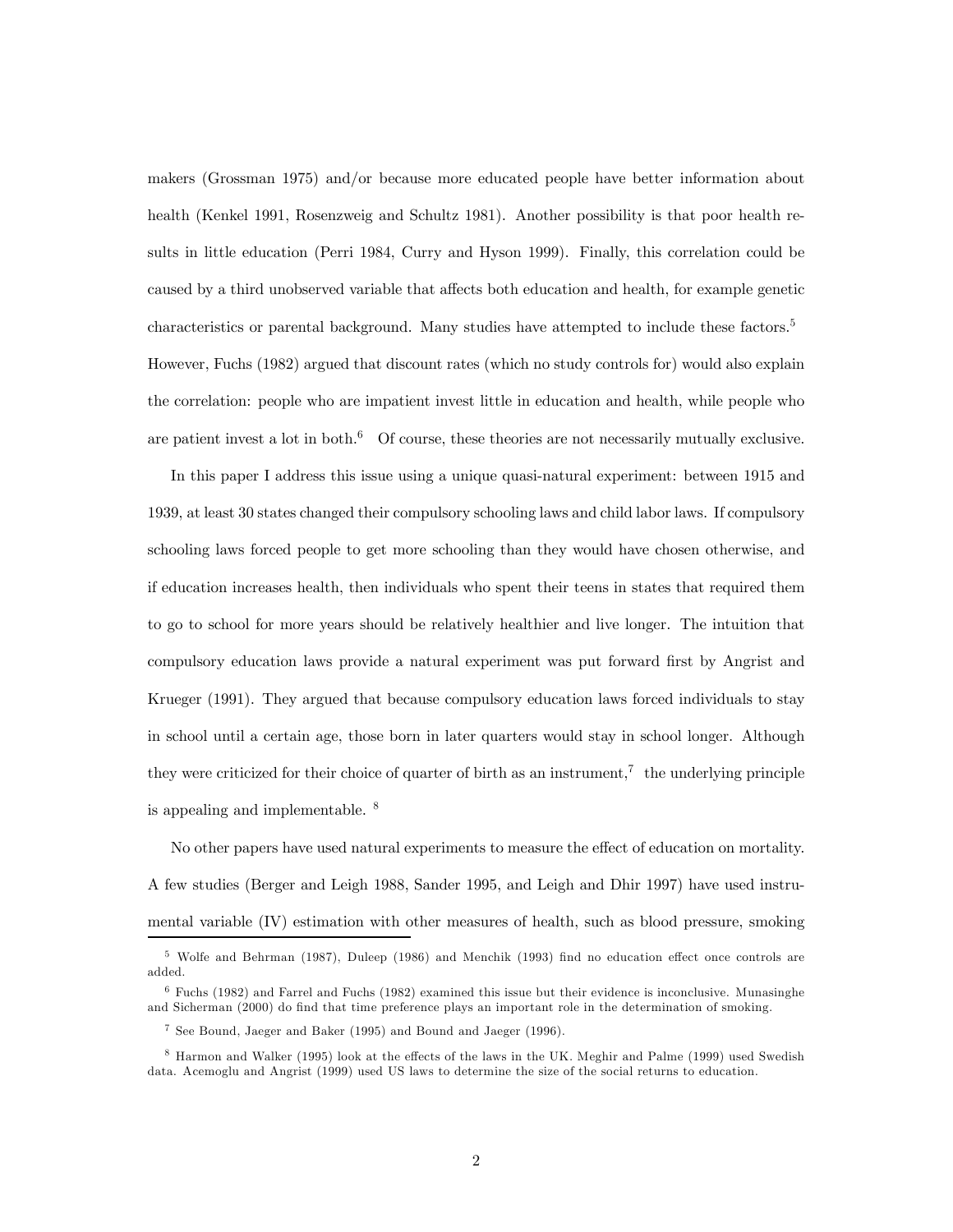or exercise.9 But these studies are inconclusive because each paper's choice of instrument is questionable. For example, all of these studies use parents' background/education as instruments, but we know these are correlated with children's health,<sup>10</sup> and furthermore, we know that health shocks during childhood or gestation have persistent health effects into adulthood.<sup>11</sup> Income and education expenditures in state-of-birth could serve as instruments (Berger and Leigh 1988), but again they might be correlated with state expenditures on health, state industrial composition and other state characteristics that affect health.

Using the 1960, 1970 and 1980 Censuses of the US, I select those individuals who were 14 years of age between 1915 and 1939. I then construct synthetic cohorts and follow them over time to calculate their mortality rates. I then match cohorts to the compulsory attendance and child labor laws that were in place in their state-of-birth when they were 14 years old. The census data have not been used to calculate mortality rates before in economic analyses.<sup>12</sup> This method could be used to analyze mortality experiences in periods where no other data are available.

Several IV estimations are presented, including an original two-stage procedure for grouped data that can be applied when the first stage can be estimated at the individual level but the second stage can only be estimated at the aggregate level. This procedure, inspired by the traditional two-stage least squares (2SLS) method, can easily be applied to other cases as well.

The results provide evidence that suggests there is a causal effect of education on mortality and that this effect is perhaps larger than the previous literature suggests. While GLS estimates

<sup>9</sup> Berger and Leigh (1988) estimate the effect of education on blood pressure using the NHANES I. They use state-of-birth, income and education expenditures per capita from year-of-birth to age 6 in state-of-birth, and dummies for ancestry as instruments for education. They also estimate the effect of education on disability with NLS data, using IQ and family background measures as instruments. In both cases schooling is significant. Using a sample of older persons from the 1986 PSID, Leigh and Dhir (1997) use parental education, background, and state-of-residence at age 16 to instrument for education in regressions for disability and exercise. Alternatively, they include direct measures of time preferences and risk aversion. Education was not always significant. Finally Sander (1995) examines the effect of schooling on the odds of quitting smoking using the General Social Survey. He uses parental schooling as an instrument for schooling and finds that the effect of schooling is quite large for whites.

<sup>&</sup>lt;sup>10</sup> Development studies show that family background affects children's health (see Strauss and Thomas, 1995).

 $11$  For examples see studies that looked at the consequences of the Dutch famine on the health of adults conceived during the famine, such as Hoek, Brown and Susser (1998) or Roseboom (2000).

 $12$  However this methodology is used in epidemiology. For example see the work by Haines and Preston (1996).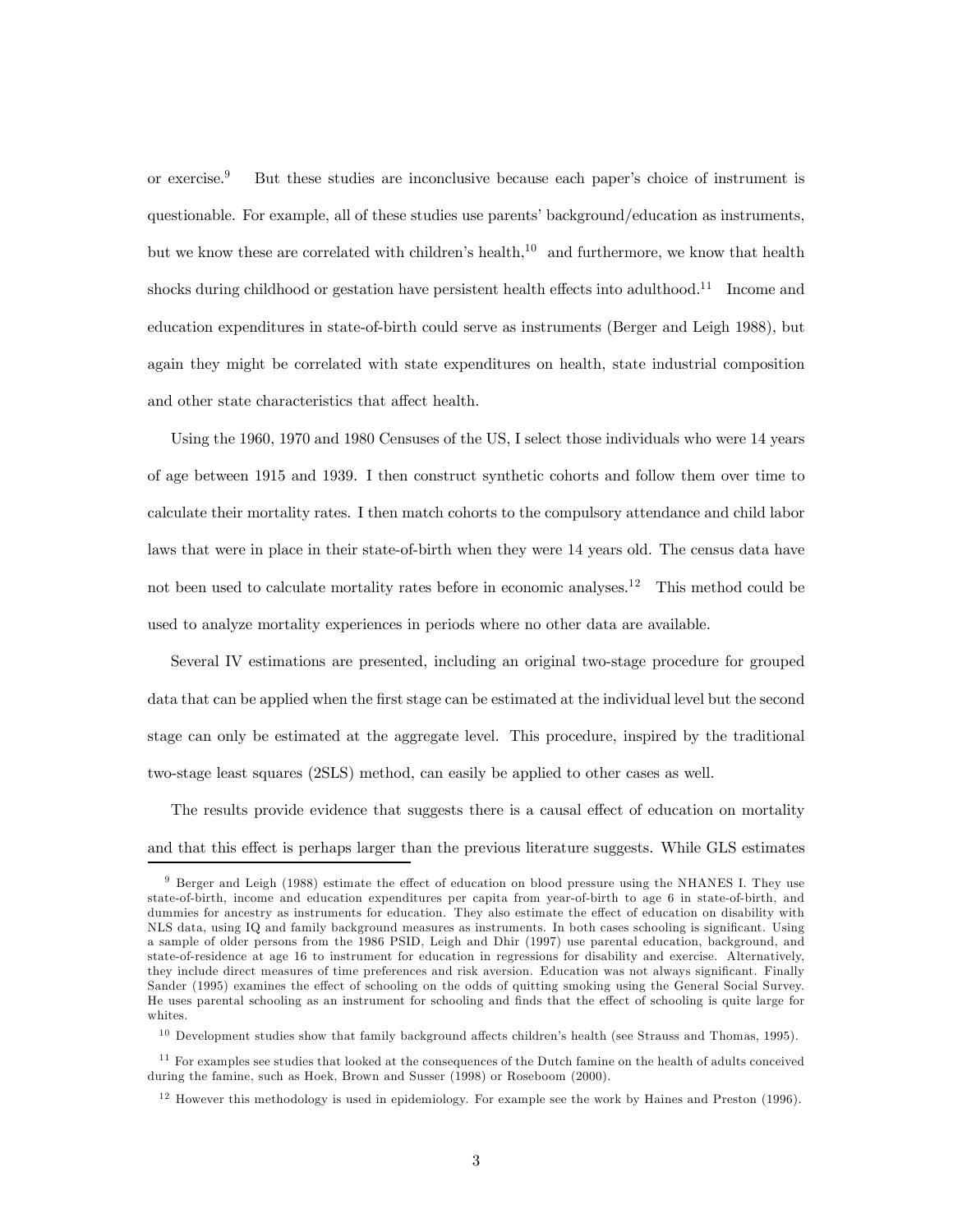suggest that an additional year of education lowers the probability of dying in the next 10 years by approximately 1.3 percentage points, my results from the IV estimation show that the effect is much larger: at least 3.6 percentage points. However the results also suggest that the OLS and the IV estimates are not statistically different.

This paper is organized as follows. Section 2 describes the data used in this project, including a description of how the census is used to obtain mortality rates. Section 3 shows that compulsory attendance and child labor laws had an impact on the educational attainment of individuals, and presents evidence that these laws are good instruments. Section 4 presents the general econometric framework used for analyzing mortality. The results are presented and discussed in Section 5, and conclusions are given in section 6.

# 2 Data

I use the U.S. censuses of 1960, 1970 and 1980, which are one percent random samples of the population.<sup>13</sup> The census provides information on age, sex, race, education, marital status, urban location, state of residence and state of birth. My samples include all white persons born in the  $48$  states,<sup>14</sup> that were 14 years of age between 1914 and 1939, with no missing values for completed years of education.15

I use the censuses to follow "synthetic cohorts." Although I do not observe the same individuals over time (so I cannot observe individual deaths), I do observe the same groups over time, which allows me to estimate group death rates. I aggregate the censuses into groups defined according to their gender/cohort and state-of-birth (descriptive statistics in Table 1). Using the 1960, 1970 and 1980 censuses, I can calculate two 10-year death rates for each group: one for 1960-1970, and another for 1970-1980. For example, the 1960-1970 death rate for a group is the number of people

 $13$  The data come from the IPUMS 1960 general sample, the 1970 Form 2 State sample (originally 15% state sample), and the 1980 1% Metro sample (originally B sample).

<sup>&</sup>lt;sup>14</sup> Hawaii and Alaska were not then part of the Union.

<sup>&</sup>lt;sup>15</sup> For consistency across censuses, I recoded completed years of education to be a maximum of 18 years instead of 20 in 1980.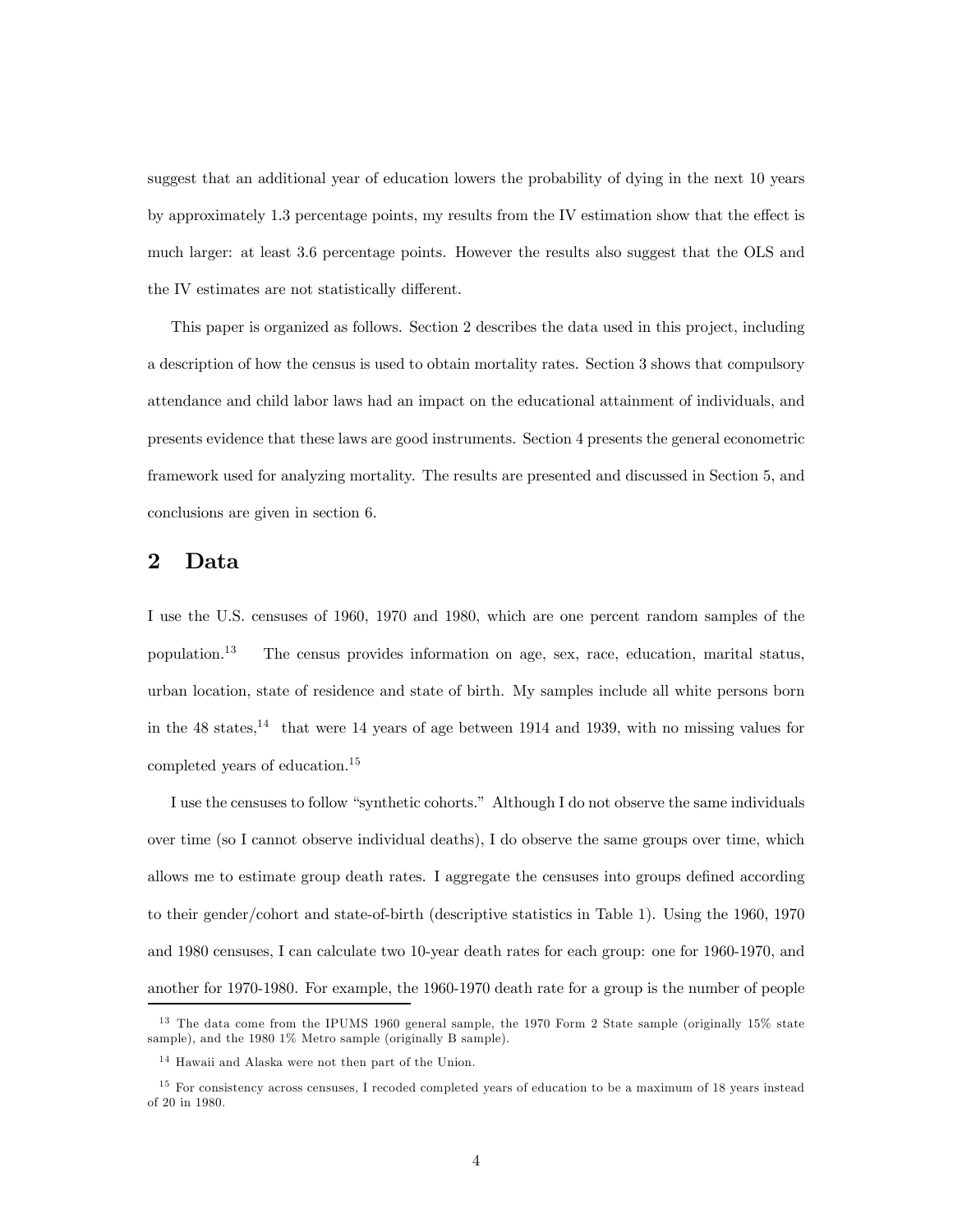alive in 1960 ( $N_{60}$ ) minus the number of people alive in 1970 ( $N_{70}$ ) divided by the population in 1960  $(N_{60})$ .

One issue that arises in estimating death rates by groups is measurement error. As Figure 3 shows, because of random sampling the number of deaths will be overestimated about half the time and underestimated half the time for all cohorts. As a result, some estimated death rates are negative. In the data, we observe more negative death rates for younger cohorts and fewer negative death rates for older cohorts (see Figure 4A); this is a pattern we should expect. As we can see in Figure 3B, with a zero death rate (no change in the population), two successive samplings of the same population result in a negative death rates half the time. When the death rate increases (as the population ages), the likelihood that the second sample will contain more observations than the first falls, resulting in fewer negative death rates.We also observe fewer negative death rates for states with large population (Figure 4B), which is also to be expected since the sampling error is smaller for larger populations.

The negative death rates are not a source of concern for two reasons. First, the estimated death rates will result in consistent estimates of the true death rates.<sup>16</sup> Second, average cohort death rates from the censuses are very similar to those obtained from individual data from the NHEFS described below (see Figure 4C). Note that the graph suggests there is evidence of age heaping: for ages that are multiples of 10, the death rates fall, because individuals tend to over-report their age and chose a multiple of ten when doing so.

I also used the National Health and Nutrition Examination Survey I Epidemiologic Follow-up Study, 1992 (hereafter NHEFS). This survey followed 14,407 individuals who were between 25 and 74 years of age when interviewed for the first National Health and Nutrition Examination Survey (NHANES I) between 1971 and 1974. The NHEFS followed individuals and recorded whether they had died by 1985. The sample is composed of whites<sup>17</sup> that were 14 years of age between

<sup>&</sup>lt;sup>16</sup> Also note that IV estimates are only consistent, not unbiased, estimates of structural parameters. A consistent estimate of the dependent variable is sufficient for the IV estimators to be consistent.

<sup>&</sup>lt;sup>17</sup> Other researchers have suggested that blacks had significantly different school experiences during the begining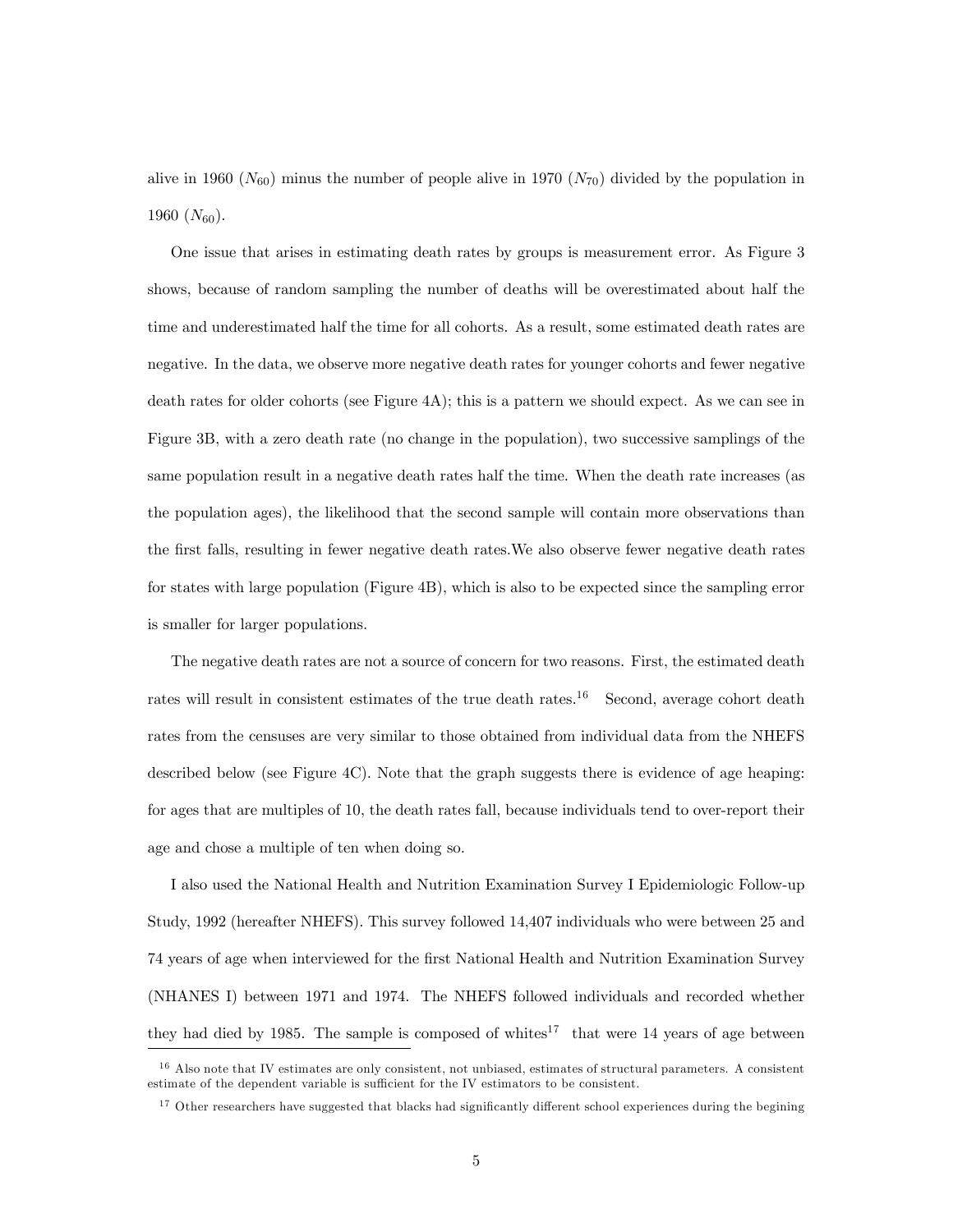1914 and 1939, who were alive in 1975 and followed successfully, with no missing observations for years of completed education  $(N=4554)$ . Table 1 shows the summary statistics for this data.

The data on compulsory attendance and child labor laws come from a number of sources. There are eight years of state-level data (1915, 1918, 1921, 1924, 1929, 1930, 1935 and 1939) on these laws,18 and some additional information for other years. I imputed missing observations by using the older values. I also collected data on state-level factors that contributed to the growth of secondary education from  $1915$  to  $1939<sup>19</sup>$  or that could affect mortality. These include state expenditures on education, number of school buildings per acre, percent of the population that was living in urban areas, percent of the white population that was foreign born, percent of the population that was black, percent of the population employed in manufacturing, average annual wages in manufacturing per worker, average value of farm property per acre, and number of doctors per capita (See Lleras-Muney 2001 for information on data sources).

Each individual is matched to the laws and state characteristics that were in place in their state-of-birth when they were 14 years old. I choose this age because it is the lowest common drop-out age across states. This procedure assumes that individuals went to school in their stateof-birth. Inevitably some individuals were mismatched. However, Card and Krueger (1992) show that mobility was low during this period. Also Lleras-Muney (2001) shows that mobility seems to be uncorrelated to these laws and that restricting the sample to those that are still living in their state-of-birth does not change the effect of the laws.<sup>20</sup>

<sup>18</sup> Acemoglu and Angrist (1999) have gathered similar data. The data for this project was collected independently.

of the century. See Card and Krueger (1992). Also, Lleras-Muney (2001) suggests that compulsory schooling laws and child labor laws did not affect blacks.

<sup>&</sup>lt;sup>19</sup> The state-level variables were suggested by the work of Goldin (1994) and Goldin and Katz (1997).

 $^{20}$  I regressed mobility between state-of-birth and state-of-residence in 1960 as a function of education, compulsory education laws and all other covariates used in this paper. The F statistic of joint significance of the laws has a value of 1.17 (p value of 0.3151), suggesting the laws cannot explain mobility. Also Lleras-Muney (2001) shows that restricting the sample to those that are still living in their state-of-birth yields estimates of the effect of the laws that are statistically identical to those presented here.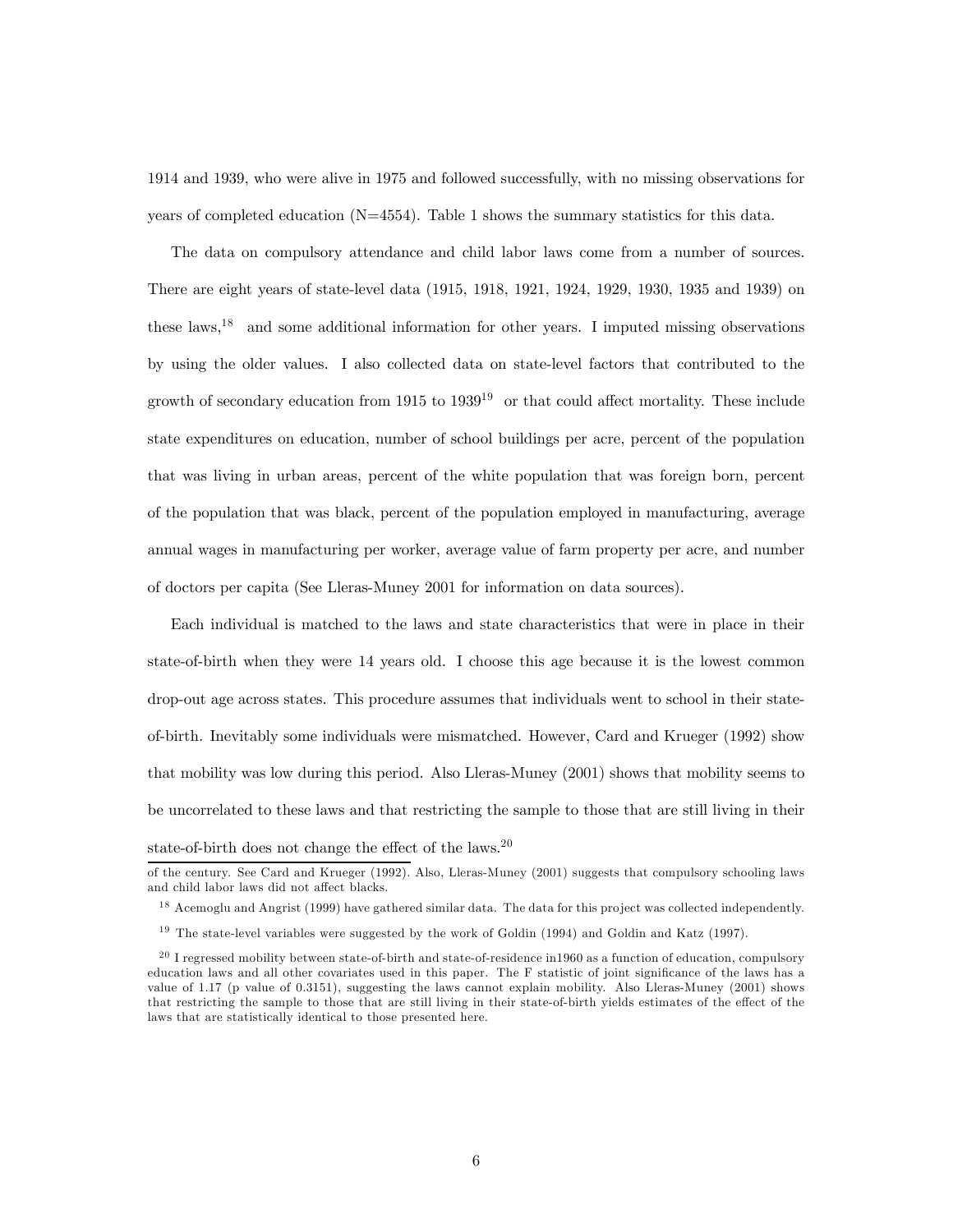# 3 Did Compulsory Attendance and Child Labor Laws affect schooling? First Stage

The validity of the methodology proposed in this paper rests on the crucial assumption that compulsory attendance laws and child labor laws can be used as instruments. This section estimates the first stage, showing that the laws are good predictors of educational attainment both at the individual and aggregate level. I also provide additional evidence here that the laws are good instruments. These results will then be used in the two-stage (IV) estimations in Sections 4 and 5.

## 3.1 Compulsory Attendance and Child Labor Laws

Since their inception in Massachusetts in 1852, compulsory attendance laws have been complex. They specify a minimum and a maximum age between which school attendance is required; a minimum period of attendance; penalties for non-compliance; and the conditions under which individuals could be exempted from attending school, such as the completion of a given grade, mental or physical disability, distance from school, and so on. The most common exemption was for work. Work permits were available even for young children, generally even younger than the minimum dropout age specified by compulsory education laws. Child labor laws, which extensively regulated the employment of minors, also included several conditions for the granting of such permits and for exemptions.

Child labor laws and compulsory attendance laws often were not coordinated. Each stipulated different requirements for leaving school. For example, in 1924 in Pennsylvania, the ages for compulsory attendance were 8 to 16, but the child labor laws allowed 14 year-olds to get work permits and leave school.<sup>21</sup> Continuation school laws, which forced children at work to continue their education on a part-time basis, were the only laws that attempted to bridge this gap. Compulsory attendance laws and child labor laws were in place in all states by 1918, and were modified

 $^{21}$  During this early period work permits effectively allowed children to leave school. See Woltz (1955).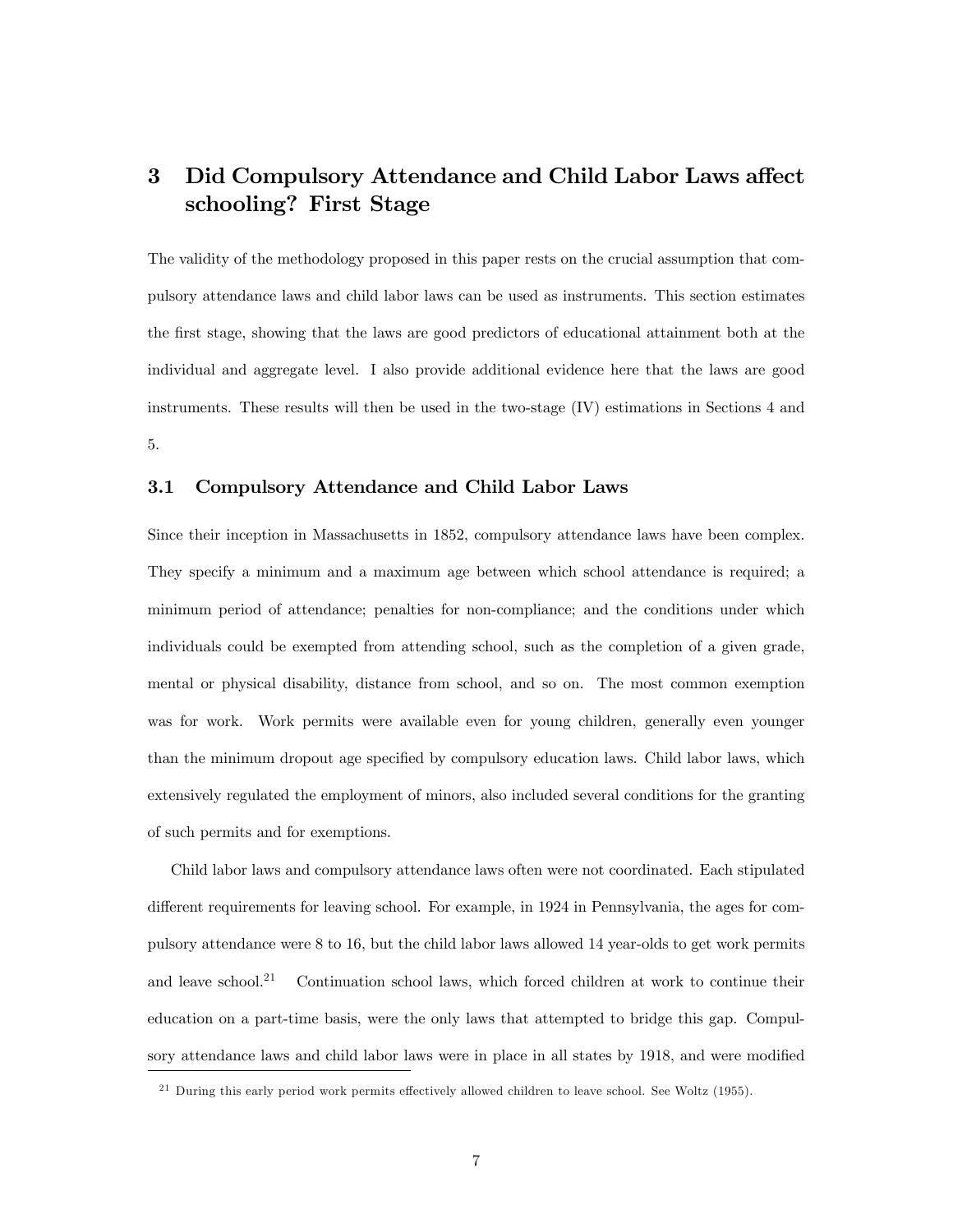frequently thereafter.

There is little agreement regarding the effectiveness of these laws.<sup>22</sup> Previous studies (including my  $(\text{own})^{23}$  suggest that only three of the many aspects of these laws had an impact on individual educational attainment: the age at which a child had to enter school (*enter age*), the age at which the child could get a work permit and leave school (*work age*), and whether or not the state required children with work permits to attend school on a part-time basis (contsch). Following Acemoglu and Angrist (1999), I combine the age at which a child had to enter school and the age required for work permit into a single variable, *childcom*, defined as: *childcom = work age – enter age.* This variable is the implicit number of years that a child had to attend school, given that the entering age and the work permit age were enforced. It takes the values of 0, 4, 5, 6, 7, 8, 9, or 10. The other variable, contsch, takes the value of 1 if continuation school laws were in place. Tabulations describing these laws throughout the period for each state are shown in the Appendix. Importantly note that it is not always the case that more years of compulsory schooling were required, although on average states required more schooling towrds the end of the period.

The period from 1915-1939 is when compulsory education laws (hereafter I refer to both compulsory attendance laws and child labor laws as "compulsory education laws") are more likely to have affected many individuals. Secondary schooling was experiencing remarkable growth, especially in the first 40 years of this century.<sup>24</sup> Also, in the previous period (up to 1915), these laws were perceived as ineffective.<sup>25</sup> But social scientists agree that the laws were enforced by the  $1920s^{26}$  and Schmidt's work (1995)—the only study to concentrate on this period—confirms it.

 $22$  For a detailed review of these studies see Lleras-Muney (2001).

 $23$  See Lleras-Muney (2002), Angrist and Acemoglu (1999) and Schmidt (1996).

<sup>&</sup>lt;sup>24</sup> Goldin and Katz (1997) show that the percentage of young adults with high school degrees increased from 9 percent in 1910 to more than 50 percent in 1940.

 $25$  Many state laws did not even provide enforcement mechanisms, and if they did, there were often insufficient means to enforce them, especially in rural areas. See Katz (1976) and Ensign (1921)

 $26$  See Katz(1976).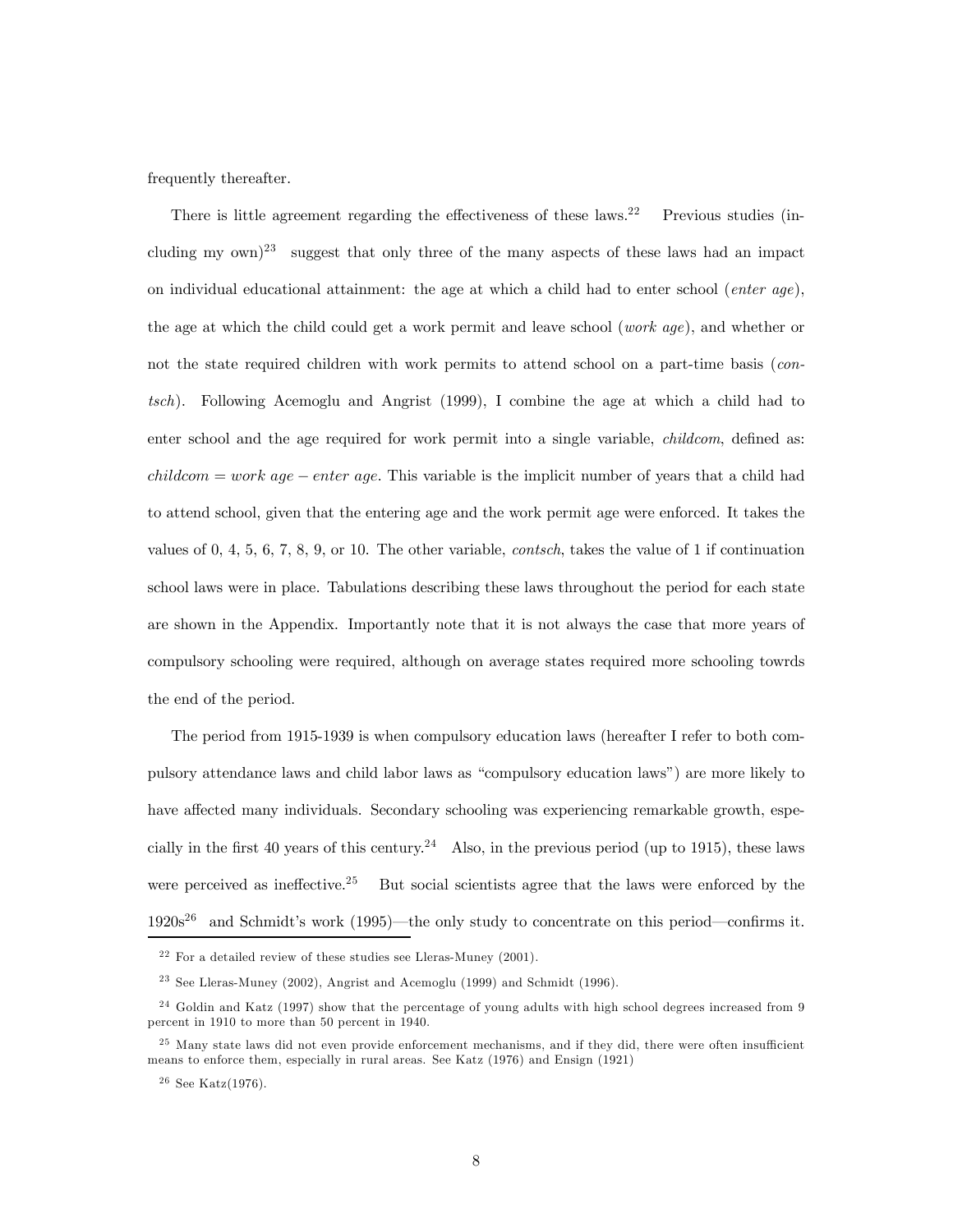Edwards (1978), and Angrist and Krueger (1991) suggest that the laws declined in importance after the 1940s. So the first part of the 20th century provides the perfect window of opportunity for using the laws as instruments. Finally, from a technical point of view, this period is interesting because states were constantly changing their compulsory education and child labor laws.

#### 3.2 The effect of the laws on educational attainment

As preliminary evidence of the effect of these laws on education, I graph the average education by childcom for the entire sample (Figure 5) and by cohort, for every 5th cohort in the data (Figure 6). Both graphs show that average education is higher for those in states where more education was compulsory. In order to add further controls, I turn to regression analysis. Pooling individual data from the 1960 and 1970 census, I estimate the following model:

$$
E_{ics} = b + CL_{cs}\pi + X_{ics}\beta + W_{cs}\delta + \gamma_c + \alpha_s + \varepsilon_{ics}.
$$

The dependent variable is years of completed education for individual  $i$  of cohort  $c$  born in state  $s$ . CL is a set of dummies for compulsory education laws in place in state s when the individual was 14,  $X_{ics}$  are individual characteristics such as gender and region of current residence,  $W_{cs}$  is a set of characteristics of individual i's state-of-birth at age 14 (such as manufacturing wages, expenditures in education, per capita doctors, etc.),  $\gamma_c$  are cohort dummies,  $\alpha_s$  are state-of-birth dummies. The regression also includes interactions between region-of-birth and cohort, an intercept (b) and a dummy for 1970. I also estimate the model by aggregating the data at the state-of-birth/cohort and gender level. Both estimations will be used in Section 4 (first stage).

Table 2 shows the results. The first column estimates the relationship including only state effects, cohort effects, a female dummy, and a set of dummies for the laws. The coefficients are fairly robust to the addition of other controls (see column 2).<sup>27</sup> The last column shows the results from estimating the equation using the data aggregated at the state-of-birth, cohort and gender

 $2<sup>7</sup>$  Inclusion of other variables, such as income, immigrant status of parents, has no impact on them. Also, regressions by region-of-birth or by gender yield similar results. See Lleras-Muney (2001) for these results.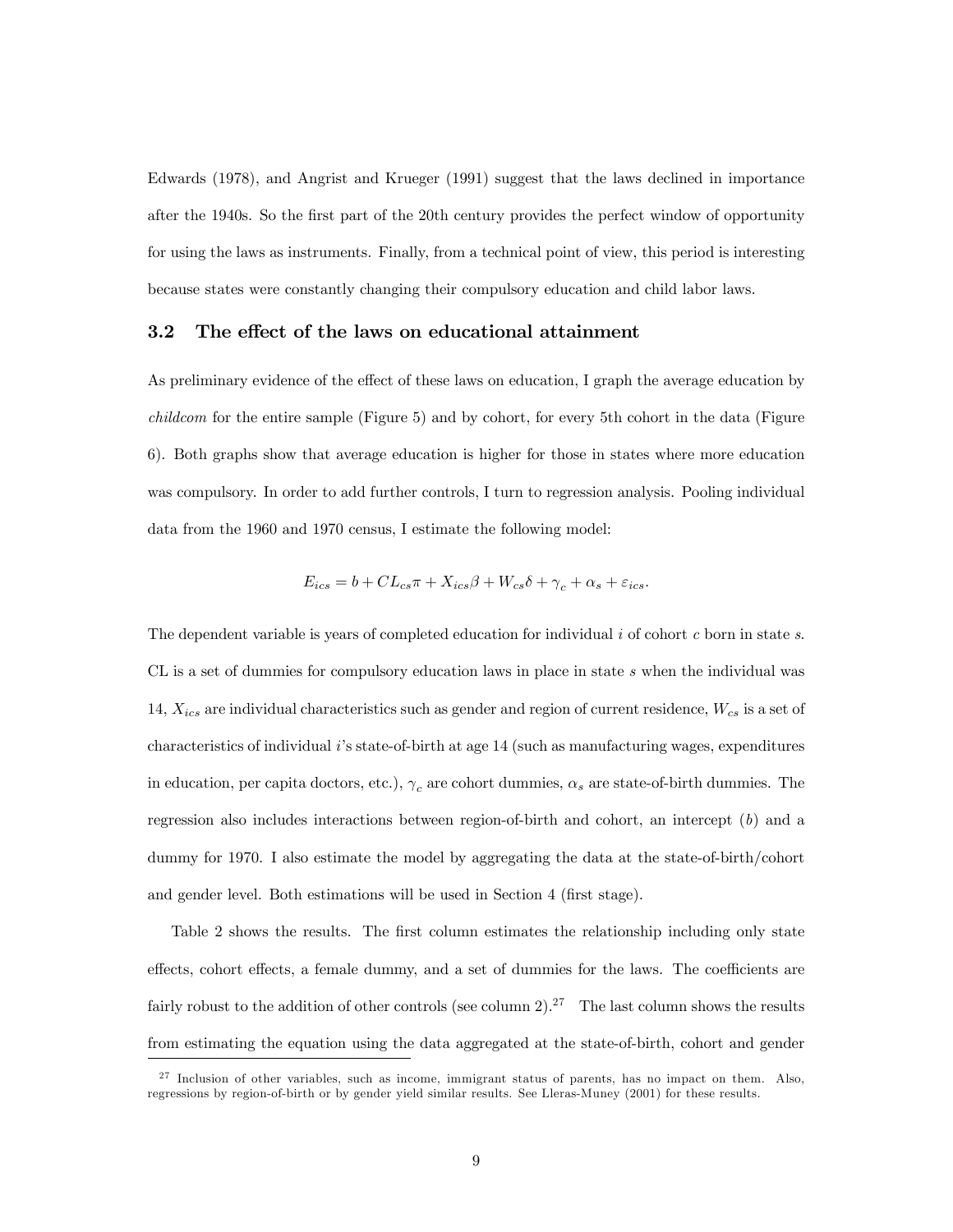level. The estimations show that the laws increased the educational attainment of individuals. As expected, all dummies for the laws are positive and significant and they generally increase as the number of compulsory years increases. Overall, the implied increase in educational attainment due to *childcom* is around  $4.8$  percent.<sup>28</sup> This estimate is similar to those reported by Acemoglu and Angrist (2000), Eisenberg (1988) and Angrist and Krueger (1991). Also, the continuation school dummy is positive.<sup>29</sup>

Before turning to the effect of education on mortality, I present evidence that the laws are good instruments. At the bottom the Table 2, I report the F-test of joint significance of the laws; it shows that the laws are always jointly significant at the 5% level for both specifications. Additionally the F-statistic is greater than (or very close to) 5, which suggests that the instruments are strong. I also report the partial R-squared coefficient, another measure of the instruments' strength. $30$  It has a value of 0.0001 or higher, which compares favorably to those reported by Bound, Jaeger, and Baker (1995).

It is also worth pointing out that the changes in the laws that took place during this period appear to have been exogenous to individuals. Although different states might have had different tastes for education, the regressions here include a very large set of controls (cohort dummies, stateof-birth dummies and region-of-birth\*cohort interactions are included) which should capture this effect. Also note that the addition of controls (compare column 1 and 2 of Table 2) has little effect on the coefficients of the laws, suggesting that any excluded state-of-birth/cohort level variables are not correlated with the laws. Furthermore, Lleras-Muney (2001) presents evidence consistent with exogenous laws: her results suggest that the laws impacted only the lower end of the distribution of education. She rejects the hypothesis that changes in the laws during this period resulted from

<sup>&</sup>lt;sup>28</sup> This was calculated by replacing the set of dummies by the continuous variable. See Lleras-Muney (2001).

<sup>&</sup>lt;sup>29</sup> Continuation school is not significant in this sample, but previous work (see Lleras-Muney, 2001) showed that this law affected white males and individuals born in the north and south of the U.S. Therefore I include it.

 $30$  Bound, Jaeger, and Baker (1995) suggest that: 1-the F statistic on the excluded instruments in the first stage should be statistically significant and large (Staiger and Stock (1997) further suggests that a value of less than 5 could signal weak instruments. This is a rule of thumb); 2-the partial r-square should be high.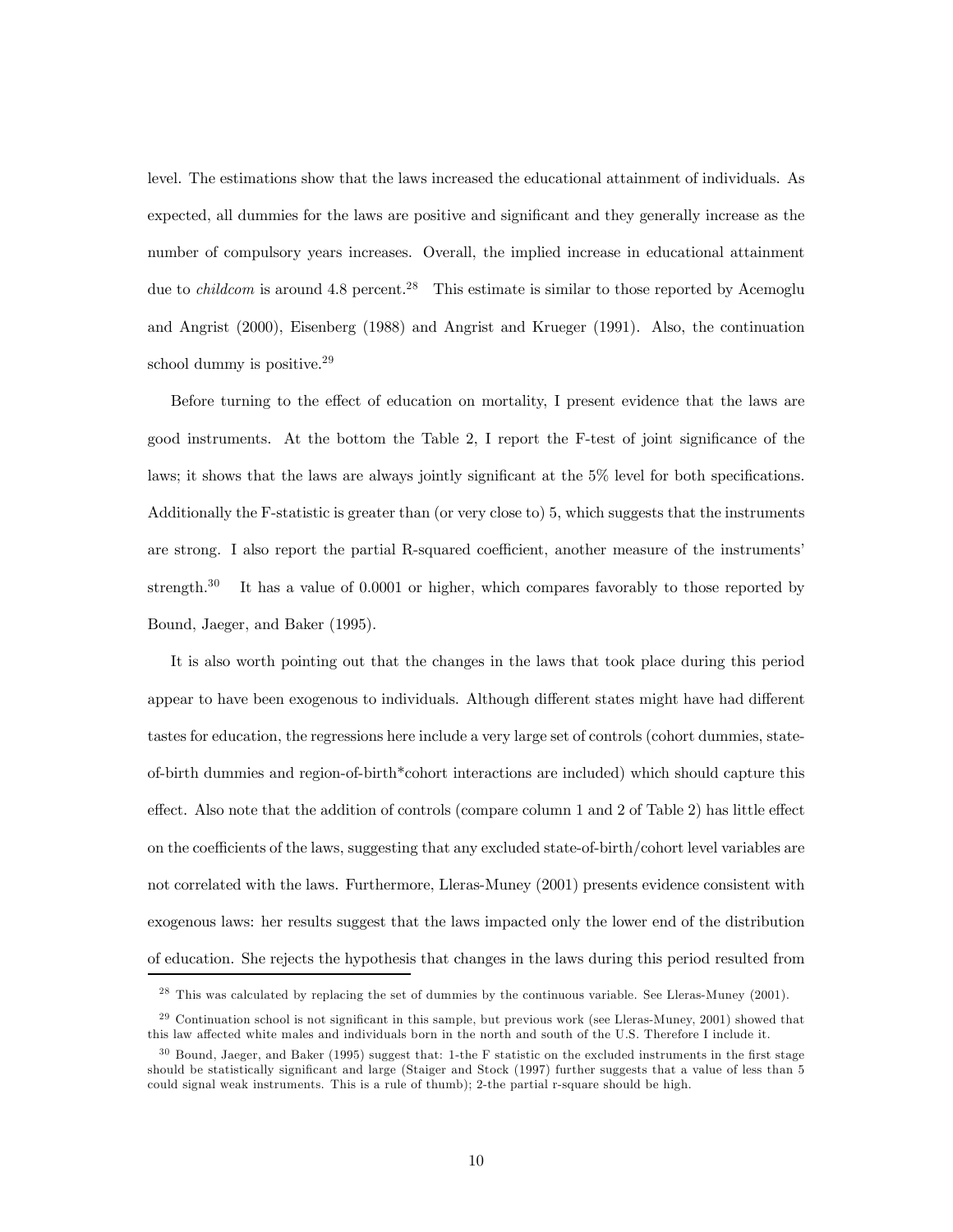(rather than caused) increases in education.<sup>31</sup>

A final concern is that the laws must affect individual health only through their effect on education. There is no evidence that the laws included any clauses or restrictions that would have affected health independently. For example, there were no lunch programs provided as part of school attendance. Also the states that led in education during this period (the prairie states $32$ ) ) were not the same states that led in health (northeastern states).<sup>33</sup> But again, the controls included here are meant to rule out this possibility. Finally, exogeneity tests are performed in the IV estimation (see next section).

Overall the results show that the laws did have an impact on educational achievement, and that their predictive power is large, so they can be used as instruments. Therefore I turn now to the question of the effect of education on mortality.

# 4 Health and Education: Econometric model

### 4.1 Least Squares Estimation

The econometric model for the relationship between education and health can be written as a linear system of simultaneous equations:

$$
H_i = X_{1i}\beta_1 + E_i\pi_1 + \varepsilon_{1i} \tag{1}
$$

$$
E_i = X_{2i}\beta_2 + H_i\pi_2 + \varepsilon_{2i},\tag{2}
$$

where  $H_i$  is individual i's health stock, E is his education level,  $X_1$  is a vector of individual characteristics that affect health, such as smoking, and genetic factors.  $X_2$  is a vector of individual characteristics that determine education, such as ability.  $X_1$  and  $X_2$  may contain common factors.

 $31$  The test, inspired by Landes and Solomon (1972), consists of matching individuals to the laws in place in their state-of-birth when they were 17, 18 and up to 26 years of age, when these laws should no longer have affected them.

 $32$  See Goldin and Katz (1997).

<sup>&</sup>lt;sup>33</sup> Starr's 1982 book provides anecdotal evidence that the northern states lead in a variety of health aspects. My own data supports this conclusion. For example, the north had the highest number of doctors per capita throughout the period. And the number of doctors per capita in the north did not decline from 1915 to 1939 but did decline in the rest of the country. The north also had the highest declines in infant mortality rates during this period. (Results available upon request.)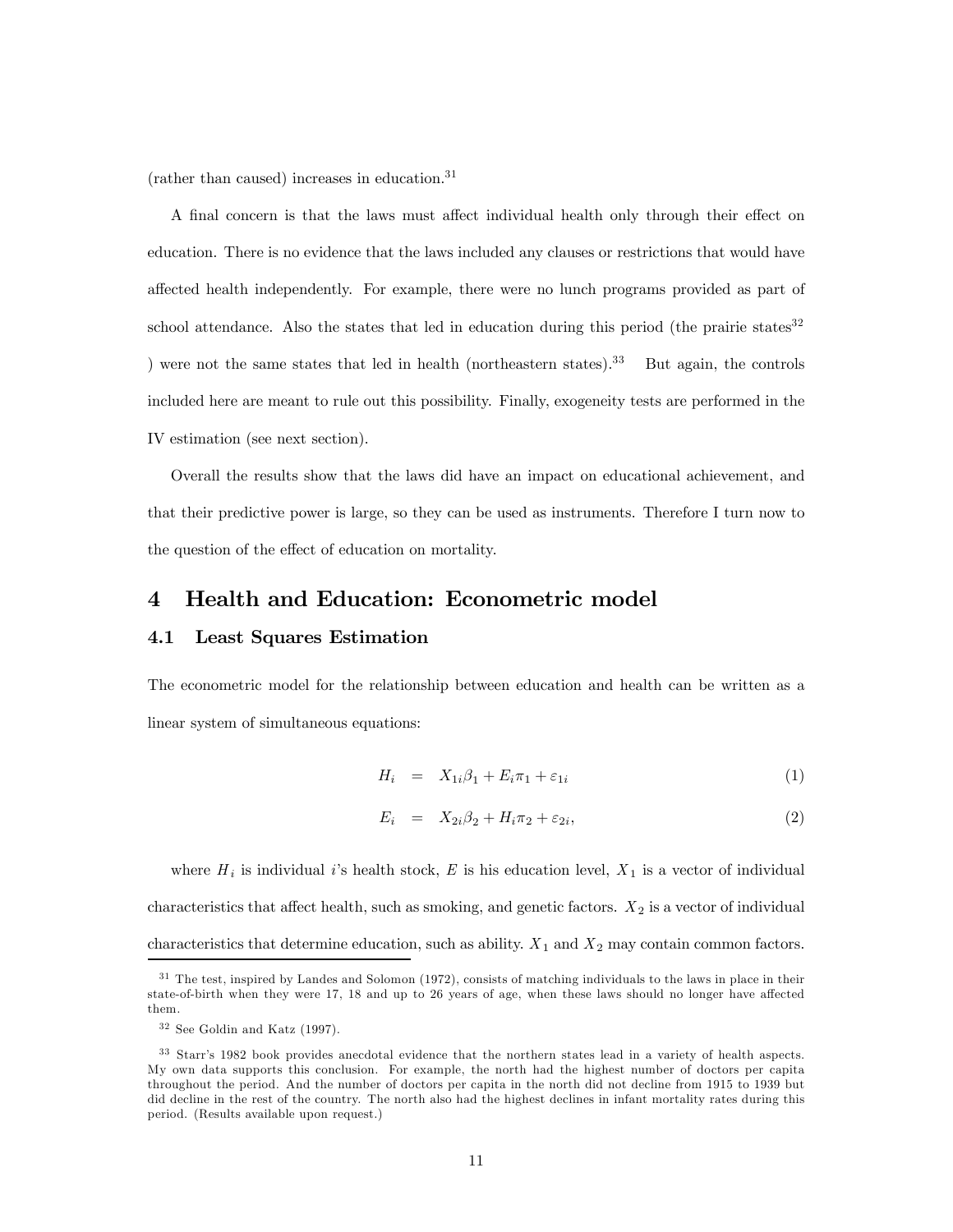This general specification allows for causality to run from education to health and vice-versa. The purpose of this paper is to determine only whether or not education affects health (i.e.  $\pi_1 = 0$ ?). Therefore I only estimate the health equation. Although health is unobserved, mortality is observable. Following Grossman's model of health (reviewed in his 1999 paper), death occurs when the stock of health falls bellow a certain threshold. In a less deterministic model,  $H_i$  is proportional to the underlying probability (index) of being alive, and death is the observed result. This is the usual limited-dependent variable set-up.

This mortality equation can be estimated at the individual level using the NHEFS but not the census. If individuals could be followed from the 1960 census to the 1970 census (or from 1970 to 1980), then (based on the previous discussion) the following individual linear probability model could be estimated:

$$
D_{t,ics} = b + E_{ics}\pi + (X_{t-1})_{ics}\beta + W_{cs}\delta + \gamma_c + \alpha_s + \varepsilon_{ics},\tag{3}
$$

where  $D_{ti}$  is equal to one if the individual is deceased at time t.  $E_{ics}$  is i's education (measured by completed years of education),  $X_{t-1}$  are other individual characteristics measured as of (t-1) (including gender),  $W_{cs}$  is a set of characteristics of individual i's state-of-birth at age 14,  $\gamma_c$  is a set of cohort dummies,  $\alpha_s$  is a set of state-of-birth dummies, b is an intercept, and  $\varepsilon$  is the error term.

Using the census, individuals cannot be tracked over time, but I can track groups that are constant over time, and calculate their death rates by aggregating the data. I aggregate by gender, cohort, and state-of-birth. This aggregation level uses all of the available individual characteristics that are time invariant (except for education), and therefore it maximizes the number of observations in the aggregate data. The aggregate model is derived from the individual model by averaging over individuals in a given gender/cohort/state-of-birth group as follows:

$$
\overline{D_t}_{gcs} = b + \overline{E}_{gcs} \pi + \overline{(X_{t-1})}_{gcs} \beta + W_{cs} \delta + \gamma_c + \alpha_s + \overline{\varepsilon}_{gcs},\tag{4}
$$

where  $\overline{D_t}_{gcs}$  represents the proportion of individuals that died in a given group or the death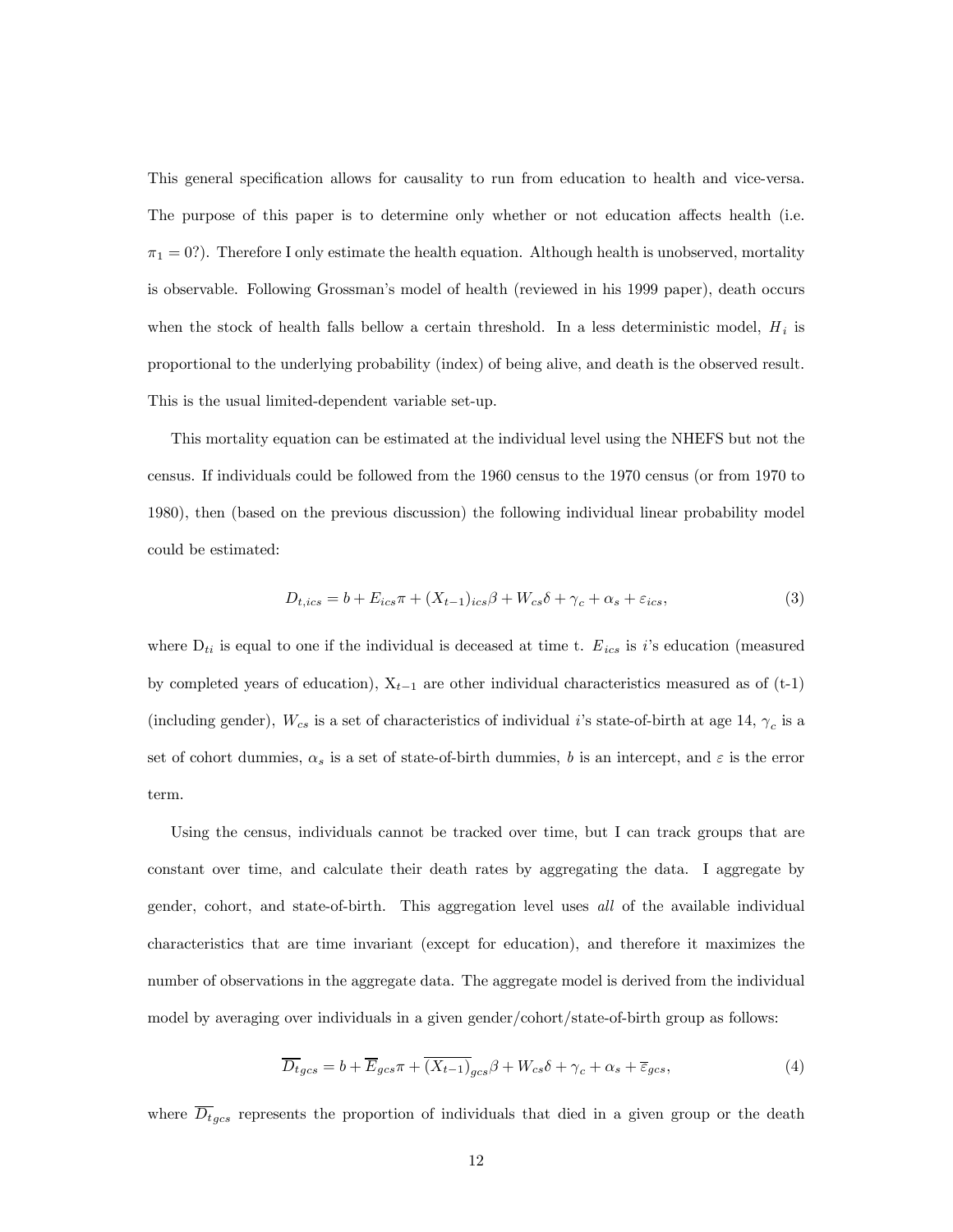rate for that group, and  $\overline{X_{t-1}}_{acs}$  represents the average characteristics of that group at (t-1) (for example, the the percentage of people in that group living in urban areas).  $34$ 

Note that I use a linear probability model for the estimation. The existence of negative death rates makes it impossible to use a non-linear model such as a Logit or Normit. However, since the dependent variable (the death rate) is not censored below by 0, the linear probability assumption is less problematic in this case than in general. In this linear model the error term is heteroskedastic however. A standard estimation procedure<sup>35</sup> in this case is to run weighted least squares, where the weights are constructed using the observed probablities. Again, due to random sampling and the error it generates, these observed probabilities can be negative, so this estimation is not possible. In order to address the heteroskedasticity problem I estimate the equation by GLS (weighted least squares) using the number of individuals in the group as weights. To correct for further heteroskedasticity, I use White's estimator.

### 4.2 Efficient Wald estimates

One obvious solution to correct for the bias in the GLS coefficient is to use Instrumental Variables (IV). Given that many instruments are available, Two Stage Least Squares (2SLS) would be the preferred estimation method. At the individual level, the 2SLS model is:

$$
D_{ti} = b + E_{ics}\pi + (X_{t-1})_{ics}\beta + W_{cs}\delta + \gamma_c + \alpha_s + \varepsilon_i
$$
  

$$
E_{ics} = b + CL_{cs}\pi + (X_{t-1})_{ics}\beta + W_{cs}\delta + \gamma_c + \alpha_s + \varepsilon_{ics},
$$

where  $D$  is equal to one if the individual is deceased at time t.  $E$  is i's education (measured by completed years of education),  $X_{t-1}$  are other individual characteristics measured as of (t-1) (including gender),  $W_{cs}$  is a set of characteristics of individual *i*'s state-of-birth at age 14,  $\gamma_c$  is a set of cohort dummies,  $\alpha_s$  is a set of state-of-birth dummies, b is an intercept, and  $\varepsilon$  is the error term, which is assumed to be normal  $N(0, \sigma_1^2 I)$ . CL is the set of compulsory education laws that

 $34$  Including a dummy for gender.

 $35$  See Maddala p. 29, Green p. 895.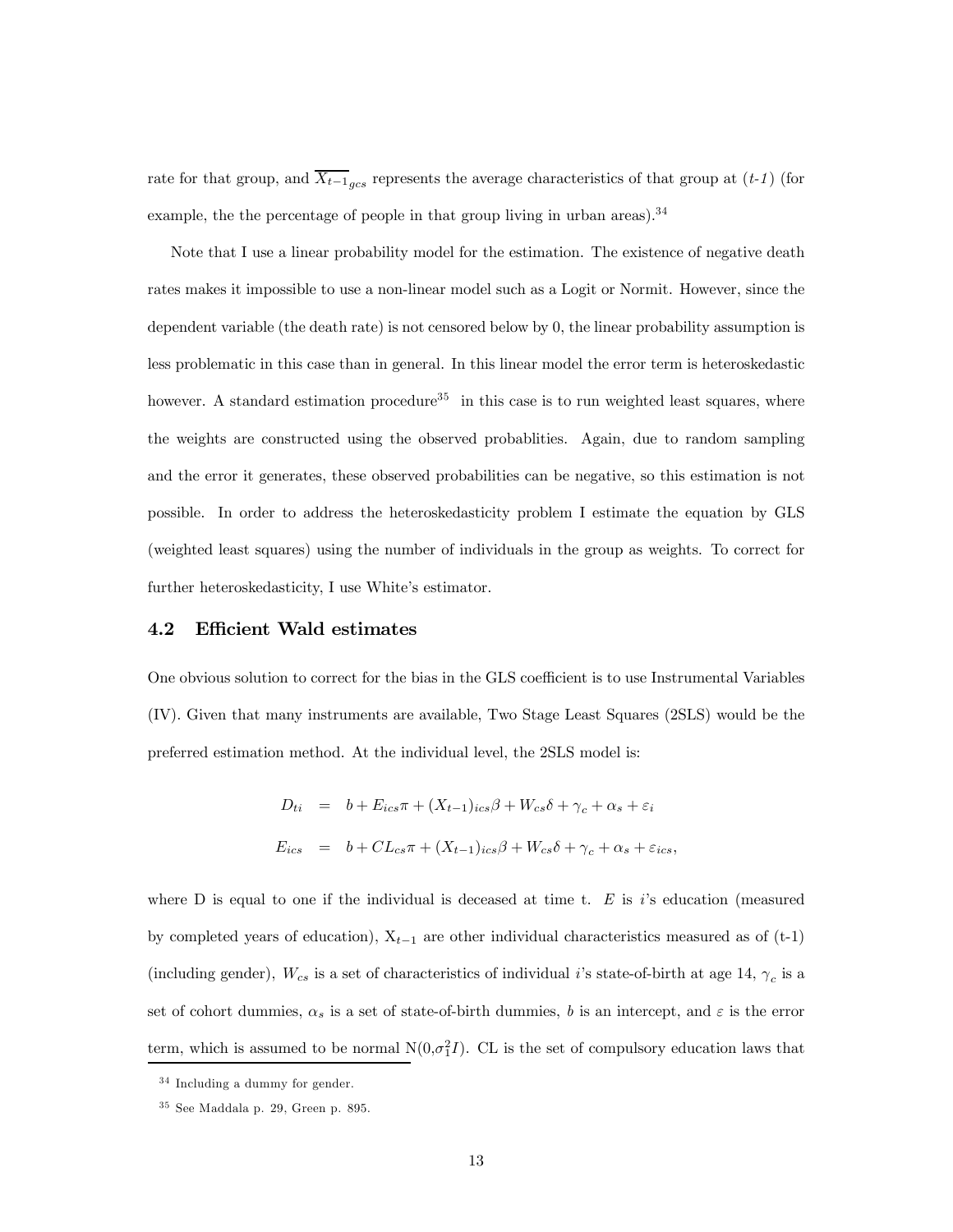serve as instruments to identify the education equation. This model can be estimated using the individual NHEFS data but not with the census.

Since the census data can be used only as grouped data, the Wald estimator is an alternative estimator for the effect of education. Angrist (1991) showed that the Wald estimator for grouped data is efficient and in fact equivalent to 2SLS using individual level data. In the case of many explanatory variables the efficient Wald estimator is found by GLS estimation of the following equation:

$$
\overline{D}_{crl} = \overline{E}_{crl}\pi + \gamma_c + \delta_r + \overline{\epsilon}_{crl},\tag{5}
$$

where  $\overline{D}_{crl}$  is the death rate for individuals born in cohort c in region r under compulsory law l, and  $\overline{E}_{csl}$  is the average education of individuals born in cohort c in region r under compulsory law l. The weights are given by the population in each group. In other words, Wald is estimated by grouping the data by gender/cohort/region-of-birth and compulsory education law. This procedure is equivalent to 2SLS at the individual level, where gender, cohort dummies and region dummies serve as their own instruments (since they are exogenous), and compulsory education laws serve as instruments for education, the endogenous variable. The estimates are referred to as the efficient Wald estimates.

Note that because compulsory education laws are defined at the state-of-birth and cohort level, I cannot control for both state-of-birth and cohort when using this estimator. This is a drawback of the Wald estimator, especially if one thinks that state-of-birth and the laws are correlated. In order to alleviate this problem, I control instead for region-of-birth. But region-of-birth may not be a good proxy for state-of-birth. Furthermore, other individual  $(X_{t-1})$  and state-of-birth characteristics  $(W_{cs})$  cannot be included in this specification.

# 4.3 Two-Stage Least Squares with Aggregate Data

Alternatively, I can estimate the 2SLS model at the data that has been aggregated at the state-ofbirth/cohort and gender level. Estimation at the aggregate level results in less efficient estimates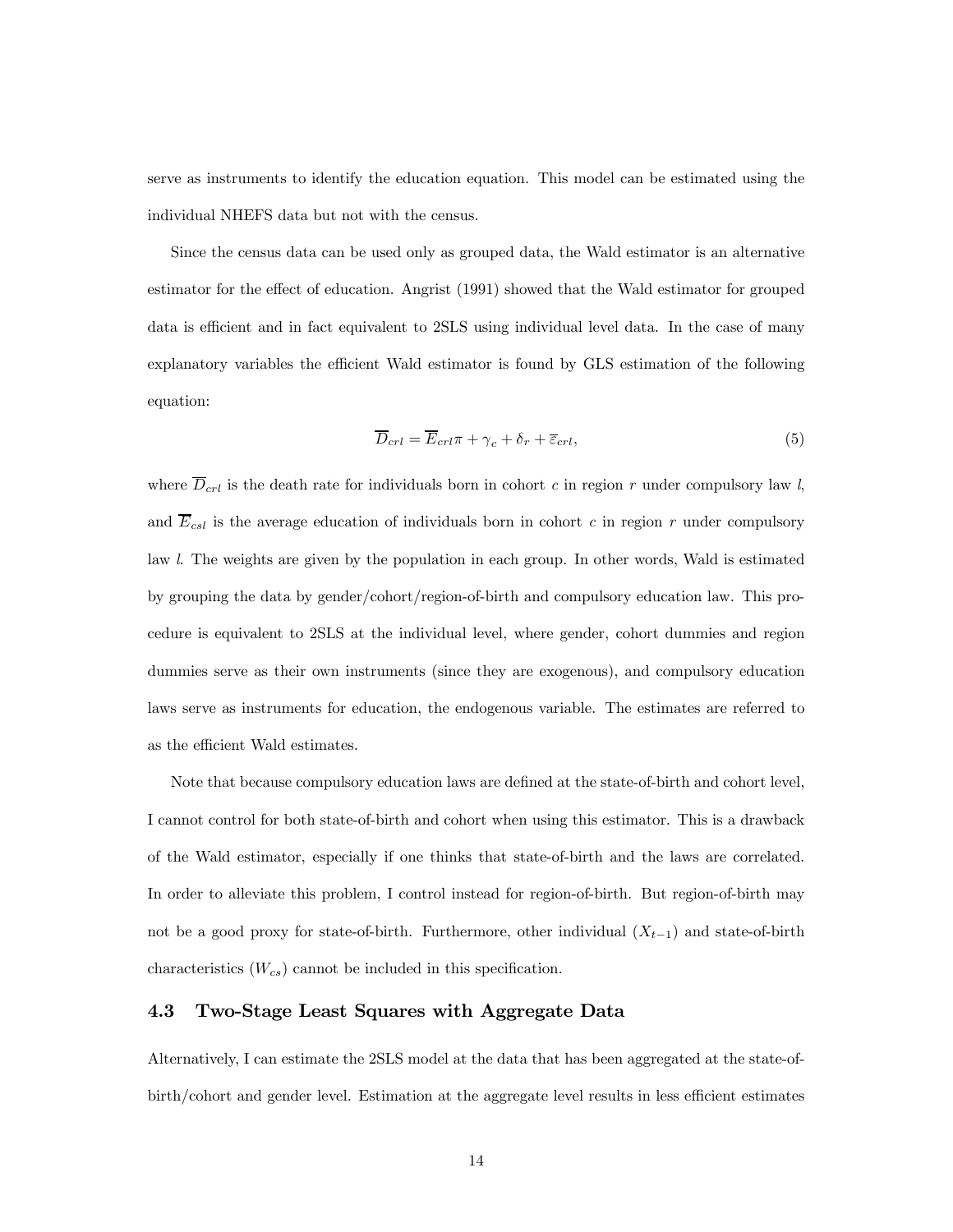(see Green pp. 433-434) but all the covariates (especially state-of-birth) can be included. Using the aggregate data 2SLS is obtained by estimating the following model:

$$
\overline{D}_{gcs} = b + \overline{E}_{gcs} \pi + \overline{X_{t-1}}_{gcs} \beta + W_{cs} \delta + \gamma_c + \alpha_s + \overline{\varepsilon}_{gcs}
$$
\n
$$
\overline{E}_{gcs} = b_1 + CL_{cs} \pi + \overline{X_{t-1}}_{gcs} \beta + W_{cs} \delta + \gamma_c + \alpha_s + \overline{\varepsilon}_{gcs}
$$

where now  $\overline{D}_{tgcs}$  is the proportion of individuals who died in a given gender/cohort and state-ofbirth,  $\overline{E}_{gcs}$  is the average education of that group and  $\overline{(X_{t-1})}_{gcs}$  are other average characteristics. Again, the weights are given by the number of observations in each cell, and the excluded instruments from the mortality equation are the compulsory education dummies,  $CL_{cs}$ . The first stage (estimation of  $\overline{E}_{gcs}$ ) was shown in the previous section.

### 4.4 Mixed Two-Stage Least Squares Estimation

The census allows me to estimate the first stage using individual data. The intuition behind Mixed-2SLS is that it might be possible to take advantage of this fact and gain efficiency (relative to the previous 2SLS) by estimating the first stage at the individual level (as done in the previous section) and then aggregating the data by gender/cohort/state-of-birth. (See Dhrymes and Lleras-Muney,  $2001$ .)<sup>36</sup> Mixed 2SLS is obtained by estimating the following equation through weighted least squares:

$$
\overline{D}_{gcs} = b + \overline{\widehat{E}}_{gcs}\pi + \overline{X_{t-1}}_{gcs}\beta + W_{cs}\delta + \gamma_c + \alpha_s + \overline{\varepsilon}_{gcs}
$$

Again  $\overline{D}_{gcs}$  represents the proportion of individuals who died in a given gender/cohort and state-of-birth group,  $\overline{X}_{gcs}$  represents the average characteristics of the group, but now I include  $\widehat{E}_{gcs}$ , the average predicted education for that group from the first stage.<sup>37</sup> The weights are given by the number of observations in each cell. The excluded instruments from the mortality equation are the compulsory education dummies. The only difference between standard 2SLS with

<sup>&</sup>lt;sup>36</sup> Dhrymes and Lleras-Muney (2001) compare 2SLS and Mixed 2SLS estimators. The question of which estimator has lower variance turns out to be data dependent, but it is possible for Mixed 2SLS to be more efficient.

 $37$  The expression for the first stage was given in the previous section.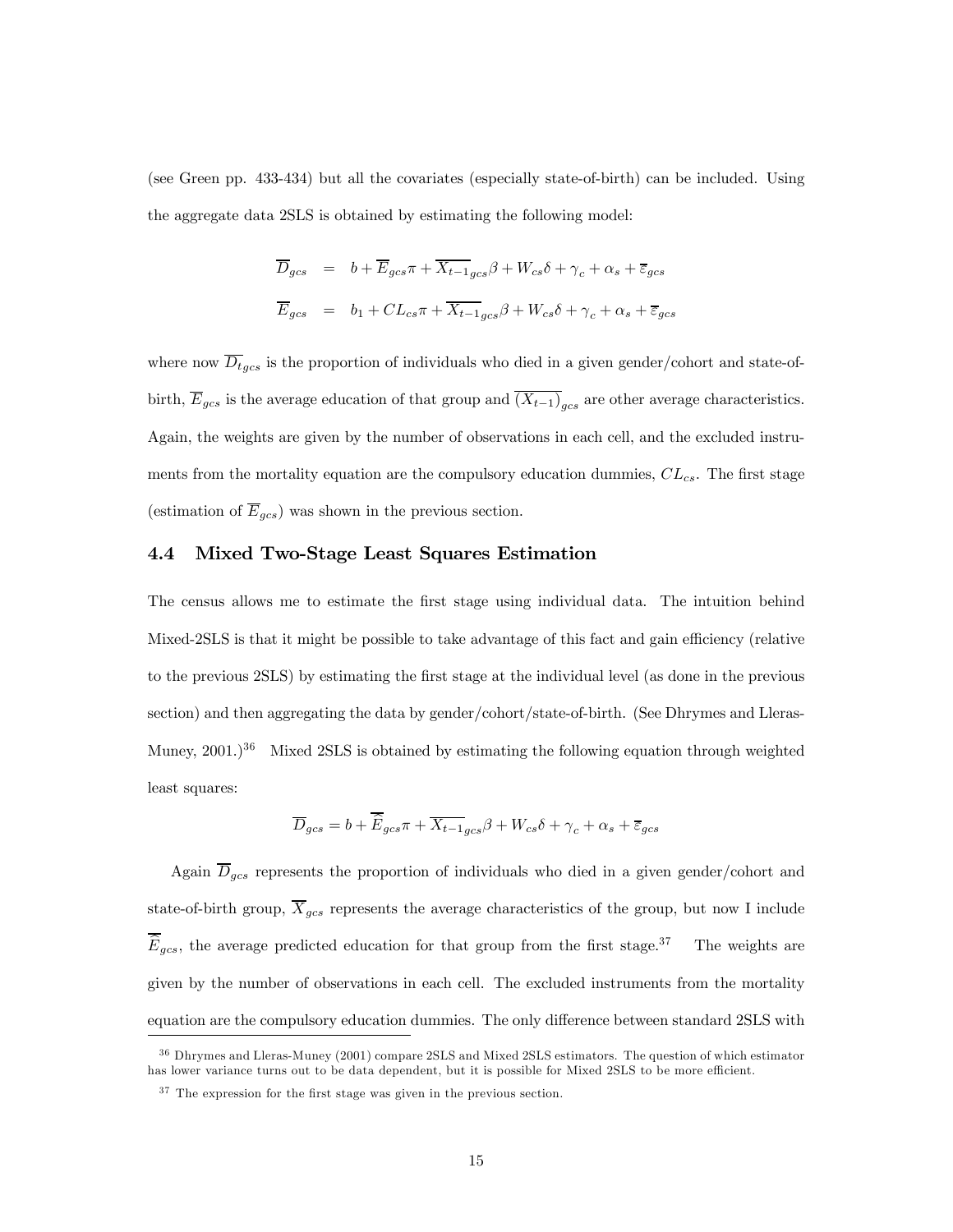aggregated data and Mixed-2SLS is in the predicted education term. 2SLS uses predicted average education whereas Mixed-2SLS uses average predicted education.

More formally, let H be the matrix that transforms the data into group means and weights each group mean by the number of individuals in the group.  $\hat{X}$  contains all the same variables as in the GLS estimation, but with education replaced by the predicted level of education from the first stage regression  $\left(\widehat{X} = \left| \overline{\widehat{E}} \mid \overline{X_{t-1}} \mid \gamma_c \mid \alpha_s \right|\right)$ . Then the estimator  $\beta_{Mixed}$  can be expressed as:

$$
\beta_{Mixed} = \left(\widehat{X}' H' H \widehat{X}\right)^{-1} \widehat{X}' H' H D
$$

This procedure also results in consistent estimates. As usual the variance-covariance matrix needs to be corrected.38

# 5 Results

## 5.1 Least Squares Results

Although we have good reason to believe that GLS produces biased estimates, I report them here as the benchmark for comparison with the IV results. Using the census, I estimate the GLS model described above. The results are in the first column of Table 3. The estimated coefficient of the effect of education on the death rate is about -0.012. The coefficient is highly significant and is is robust to the inclusion of more controls.<sup>39</sup>

The validity of the aggregation procedure rests on the assumption that the aggregate data can be understood as coming from unobserved individual data. It is important that this intuition be confirmed, so I compare aggregate results from the census with those obtained with the NHEFS individual data. Using individual NHEFS data, I estimate a linear probability model and a probit model, where the dependent variable is a dummy indicating whether or not the person died between 1975 and 1985. Then I aggregate the NHEFS data by gender, state-of-birth, and cohort and again estimate the same linear model estimated with the census data. Because of the small

<sup>&</sup>lt;sup>38</sup> The standard errors were bootstrapped using 2000 replications.

 $39$  Results available upon request.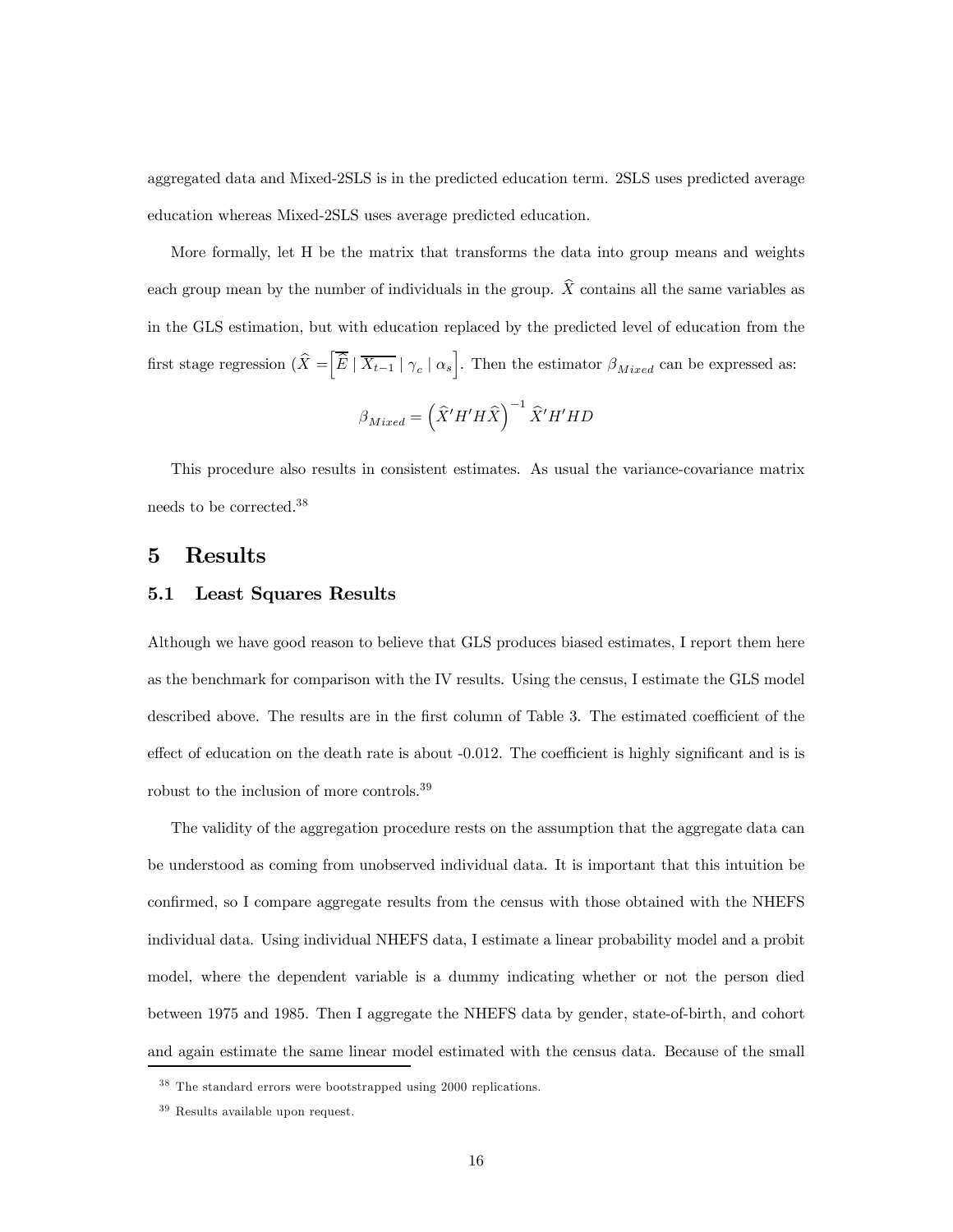number of observations in the NHEFS aggregating by gender, state-of-birth and cohort results in very few observations per cell, so I also reproduce the results only aggregating by state-of-birth and cohort. The results are shown in Table 3.

Comparing the results from LS regressions from the census with results from the NHEFS shows that the census data gives extremely accurate estimates of the effect of education. The census LS estimates are very similar to those obtained using the NHEFS aggregated data, which in turn are similar to those obtained at the individual level, using either LS or probit estimations. These results suggest that sampling (and the measurement error it generates) does not significantly affect the estimates for education, that there is no aggregation bias and that the linear model is a good approximation of the education-death rate relationship. The comparison is also useful in terms of interpretation: a -0.012 coefficient for education means that increasing the education of a given cell by one year lowers its death rate by 1.2 percentage points. This coefficient also implies that increasing an individual's education by one year will lower his probability of dying between 1960 and 1970 (or between 1970 and 1980) by 1.2 percentage points. This latter interpretation is more intuitive and useful. Note again that the OLS effect is quite large: at the mean, this result implies that a 10 percent increase in education lowers mortality by about 11 percent, therefore an elasticity of about -1.

# 5.2 IV results

The first column in Table 4 presents the 2SLS results using the NHEFS. This estimation is done at the individual level and using standard 2SLS. The estimate is positive (the effect of education is about  $-0.02$ ) but not significant: because this sample is small, the first stage estimation<sup>40</sup> is poor. Nonetheless, although the standard errors are high, the estimates from this sample are also larger than the GLS estimates obtained from the same data.

The second column shows the results from the Wald estimation. The Wald estimate of the effect

<sup>&</sup>lt;sup>40</sup> Results available upon request. Only two of the dummies for compulsory education laws were significant at the 10% level, and the set of dummies was jointly insignificant.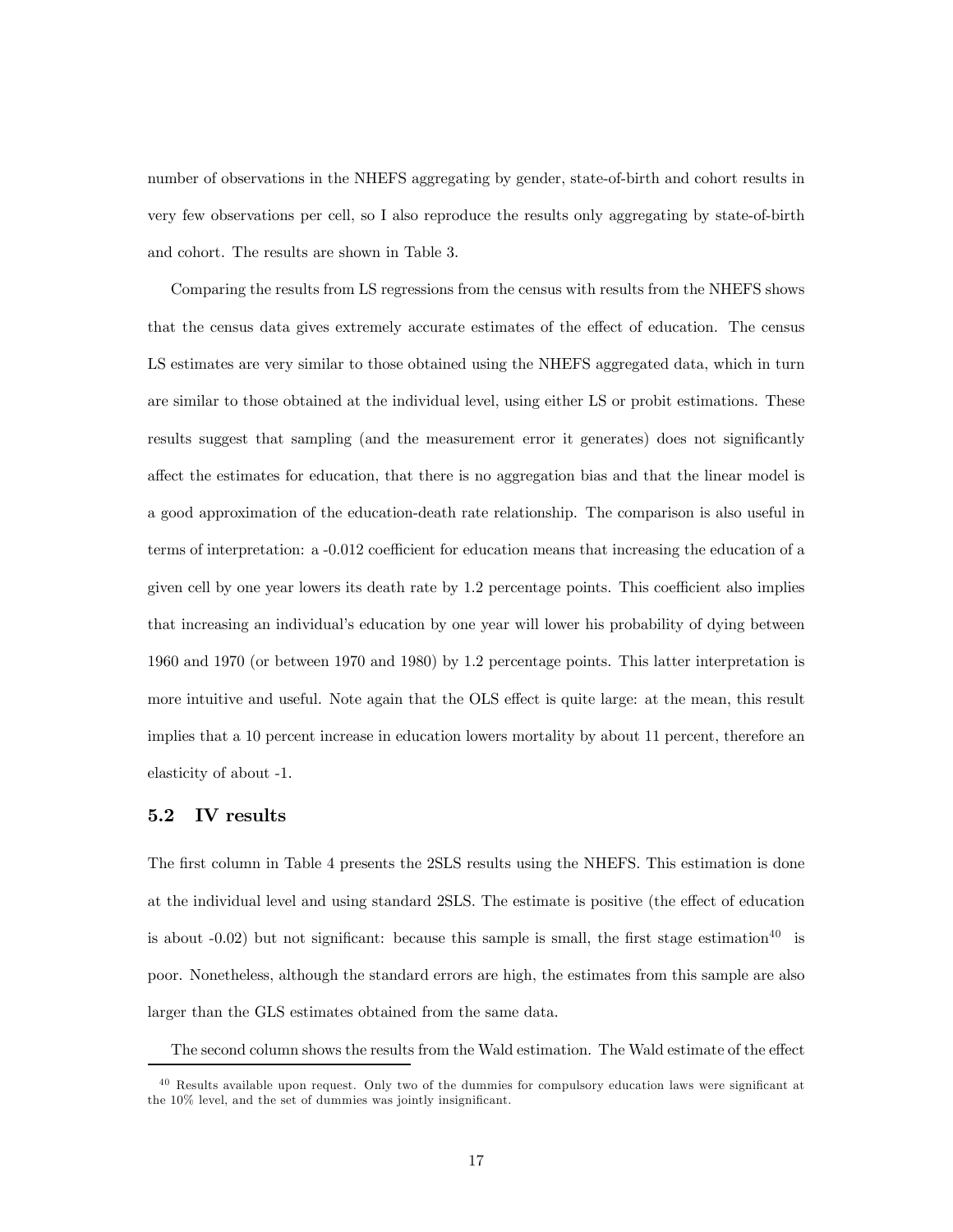of education is about -0.037 and significant at the 5 percent level. The third column presents the results of 2SLS estimation using aggregated data at the gender/state-of-birth-and cohort level. The effect of education is about -0.045 and significant at the 10 percent level. The Mixed 2SLS results (last column) show that the coefficient on education is approximately -0.059 and is significant at the 5 percent level. All of the previous estimates are significant at the 5% level using a one-tailed test (that the effect is negative) which is perhaps more appropriate in this set-up.<sup>41</sup> Overall the results suggest that increasing education by one additional year lowers the 10-year death rate by at least 3.6 percentage points.42

For the last two estimators I perform a test of overidentifying restrictions. The  $\chi^2$  statistic for the aggregate 2SLS model is 2.42 and 1.49 for the Mixed 2SLS model. This statistic tests the hypothesis that the model is well specified. It is calculated as the sample size times the  $\mathbb{R}^2$ from a regression of the residuals from the second stage on all exogenous variables, including the instruments. In both cases the overidentifying restrictions are not rejected at a 5 percent level (critical value 14.06). This test in conjunction with earlier results from the first stage suggests that compulsory education laws are legitimate instruments.

Additional checks are presented in Table 5. As a last attempt to address the potential endogeneity of the laws, I repeat the estimations above using a larger set of instruments that include quarter of birth, compulsory attendance and child labor laws, and the interactions of quarter of birth and the laws. Presumably these individual-level instruments will increase the efficiency of the estimates, and they are perhaps less likely to be endogenous.<sup>43</sup> The results (Panel A) are identical to those presented above. The results are also very similar if only the interactions between the laws and quarter of birth are used as instruments, and quarter of birth as well as

<sup>&</sup>lt;sup>41</sup> I thank Michael Grossman for this insight.

 $42$  Estimates by region are comparable in size to those presented here except that they are generally not significant.

<sup>&</sup>lt;sup>43</sup> Note however that the use of these instruments might be questionable (see papers in footnote 10). Also Lleras-Muney (2001) shows for example that the laws affected whites but not blacks. However quarter of birth does appear to affect blacks' educational attainment. This again raises the issue of whether quarter of birth has an independent effect on education unrelated to compulsory attendance laws.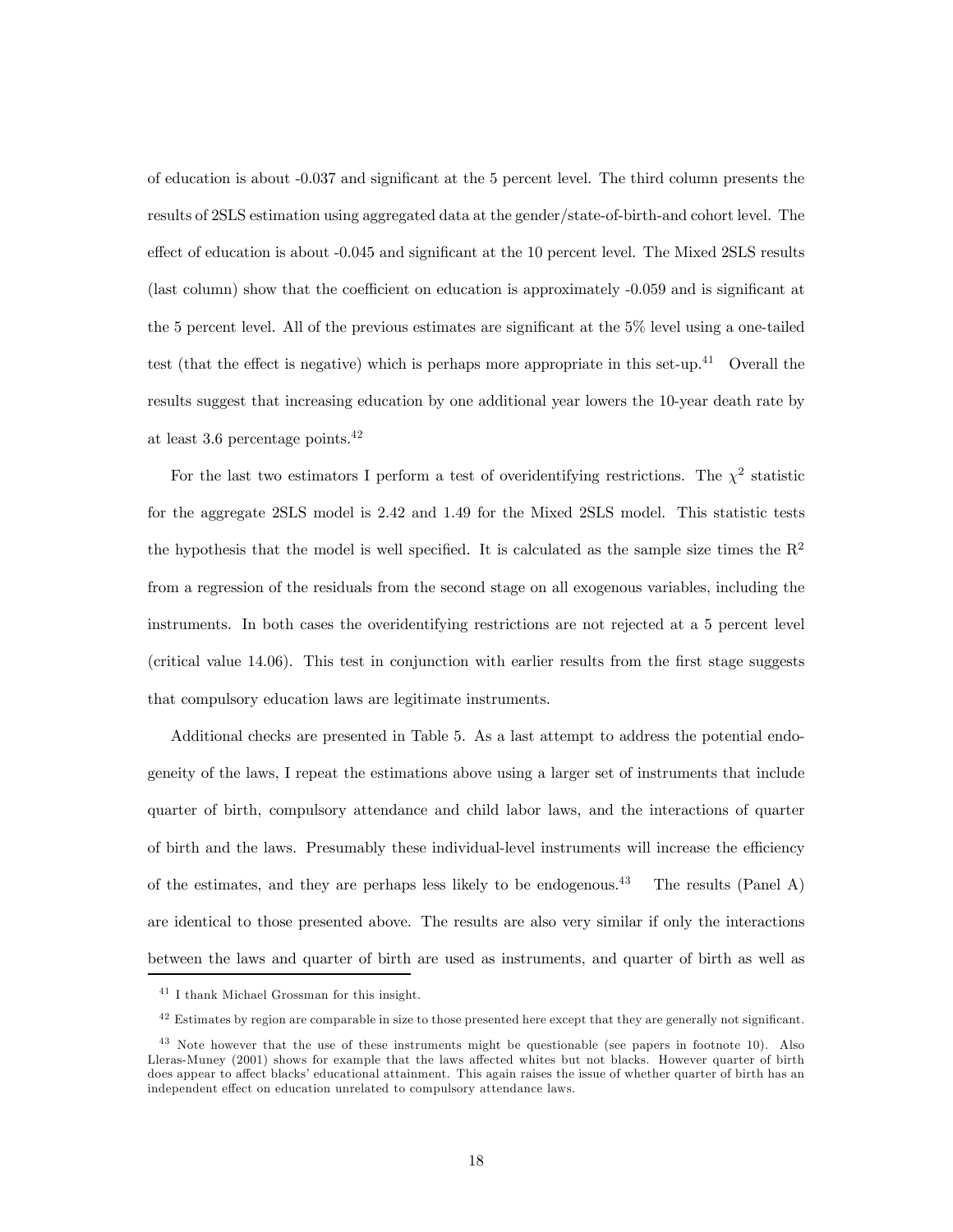compulsory schooling laws are included as controls in both the first and second stage.<sup>44</sup> This again suggests that the instruments are not endogenous.

Panel B presents the reduced form estimates, i.e. the direct effect of the laws on mortality. The results are consistent with previous estimations: if the effect of childcom on education is about 5 percent, and the effect of education on mortality is about 6 percent, then the direct effect of the laws on mortality should be about 0.3 percent, which is approximately what the reduced form result shows.

Panel C shows the results excluding ages 40, 50 and 60 since the data showed evidence of age heaping. This is a potential problem if age heaping is correlated with education. The IV results are very similar to the previous results. Finally in Panel D I repeat the estimations by region of birth. They are quantitatively identical to all the results presented before. So the previous estimates are not purely based on differences between regions.

Since, it is well known that there exist persistent differences in mortality rates by gender I reproduce results by gender in Table 6. The coefficient on education is somewhat smaller for females than for males, confirming the findings in the literature that the effect of education is larger for males. These results also suggest that World Wars I and II did not results in significant selection bias for men. Also, in these estimations the effect of marriage is negative as the literature suggest, whereas the effect is positive in the joint estimations. This is a composition effect: males are both more likely die and to be married.

## 5.3 Discussion

This section has presented four different estimates of the effect of education on mortality. Three different estimators, using two different data sets and three different levels of aggregation, were used. Although each estimate has weaknesses, all estimates point to the same conclusion: the effect of education is causal and in fact larger than OLS suggests. Given this variety of estimates,

 $^{\rm 44}$  Results available upon request.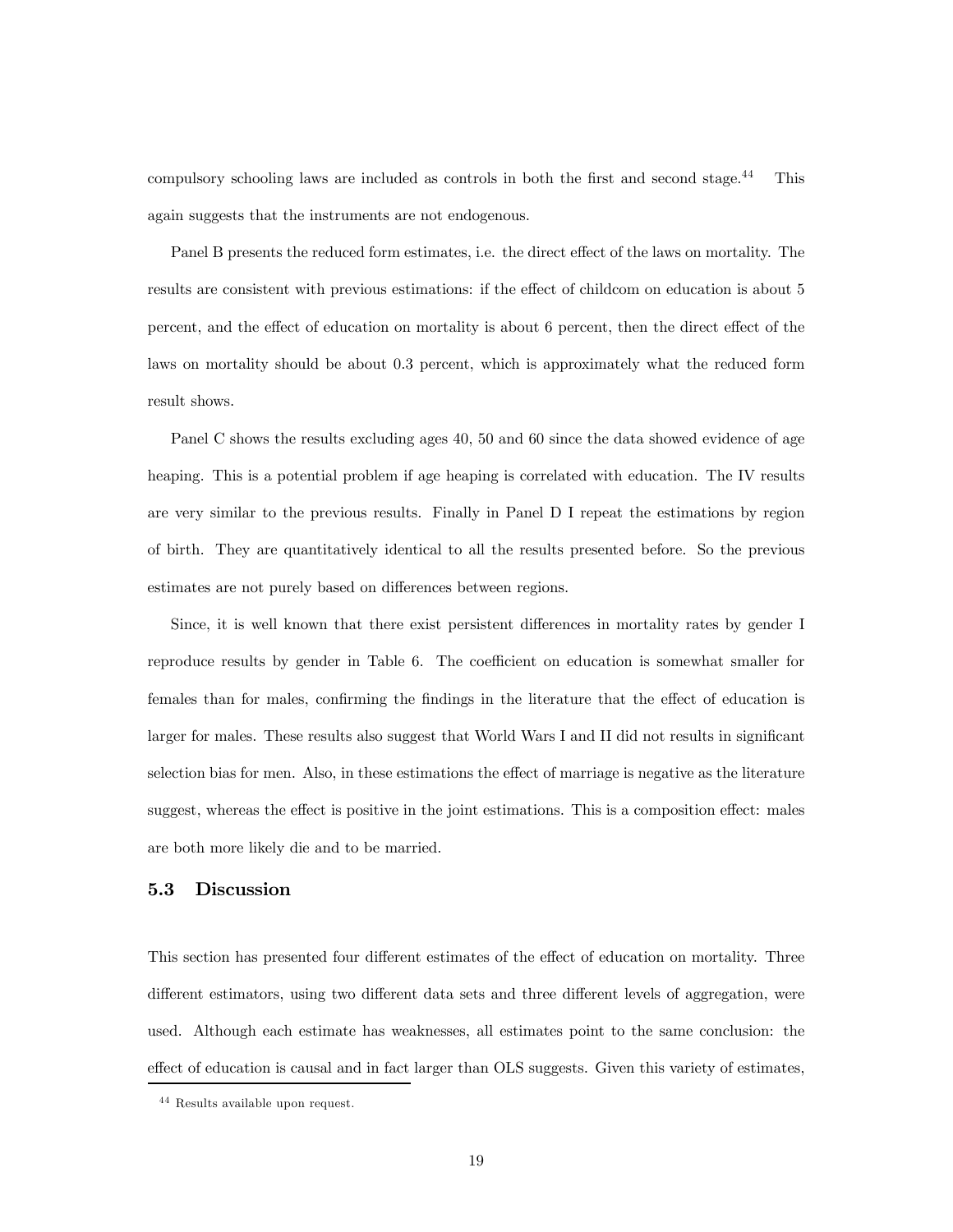this result is very robust. The result is surprising for two reasons. The first is that the IV estimates are larger than the LS estimates. The second is that the effect of education is quite large. In this section I discuss these two issues.

#### 5.3.1 Larger IV estimates

In all the IV estimations presented here, the effect of education is much larger than the LS estimates suggest. The Mixed 2SLS estimates suggest the effect is as large as -0.058, whereas Wald estimates imply a coefficient of about -0.036. At first, this could seem to be a surprising result: the a priori expectation was that LS estimates would be too large. However there are two important points to notice.

First note that the standard errors in the IV estimates are large. Even though the IV estimates are significantly different from 0, it is unclear whether they are statistically different from the OLS estimates. To test whether the IV and OLS estimates are different, one can perform a Durbin-Wu-Hausman test. The F-statistic for this test is 1.51 (p-value 0.22). Therefore I cannot reject the null hypothesis that OLS and IV are the same.

Note that an implication of this test is that education is in fact exogenous, since it suggests that the IV estimates are no different from the OLS estimates in a statistical sense. From this test, I conclude that education appears to have a large causal effect on mortality. Furthermore, I conclude that the larger IV estimates are not of particular concern.

However, if one still thought that education was endogenous, then the most plausible explanation for the difference between the IV and the OLS estimates in this case is related to the choice of instrument.45 Under the assumption that different individuals face different returns to education due to unobserved characteristics, IV estimates reflect the marginal rate of return of the

<sup>&</sup>lt;sup>45</sup> Another explanation is that the omitted variable bias is smaller than the bias that results from measurement error in education (Card 1995) The health literature has not been concerned with this potential problem although there is evidence of measurement error in education . If the measurement error is random, then IV estimate will be larger than the OLS estimate. Larger IV returns can also be explained if there exist health externalities from education for example if average education affects individual health. However note that the fact that individual and agregate estimations using the NHEFS result in similar effects for education suggests that externalities are not the main reason for larger IV.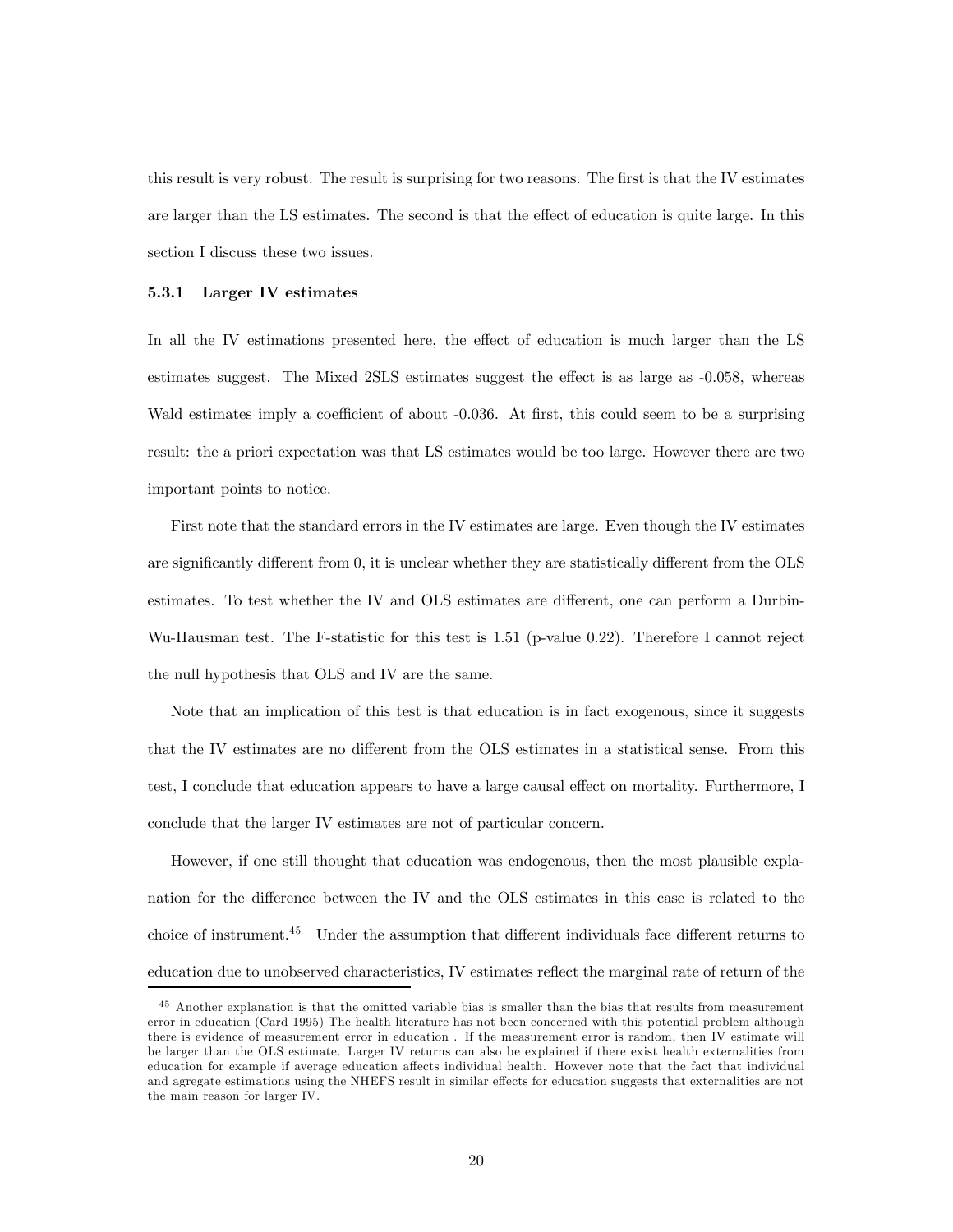group affected by the instrument (Angrist, Imbens and Rubin, 1996), in this case IV capture the returns to those affected by the compulsory schooling laws. If I estimate a regression of mortality as a function of education and education squared, where both are instrumented with compulsory schooling laws, I do indeed find some evidence that the relationship is convex. However I do not place too much weight on these results given that a) under the hypothesis that education is endogenous, the instruments can only identify a non-linear relation for those affected by the laws, rather than for the population at large, and b) education does not appear to be endogenous!

#### 5.3.2 What is the effect of education on health?

The second issue is that the effect of education is quite large, and it is important to understand why. I categorize the potential effects of education into two categories: direct and indirect effects.

Among the direct effect, education provides individuals with critical thinking skills that are useful in the production of health (Grossman's hypothesis). There is some evidence to this effect. For example, Goldman and Smith (2001) find that the more educated are more likely to comply with treatments for diabetes and Aids. Goldman and Lakdawalla  $(2001)$  suggest that the more educated are better able to manage chronic conditions. These two papers suggest that education matters when treatments are complex and there is scope for learning by doing. These mechanisms have also been documented by Rosenzweig and Schultz (1989), who compared success rates of different contraception methods for women with different levels of education: they find that success rates are identical for all women for "easy" methods such as the pill, but the rhythm method is only effective for educated women.

If this is the case, then the interaction of education with a variety of factors might be relevant. For example, although access to information alone cannot explain health differences across education groups (Kenkel, 1991), information available to the more educated will result in greater benefits for them if they can use the information better. For example when analyzing the effects of the 1964 Surgeon General Report, Meara (2001) concluded that "the response to knowledge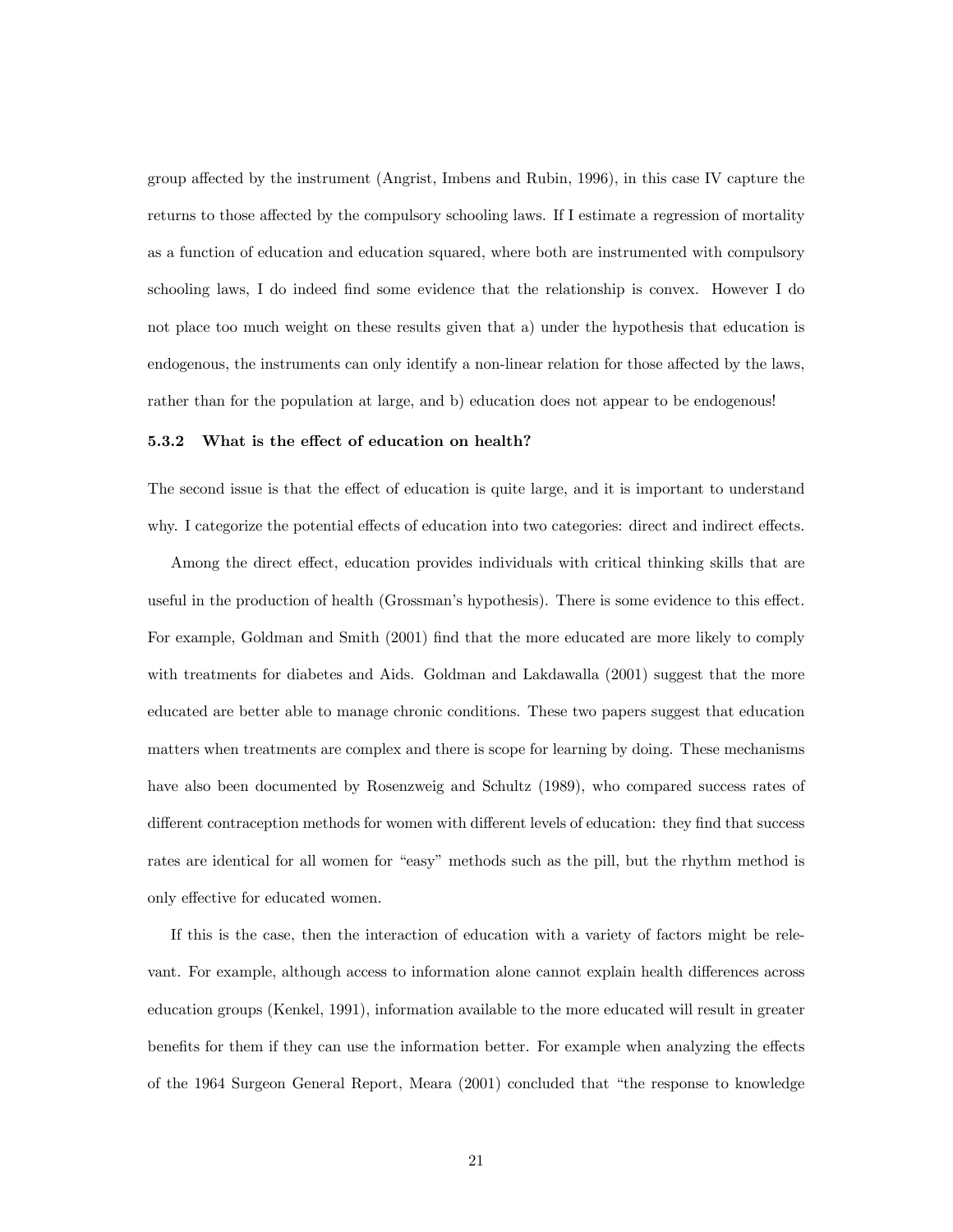plays a more important role than knowledge itself in creating differential health behavior".

Another possibility is that the more educated might be more likely to adopt and use new medical technologies. $46$  Since the rate of medical innovation dramatically increased in the last century, especially for particular diseases such as heart disease (Cutler et al. 1998), it is reasonable to think that the more educated were able to capture very high returns during this period. Lleras-Muney and Lichtenberg (2001) for example show that the more educated are more likely to use newer drugs.

There are a few indirect mechanisms through which education might affect health which are also consistent with the results in this paper. One obvious one is that being in the classroom is less of a health risk than working, especially while growing up. I cannot with my data distinguish the effect from not working from that of being in school.

Also note that education gives you access to a higher income and different types of jobs, both of which affect health. For example, only high school graduates in the first half of the century had access to white collar jobs, which provided healthier work environments than manufacturing or agriculture. Controlling for income (or occupation) does not change the results in this paper (results are presented in Table 7). But, since income is endogenous, it is not possible (given that I have no instruments for income) to distinguish the direct effect of education on health from its indirect effect through income. The same is true for occupation. However, Grossman (1975) showed that the effects of income on health disappear once a certain level of income has been reached, while the same is not true for education. Furthermore, standard results suggest that the returns to education are about 10% and that the elasticity of mortality with respect to income is about -0.3.47 If the sole effect of education is through income, one more year of education should

 $46$  See Nelson and Phelps (1966)

 $47$  Deaton and Paxson (1999).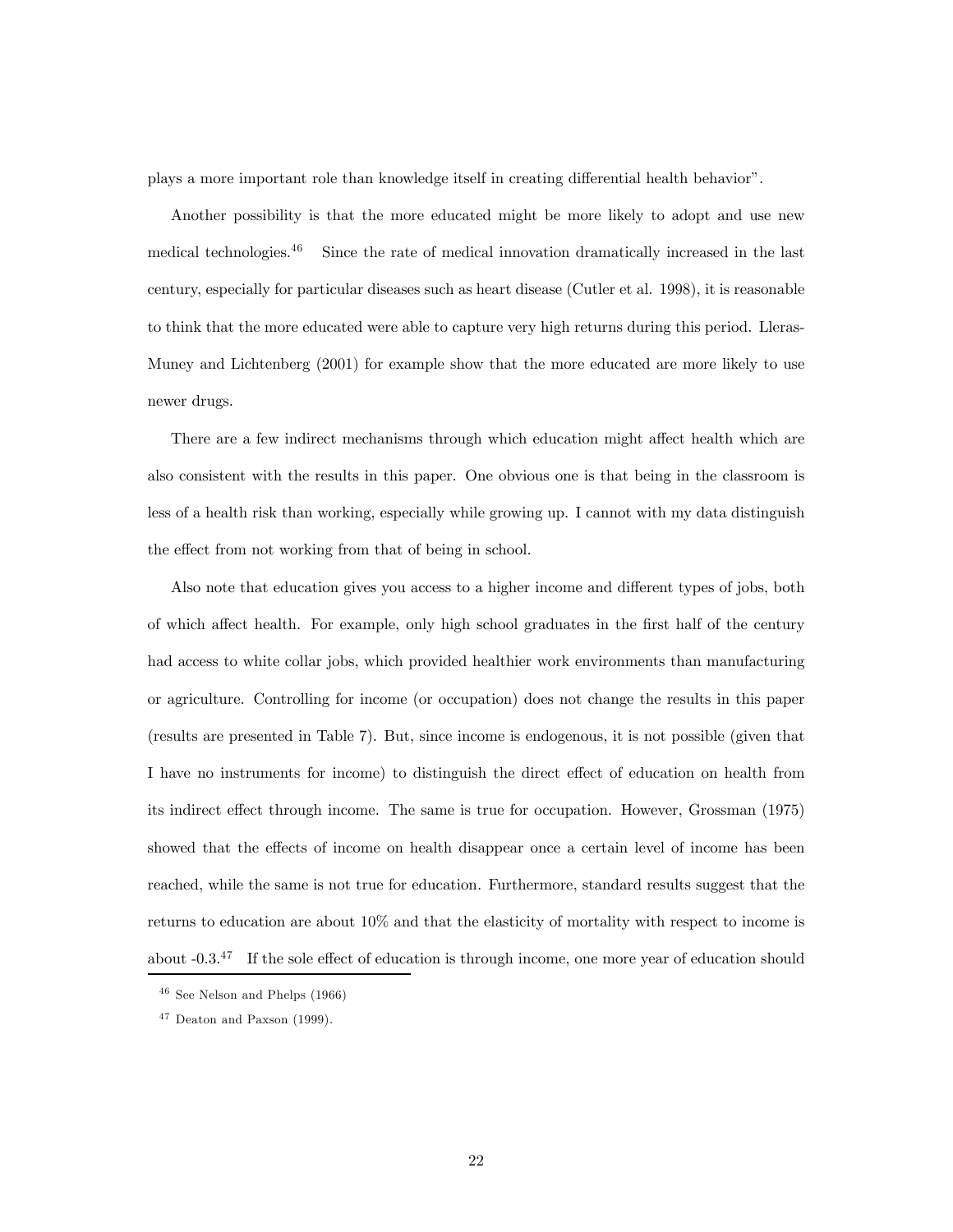decrease mortality by 0.003 (for average mortality of  $(0.11)$ , <sup>48</sup> which is a much smaller effect than what was estimated here. With respect to occupation, I simply note here that since the effect of education is similar for men and women, it would appear that occupation is not the only channel through which education affects health.

Finally note that the cognitive psychology literature has documented that lack of education is correlated with stress, depression and hostility, all of which have been shown to adversely affect health (Adler et al, 1994).

A final comment is that the results in this paper do not imply that time preferences do not affect health and education choices nor that there is no reverse causality from health to education. They simply show that there is a causal effect of education on health, and that this effect is not due to time preferences. However, as Becker and Mulligan (1997) argue, education could lower the discount rate, making people more patient. This is yet another indirect mechanism that could explain my results.

# 6 Conclusion

This paper has shown that there is a large causal effect of education on mortality. While GLS estimates suggest that an additional year of education lowers the probability of dying in the next 10 years by approximately 1.3 percentage points, my results from the IV estimation show that the effect is perhaps much larger: at least 3.6 percentage points. However it is worth noting that the OLS and the IV estimates are not statistically different. Nonetheless the effects are

$$
\log(\frac{d}{1-d}) = -0.3 \log(inc)
$$

 $log(inc)=0.1ed$ 

Studies in labor have found that

so by replacing I find that:

$$
\log(\frac{d}{1-d})=-0.03ed
$$

the marginal effect is given by

$$
\frac{\partial d}{\partial ed} = -0.03d(1 - d)
$$

Evaluated at the mean (i.e for  $d=0.11$ ) this effect is about  $-0.003$ 

<sup>&</sup>lt;sup>48</sup> The calculation is done as follows: Deaton and Paxson (1999) estimate that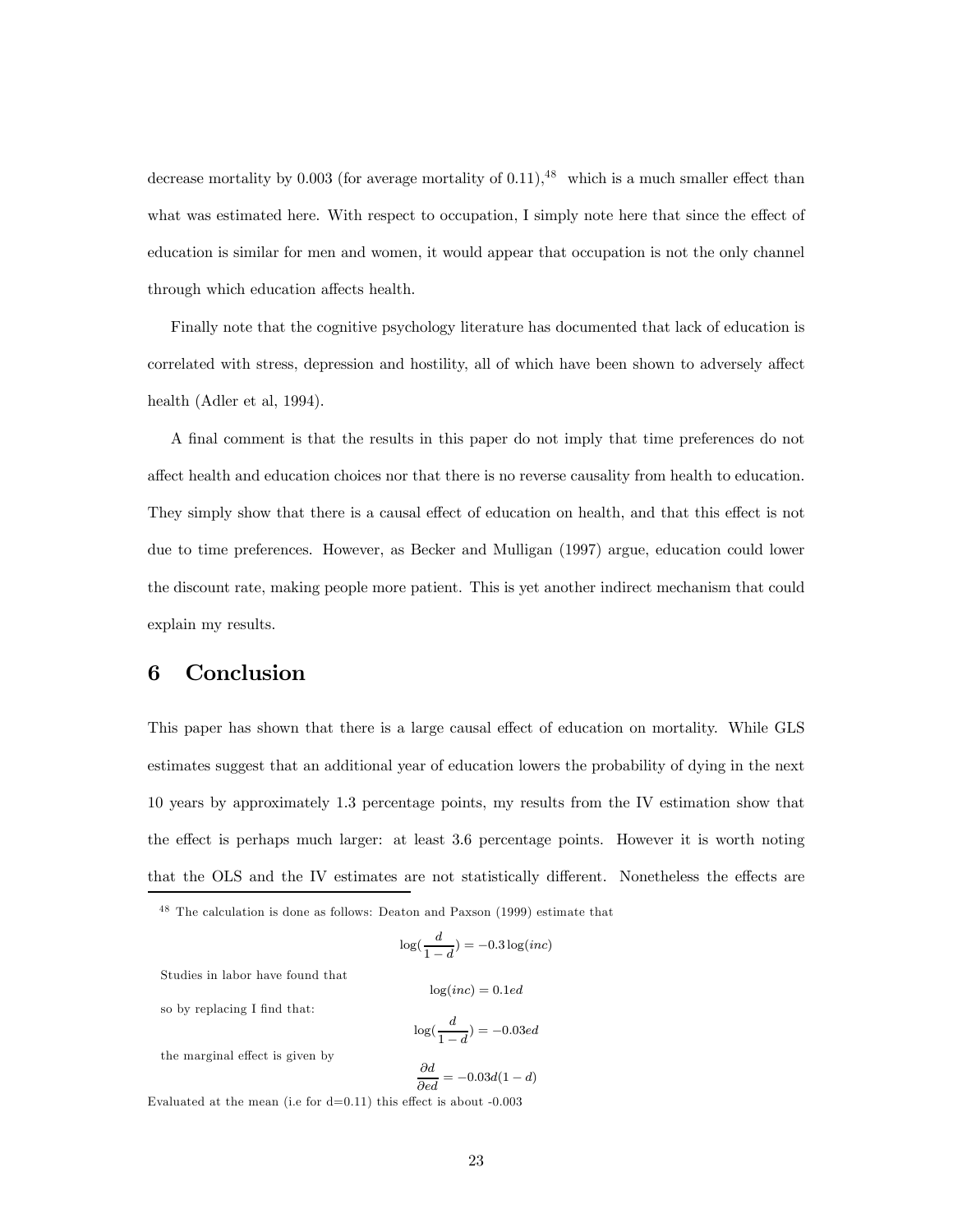large. To better understand the impact of education, I calculate how this effect translates into life expectancy gains. I find that in 1960, one more year of education increased life expectancy at age 35 by as much as 1.7 years (using the OLS estimate). This is a very large increase.

A few notes of caution on how to interpret these results for public policy purposes are necessary. First, in order to make policy recommendations, we need to know more about the specific mechanisms by which education affects health. This paper analyzes the effects of increasing education from relatively low initial levels. It is unclear what the effects would be at higher initial levels of education. The average education level for white Americans born in 1901 was at most 8.87 years.49 Today many developing countries, including most Latin American countries, have average levels of education that are similar. This paper implies that more aggressive education policies could dramatically increase adult longevity in such countries. But cost benefit analysis of such policies are extremely complex, since for example we do not know what the cost of increasing education would be, or its effectiveness. Questions such as these are beyond the scope of this paper. But the results presented here suggests that the benefits of education are large enough that we need to consider education policies more seriously as a means to increase health, especially in light of the fact that other factors, such as expenditures on health, have not been proven to be very effective.

This evidence that education increases life expectancy implies that the returns to education, measured only in terms of earnings increases, substantially underestimate the true returns to education. In view of the large magnitude of the effect of education on health, it is clear that more attention needs to be devoted to the pathways of influence. Existing models of the relationship between education and health are very imprecise about the mechanisms through which education operates on health.

<sup>&</sup>lt;sup>49</sup> This is the average education level of that cohort in 1960. Data for the entire population in 1901 does not exist for the US, but the average was probably much lower.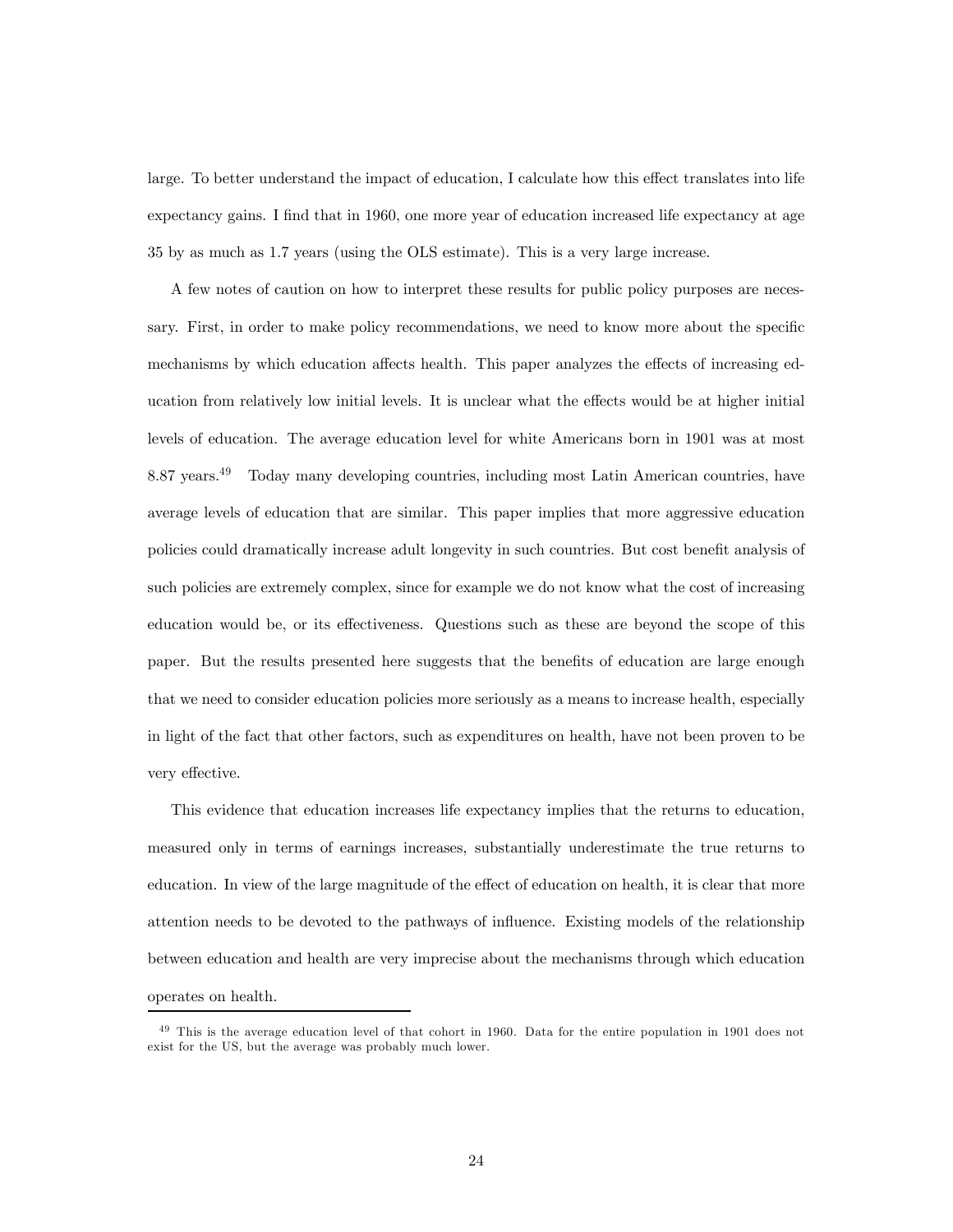# References

Acemoglu, Daron and Joshua Angrist, "How Large are the Social Returns to Education? Evidence from Compulsory schooling Laws," NBER Working Paper No. W7444, December 1999

Adler, Nancy E. et al, "Socioeconomic Status and Health, the Challenge of the Gradient," American Psychologist, vol 49, No. 1January 1994

Angrist, Joshua D., "Grouped Data Estimation and Testing in Simple Labor Supply Models," Journal of Econometrics, February-March 1991

Angrist, Joshua D. and Alan B. Krueger, "Does Compulsory School Attendance Affect Schooling and Earnings?," Quarterly Journal of Economics, November 1991

Angrist, Joshua D., Guido W. Imbens and Donald B. Rubin, "Identification of Causal Effects Using Instrumental Variables," Journal of the American Statistical Association, June 1996

Auster, Richard, Irving Leveson and Deborah Sarachek, "The Production of Health, An Exploratory Study," Journal of Human Resources 4, 1969

Becker, Gary S. and Casey B. Mulligan, "The Endogenous Determination of Time Preference," Quarterly Journal of Economics, August 1997

Berger, Mark C. and J. Paul Leigh "Schooling, Self Selection and Health," Journal of Human Resources 24, 1989

Bound, John, David A. Jaeger and Regina Baker, "Problems with Instrumental Variables Estimation when the Correlation Between the Instruments and the Endogenous Explanatory Variables is Weak," Journal of the American Statistical Association, 90, June 1995

Bound, John, and David A. Jaeger, "On the Validity of Season of Birth as an Instrument in Wage Equations: A Comment on Angrist and Krueger's "Does Compulsory School Attendance Affect Schooling and Earnings"," NBER Working Paper 5835, November 1996

Card, David, "Estimating the Returns to Schooling: Progress on some Persistent Econometric Problems," NBER Working Paper no.W7769, June 2000

Card, David, "Earnings, Schooling, and Ability Revisited," Research in Labor Economics, vol. 14, 1995

Card, David and Alan Krueger, "Does School Quality Matter? Returns to Education and the Characteristics of Public Schools in the United States," Journal of Political Economy 100, January 1992

Christenson, Bruce A., and Nan E. Johnson, "Educational Inequality in Adult Mortality: An Assessment with Death Certificate Data from Michigan," Demography 32. May 1995

Currie, Janet and Rosemary Hyson, "Is the Impact of Health Shocks Cushioned by Socioeconomic Status? The Case of Low Birth weight,"American Economic Review, May 1999

Cutler, David, Mark McClellan, and Joseph Newhouse, "The Costs and Benefits of Intensive Treatment for Cardiovascular Disease," NBER Working Paper No.w6514

Deaton, Angus and Christina Paxson, "Mortality, Education, Income and Inequality among American Cohorts," NBER Working Paper 7140, May 1999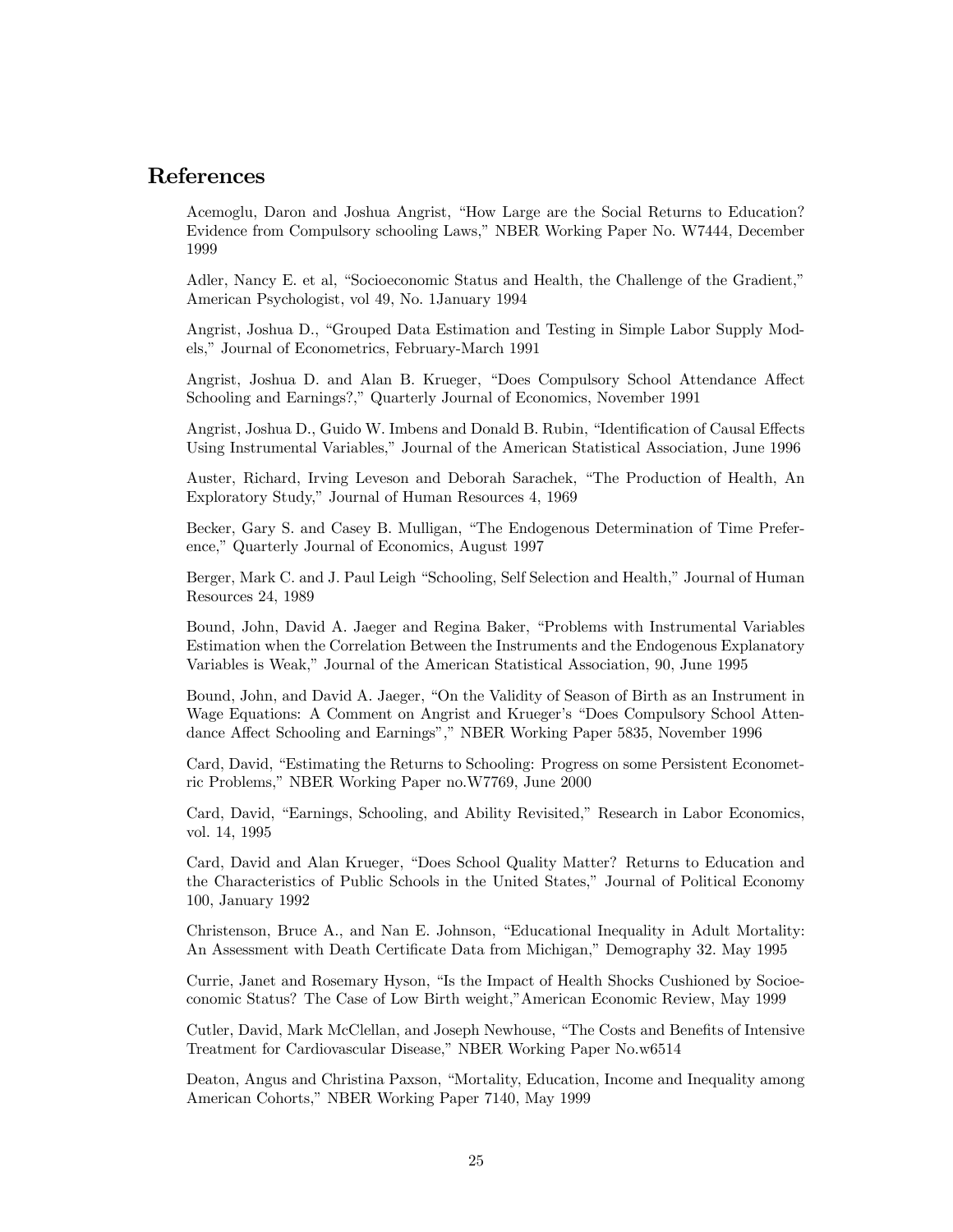Dhrymes, Phoebus and Adriana Lleras-Muney (2001), "Estimation of Models with Group Data by Means of '2SLS'," mimeo, Columbia University, 2001

Duleep, H.O., "Measuring the Effect of Income on Adult Mortality Using Longitudinal Administrative Record Data," Journal of Human Resources 21, 1986

Edwards, Linda N., "An Empirical Analysis of Compulsory Schooling Legislation, 1940- 1960," Journal of Law and Economics, April 1978

Eisenberg, M.J. (1988) "Compulsory Attendance legislation in America, 1870 to 1915," Ph.D. Dissertation, University of Pennsylvania

Elo, Irma T. and Samuel H. Preston, "Educational Differentials in Mortality: United States, 1979-85," Social Science and Medicine 42(1), 1996

Ensign, Forest Chester, "Compulsory School Attendance and Child Labor," Iowa City, IA: The Athens press, 1921

Farrell, P. and Victor R. Fuchs, "Schooling and Health: The Cigarette Connection," Journal of Health Economics, 1982

Filmer, Deon and Lant Prichett, "Child Mortality and Public Spending on Health: How Much does Money Matter?," World Bank Policy Research Working Papers 1864, December 1997

Fuchs, Victor R., "Time Preference and Health: An Exploratory Study,: in Victor Fuchs, Ed., Economic Aspects of Health, Chicago: The University of Chicago Press, 1982

Goldin, Claudia, "How America Graduated From high School: 1910 to 1960," NBER Working Paper No 4762, 1994

Goldin, Claudia and Lawrence Katz, "Why the United States Led on Education: Lessons from Secondary School Expansion, 1910 to 1940," NBER Working Paper 6144, August 1997

Goldman, Dana P. and James P. Smith, "Can Patient Self-Management Exaplin the SES Health Gradient," RAND Working Paper, June 2001

Goldman, Dana P. and Darius Lakdawalla, "Understanding Health Disparities Across Education Groups," NBER Working Paper 8328, June 2001

Green, William H., Econometric Analysis, 3rd Edition, Prentice Hall, New Jersey 1997

Griliches, Zvi, "Estimating the Returns to Schooling: Some Econometric Problems ," Econometrica, January. 1977

Grossman, Michael, "The Human Capital Model of the Demand for Health," NBER Working Paper 7078, April 1999

Grossman, Michael, "The Correlation between Health and Schooling," in Household Production and Consumption, Ed N. E. Terleckyj, Studies in Income and Wealth, Vol. 40, Conference on Research in Income and Wealth. New York: Columbia University Press for the National Bureau of Economic Research, 1975

Grossman, Michael and R. Kaestner "Effects of Education on Health," in J.R. Berhman and N. Stacey Eds. The Social Benefits of education, University of Michigan Press, Ann Arbor, 1997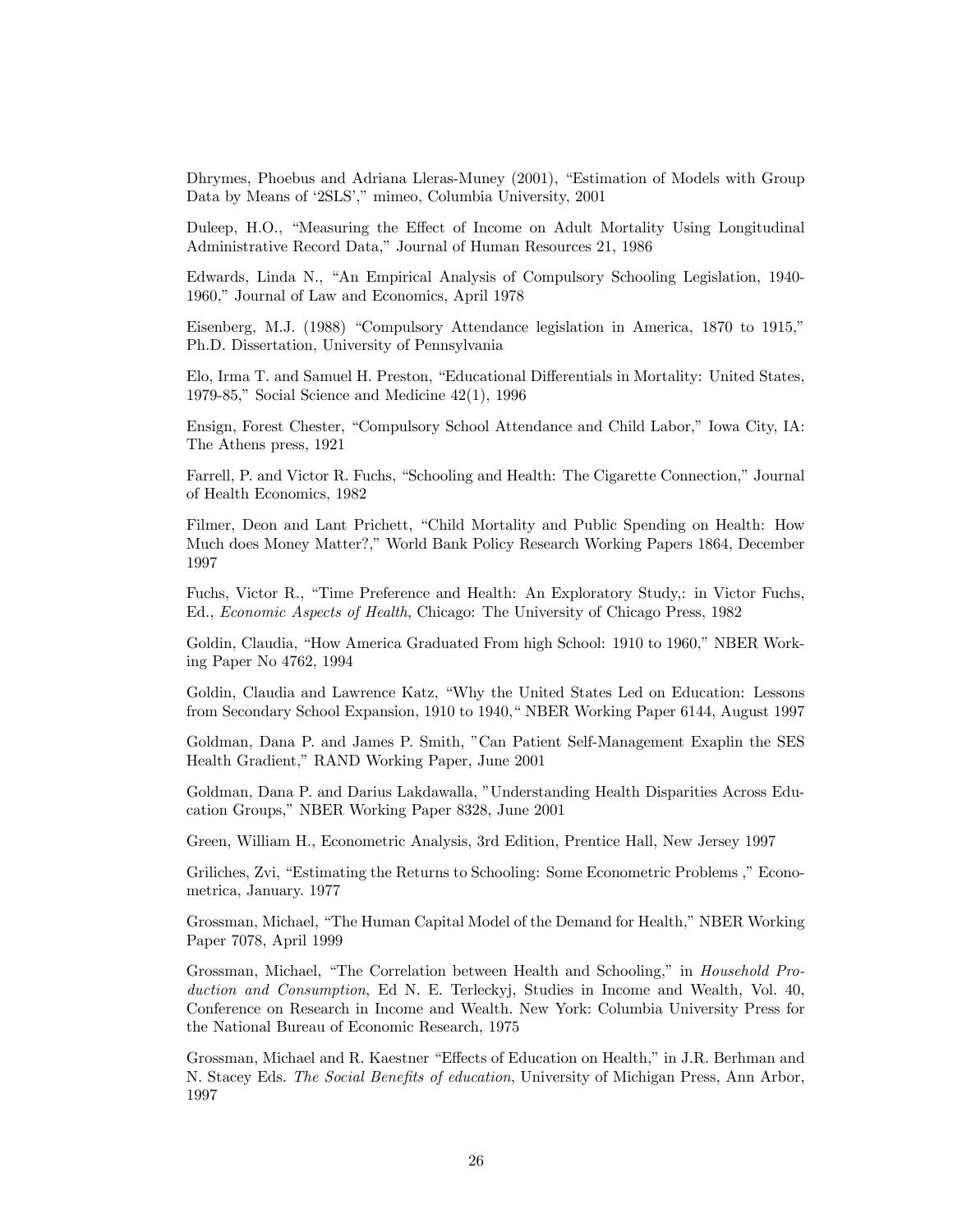Haines, Michael R. and Samuel H. Preston, "The Use of the Census to Estimate Childhood Mortality: Comparisons from the 1900 and 1910 United States Census Public Use Samples," Historical Methods, Vol 30, no.2, Spring 1997

Harmon, Colm, and Ian Walker, "Estimates of the Economic Return to Schooling for the United Kingdom," American Economic Review, Volume 85, Issue 5, December 1995

Hoek, H. W., A.S. Brown and E. Susser, "The Dutch Famine and Schizophrenia Spectrum Disorders," Social Psychiatry and Psychiatric Epidemiology, Volume 33, Issue 8, 1998

Katz, Michael, "A History of Compulsory Education Laws," Phi Delta Kappa Educational Foundation 1976

Kenkel, Donald, "Health Behavior, Health knowledge and Schooling," Journal of Political Economy, Volume 99, Issue 2, April 1991

Kitagawa, E.M. & P.M. Hauser, Differential Mortality in the United States: A Study in Socioeconomic Epidemiology, Harvard University Press, 1973.

Landes William and Lewis C. Solomon, "Compulsory Schooling Legislation: An economic Analysis of Law and Social Change in the Nineteenth Century," Journal of Economic History, March 1972

Leigh, J. Paul and Rachna Dhir, "Schooling and Frailty Among Seniors," Economics of Education Review, Volume 16, No. 1, 1997

Lleras-Muney, Adriana, "Were State Laws on Compulsory Education Effective? An analysis from 1915 to 1939," Journal of Law and Economics, Vol. 45, No. 2, Part 1, forthcoming.

Lleras-Muney, Adriana and Frank Lichtenberg, "The effect of education on medical technology adoption: Are the more educated more likely to use new drugs?," mimeo, Princeton University, April 2002.

Maddala, G.S. Limited Dependent and Qualitative Variables in Econometrics, Econometric Society Monographs No. 3, Cambridge University Press, 1997

Meara, Ellen, "Why is Health Related to Socio-Economic Status? The Case of Pregnancy and Low Birth Weight," NBER Working Paper 8231, April 2001

Meghir, Costas and Marten Palme, "Assessing the Effect of Schooling on earnings Using a Social Experiment," Unpublished Working Paper, University College London, 1999

Menchik, Paul L., "Economic Status as a Determinant of Mortality among Black and White Older Men: Does Poverty Kill?," Population Studies, November 1993

Munasinghe, Lalith and Nachum Sicherman, "Why do Dancers Smoke? Time Preference, Occupational Choice, and Wage Growth," NBER Working Paper 7542, February 2000

Nelson, Richard R. and Edmund S. Phelps, "Investment in Humans, Technological Diffusion, and Economic Growth," American Economic Review, Volume 56, Issue1/2, March 1966

Newhouse, Joseph P., Free for All? Lessons from the Rand Health Insurance Experiment. Cambridge: Harvard University press. 1993

Perri, Timothy J., "Health Status and Schooling Decisions of Young Men," Economics of Education Review, 1984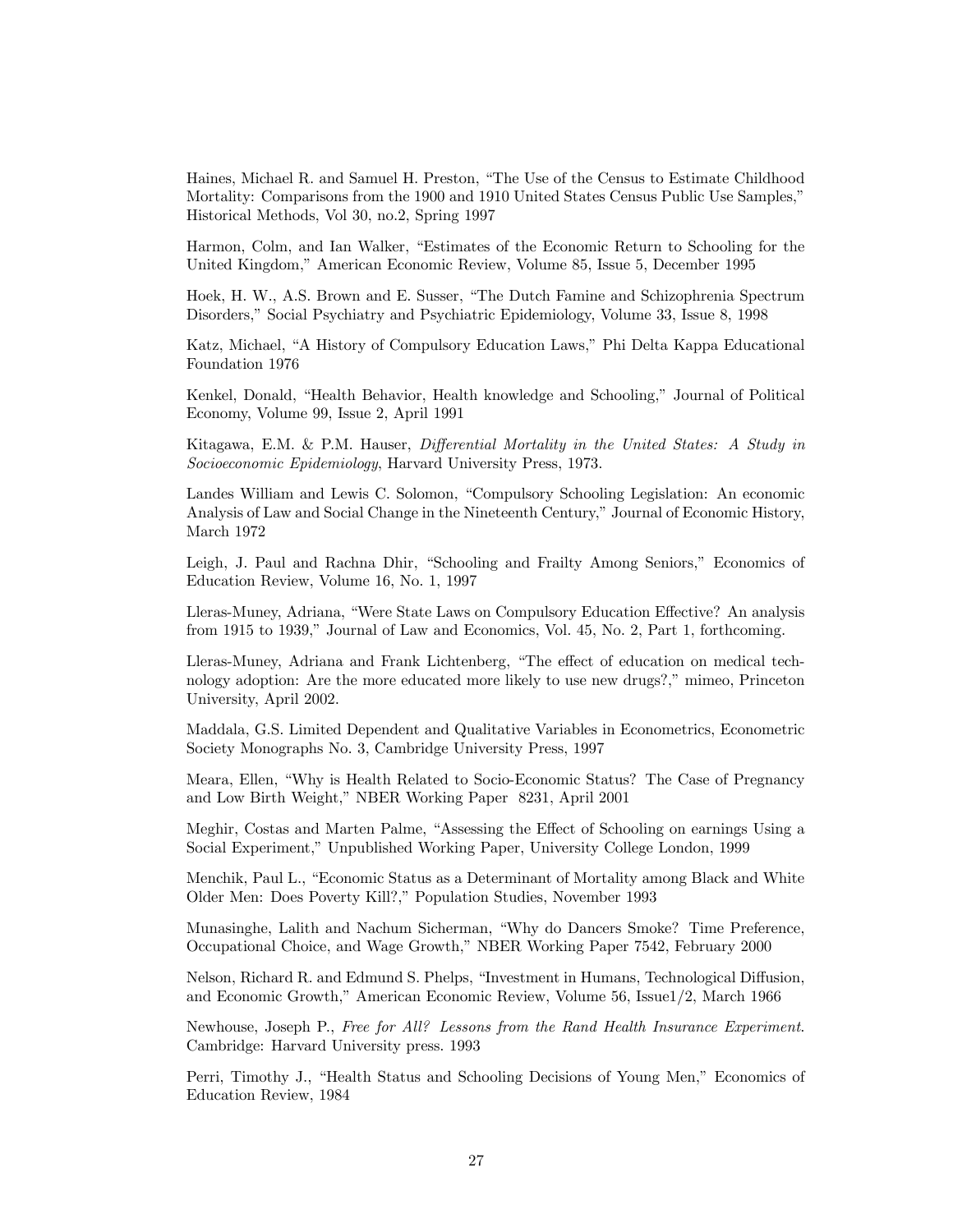Rogers, Richard G., Robert A. Hummer and Charles B. Nam, Living and Dying in the USA, Academic Press 2000

Roseboom, T.J. et al, "Coronary heart Disease after Prenatal Exposure to the Dutch Famine, 1944-45," Heart, Volume 84, Issue 6, 2000

Rosenzweig M.R and T.P. Schultz, "Education and Household Production of Child Health," In Proceedings of the American Statistical Association (Social Statistics Section) Washington, DC: American Statistical Association, 1991

Rosenzweig, Mark R. and T. Paul Schultz "Schooling, Information and Nonmarket Productivity: Contraceptive Use and its effectiveness," International Economic Review, May 1989, 30920), pp. 457-77

Steven Ruggles and Matthew Sobek et. al., Integrated Public Use Microdata Series: Version 2.0 Minneapolis: Historical Census Projects, University of Minnesota, 1997

Sander, William, "Schooling and Quitting Smoking," Review of Economics and Statistics, 77, 1995

Schmidt, Stefanie, "School Quality, Compulsory Education Laws, and the Growth of American High School Attendance, 1915-1935," MIT Ph.D. Dissertation 1996

Staiger, Douglas and James H. Stock, "Instrumental Variables Regression with Weak Instruments," Econometrica;65(3), May 1997

Starr, Paul, "The Social Transformation of American Medicine," New York: Basic Books, 1982

Strauss, John and Duncan Thomas, "Human Resources: Empirical Modelling of Household and Family Decisions," in Handbook of Development Economics, Vol. III, Edited by J. Behrman, T.N. Srinivasan. Elsevier Science 1995

Wolfe, Barbara and Jere R. Behrman, "Women's Schooling and Children's Health: Are the Effects Robust with Adult Sibling Control for the Women's Childhood Background?," Journal of Health Economics 6 , 1987

Woltz, Charles, K.,"Compulsory Attendance at School," in Law and Contemporary Problems, School of Law, Duke University Vol. 20 Winter 1955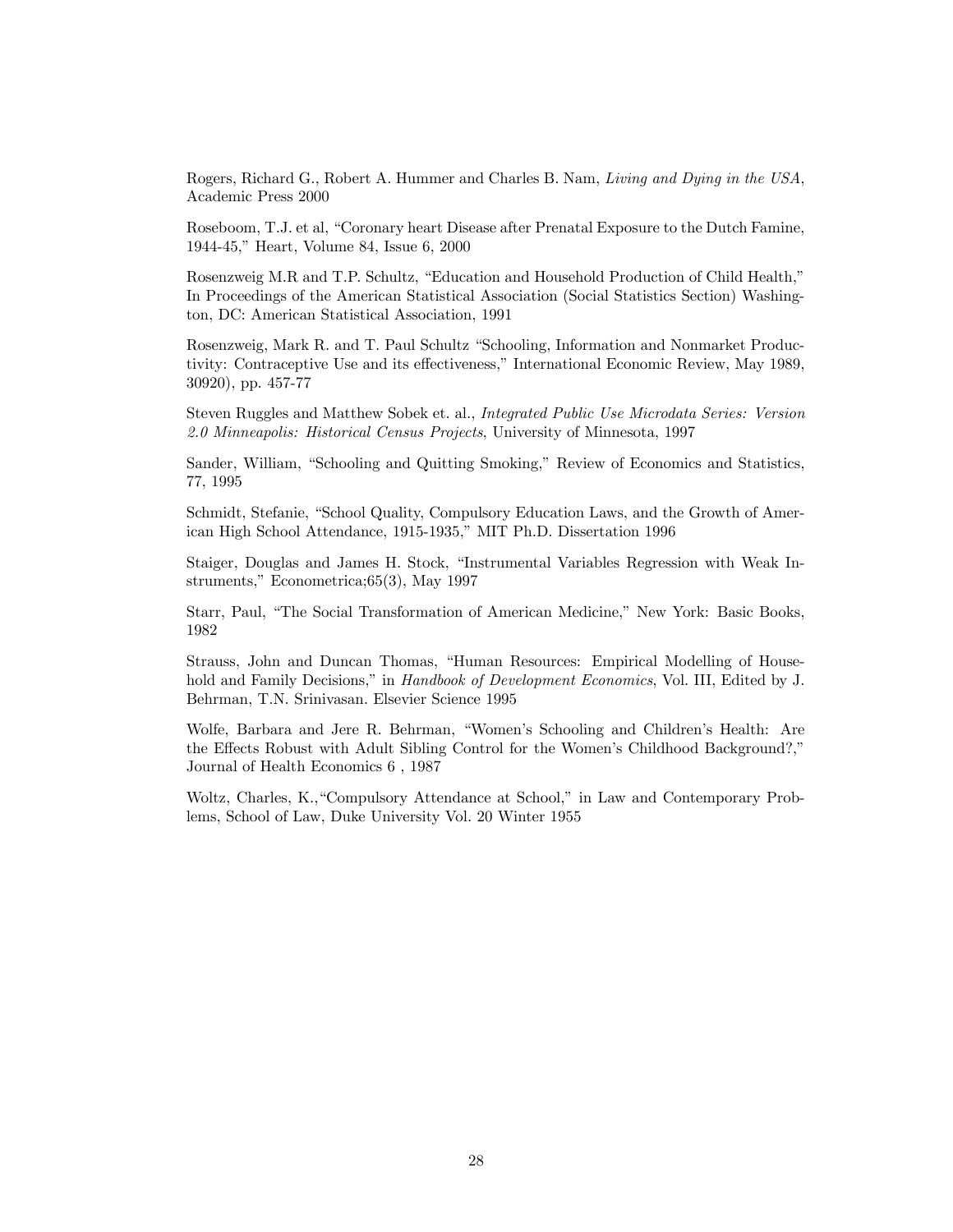# **Compulsory Attendance Laws**

| Age at which must enter school (enter age) |             |             |             |  |  |
|--------------------------------------------|-------------|-------------|-------------|--|--|
|                                            | States 1915 | States 1928 | States 1939 |  |  |
|                                            |             |             |             |  |  |
|                                            | 16          | 28          | 33          |  |  |
|                                            | 25          | 17          | 13          |  |  |
|                                            |             |             |             |  |  |
| Total                                      |             |             |             |  |  |

# **Child Labor Laws**

| Minimun age to get work permit (work age) |
|-------------------------------------------|
|                                           |

|       |    | States 1915 States 1928     | States 1939 |
|-------|----|-----------------------------|-------------|
| 12    |    |                             |             |
| 13    |    |                             |             |
| 14    | 38 | 42                          | 32          |
| 15    |    |                             |             |
| 16    |    | $\mathcal{D}_{\mathcal{L}}$ | 12          |
| Total | 15 |                             |             |

## **Continuation School Laws**

| <b>Have Continuation School Laws</b> |  |
|--------------------------------------|--|
|                                      |  |

|       | States 1915 | States 1928 | States 1939 |
|-------|-------------|-------------|-------------|
|       | 36          | 20          | 1 Q         |
|       |             | 28          |             |
| Total |             | 18          |             |

## **Constructed Variable: Implicit number of years had to attend school**

|       | $Children = work age - enter age$ |             |             |  |  |  |  |
|-------|-----------------------------------|-------------|-------------|--|--|--|--|
|       | States 1915                       | States 1928 | States 1939 |  |  |  |  |
|       | 8                                 |             |             |  |  |  |  |
|       |                                   |             |             |  |  |  |  |
|       | 2                                 |             |             |  |  |  |  |
| 6     | 21                                | 15          |             |  |  |  |  |
|       | 14                                | 26          | 23          |  |  |  |  |
|       | 2                                 | 5           |             |  |  |  |  |
| 9     |                                   |             |             |  |  |  |  |
| 10    |                                   |             |             |  |  |  |  |
| Total | 48                                | 48          | 48          |  |  |  |  |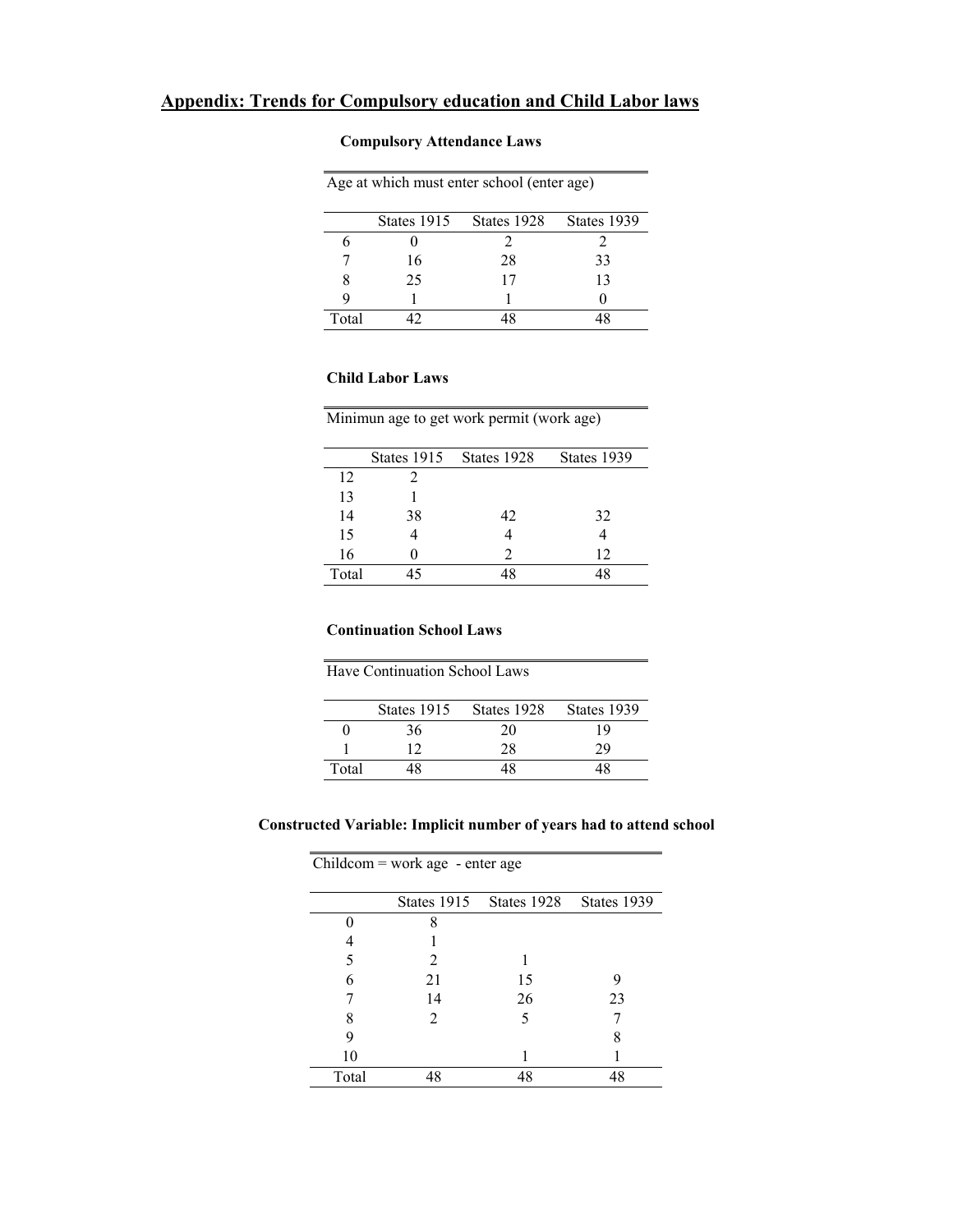

Years of compulsory schooling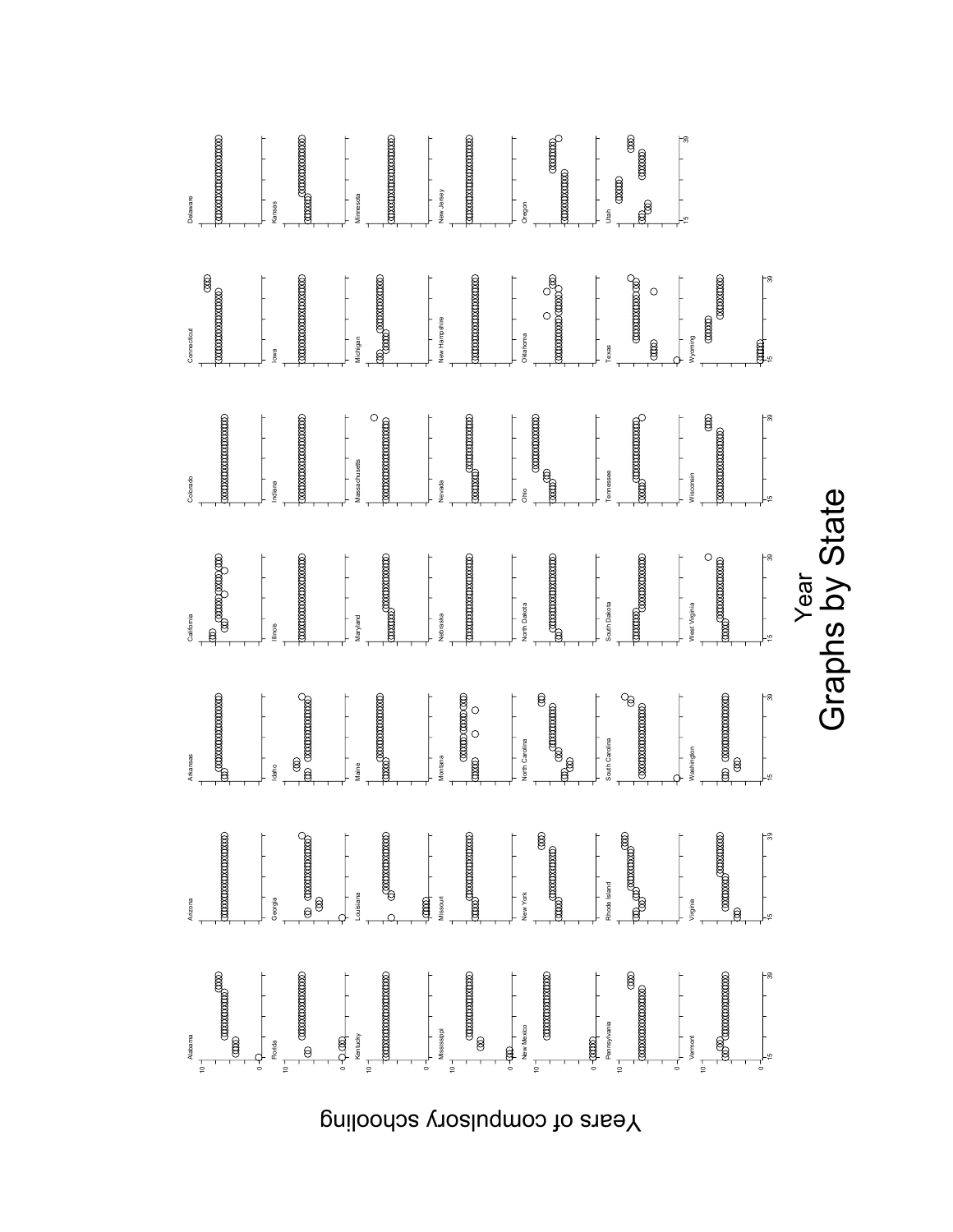|                           | Census*                                      |          | $NEFS**$  |          |           |
|---------------------------|----------------------------------------------|----------|-----------|----------|-----------|
| Variables                 |                                              | Mean     | Std. Dev. | Mean     | Std. Dev. |
|                           |                                              |          |           |          |           |
| Individual                | 10-year death rate                           | 0.106    | 0.136     | 0.254    | 0.435     |
|                           | characteristics Years of completed education | 10.697   | 1.020     | 10.360   | 3.326     |
|                           | 1970 Dummy                                   | 0.471    | 0.499     |          |           |
|                           | Female                                       | 0.517    | 0.500     | 0.540    | 0.498     |
|                           | Married                                      | 0.818    | 0.096     | 0.755    | 0.430     |
|                           | Live in North                                | 0.255    | 0.369     | 0.214    | 0.410     |
|                           | Live in West                                 | 0.285    | 0.351     | 0.250    | 0.433     |
|                           | Live in South                                | 0.159    | 0.227     | 0.269    | 0.444     |
|                           | Live in an urban area                        | 0.685    | 0.122     | 0.526    | 0.499     |
|                           | Age                                          | 50.366   | 8.482     | 62.941   | 7.561     |
|                           | Born in 1901                                 | 0.029    | 0.167     | 0.039    | 0.193     |
|                           | Born in 1902                                 | 0.025    | 0.157     | 0.054    | 0.226     |
|                           | Born in 1903                                 | 0.028    | 0.166     | 0.056    | 0.230     |
|                           | Born in 1904                                 | 0.029    | 0.169     | 0.056    | 0.230     |
|                           | Born in 1905                                 | 0.031    | 0.174     | 0.061    | 0.239     |
|                           | Born in 1906                                 | 0.032    | 0.177     | 0.068    | 0.251     |
|                           | Born in 1907                                 | 0.033    | 0.180     | 0.055    | 0.227     |
|                           | Born in 1908                                 | 0.036    | 0.186     | 0.042    | 0.200     |
|                           | Born in 1909                                 | 0.036    | 0.187     | 0.025    | 0.155     |
|                           | Born in 1910                                 | 0.038    | 0.191     | 0.026    | 0.160     |
|                           | Born in 1911                                 | 0.039    | 0.193     | 0.027    | 0.161     |
|                           | Born in 1912                                 | 0.040    | 0.195     | 0.028    | 0.165     |
|                           | Born in 1913                                 | 0.042    | 0.200     | 0.028    | 0.165     |
|                           | Born in 1914                                 | 0.043    | 0.202     | 0.031    | 0.174     |
|                           | Born in 1915                                 | 0.044    | 0.205     | 0.033    | 0.178     |
|                           | Born in 1916                                 | 0.044    | 0.205     | 0.032    | 0.177     |
|                           | Born in 1917                                 | 0.044    | 0.206     | 0.034    | 0.182     |
|                           | Born in 1918                                 | 0.046    | 0.209     | 0.035    | 0.184     |
|                           | Born in 1919                                 | 0.047    | 0.213     | 0.041    | 0.198     |
|                           | Born in 1920                                 | 0.048    | 0.213     | 0.037    | 0.188     |
|                           | Born in 1921                                 | 0.048    | 0.214     | 0.038    | 0.192     |
|                           | Born in 1922                                 | 0.050    | 0.217     | 0.039    | 0.194     |
|                           | Born in 1923                                 | 0.049    | 0.216     | 0.034    | 0.182     |
|                           | Born in 1924                                 | 0.049    | 0.215     | 0.044    | 0.206     |
|                           | Born in 1925                                 | 0.050    | 0.217     | 0.036    | 0.187     |
| State-of-Birth % Urban    |                                              | 53.523   | 21.279    | 49.846   | 20.734    |
| Characteristics % Foreign |                                              | 11.737   | 8.523     | 11.489   | 8.434     |
|                           | % Black                                      | 8.983    | 11.901    | 10.108   | 13.652    |
|                           | % Employed in manufacturing                  | 0.067    | 0.039     | 0.065    | 0.040     |
|                           | Annual Manufacturing wage                    | 7161.911 | 1368.253  | 6971.696 | 1380.099  |
|                           | Value of farm per acre                       | 540.048  | 276.353   | 549.371  | 292.371   |
|                           | Per capita number of doctors                 | 0.001    | 0.000     | 0.0013   | 0.0003    |
|                           | Per capita education expenditures            | 96.474   | 42.142    | 86.305   | 44.411    |
|                           | Number of school buildings per sq. mile      | 0.174    | 0.090     | 0.173    | 0.092     |

### TABLE 1: SUMMARY STATISTICS

\*N=4795, corresponding to cells defined at the gender, state-of-birth, and cohort. All means calculated using weights, where the weights are given by the number of observations in each cell. Monetary values are in 1982-84 dollars. \*\* N: 4554. Monetary values are in 1982-84 dollars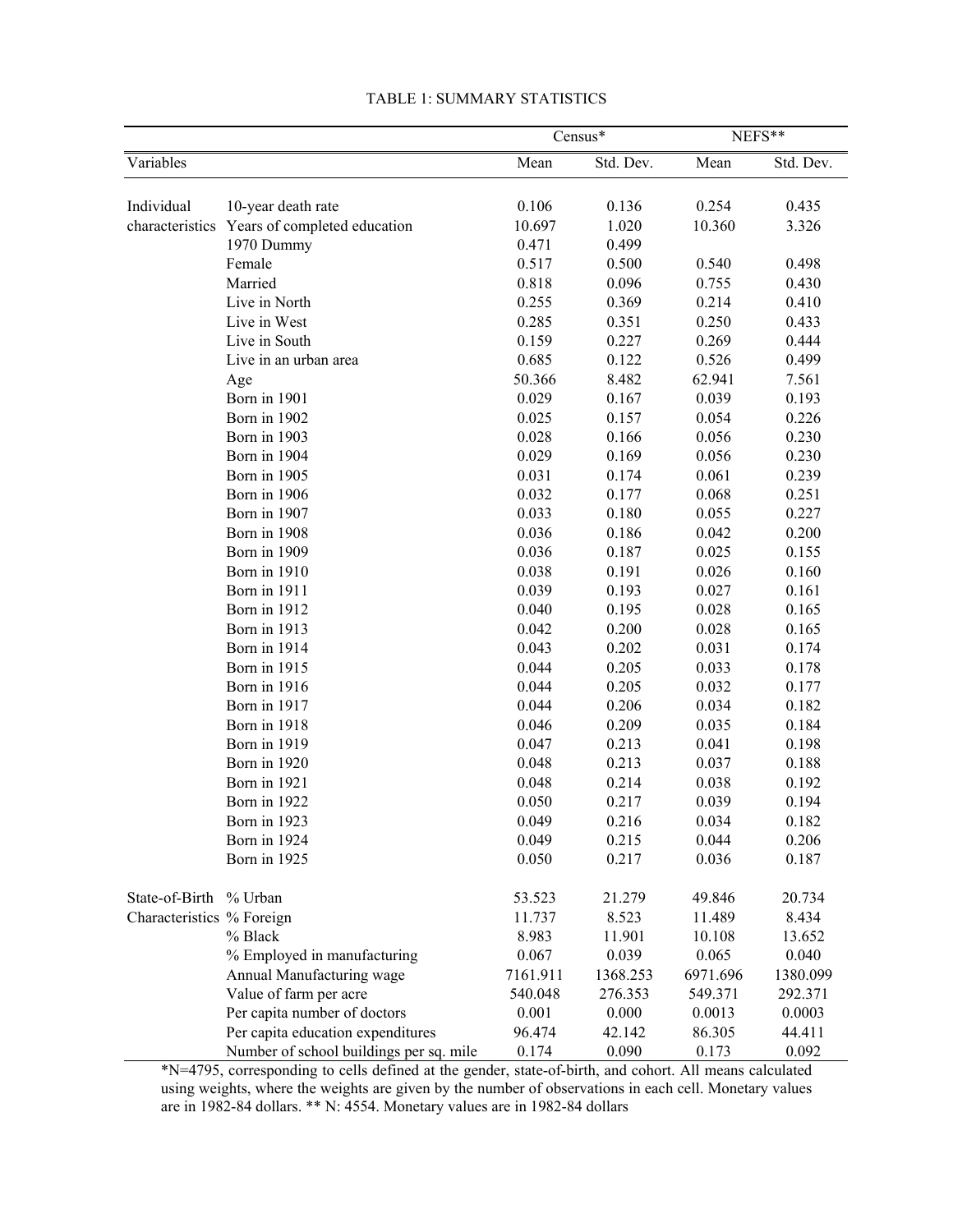



Note: Figures 1 and 2 follow the same cohorts from the 1960 census up to the 1980 census. In Figure 1 we can observe that that 10-year mortality increases with age: for older cohorts the number of individuals observed in 1980 is much smaller than in 1960 or 1970. In figure 2 we can see that the average level of education is higher in 1980 than in 1960 for all cohorts, suggesting that those who died in each cohort had bellow average levels of education.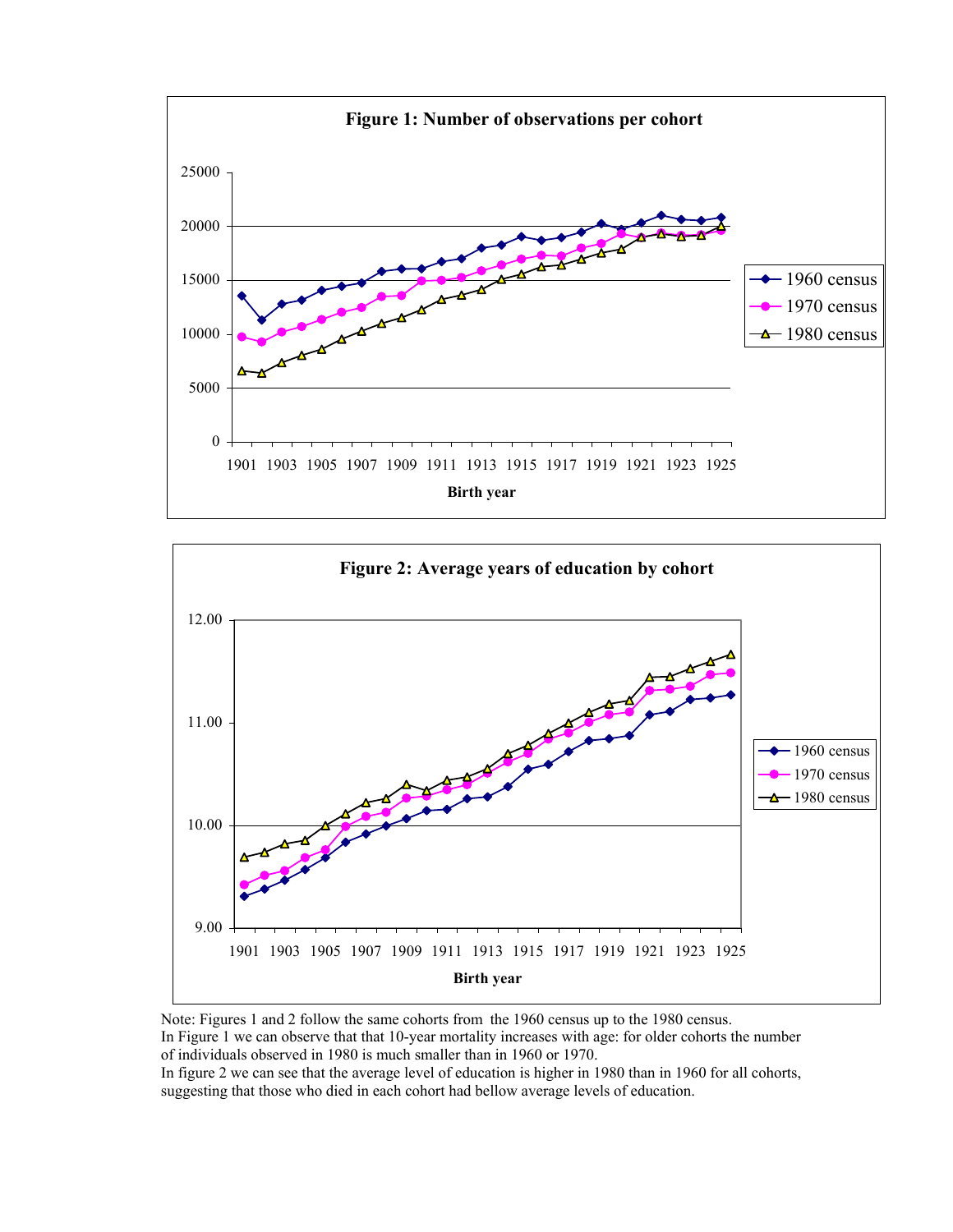# **Figure 3: Calculating Death Rates with the Census**



The 1960 and 1970 census are 1/100 random samples of the population, therefore the number of individuals in any given group is always observed with error. Because of this sampling error the death rates for any given group are overestimated 50% of the time and underestimated 50% of the time. However, since the sampling is truly random, the observed death rates are consistent estimates of the true death rates.

# **Figure 3B: An example for a young cohort: 0 death rate**



If the true death rate is 0 then I observe 50% negative death rates. As cohorts age, the death rate increases (see example above) the number of negative death rates falls.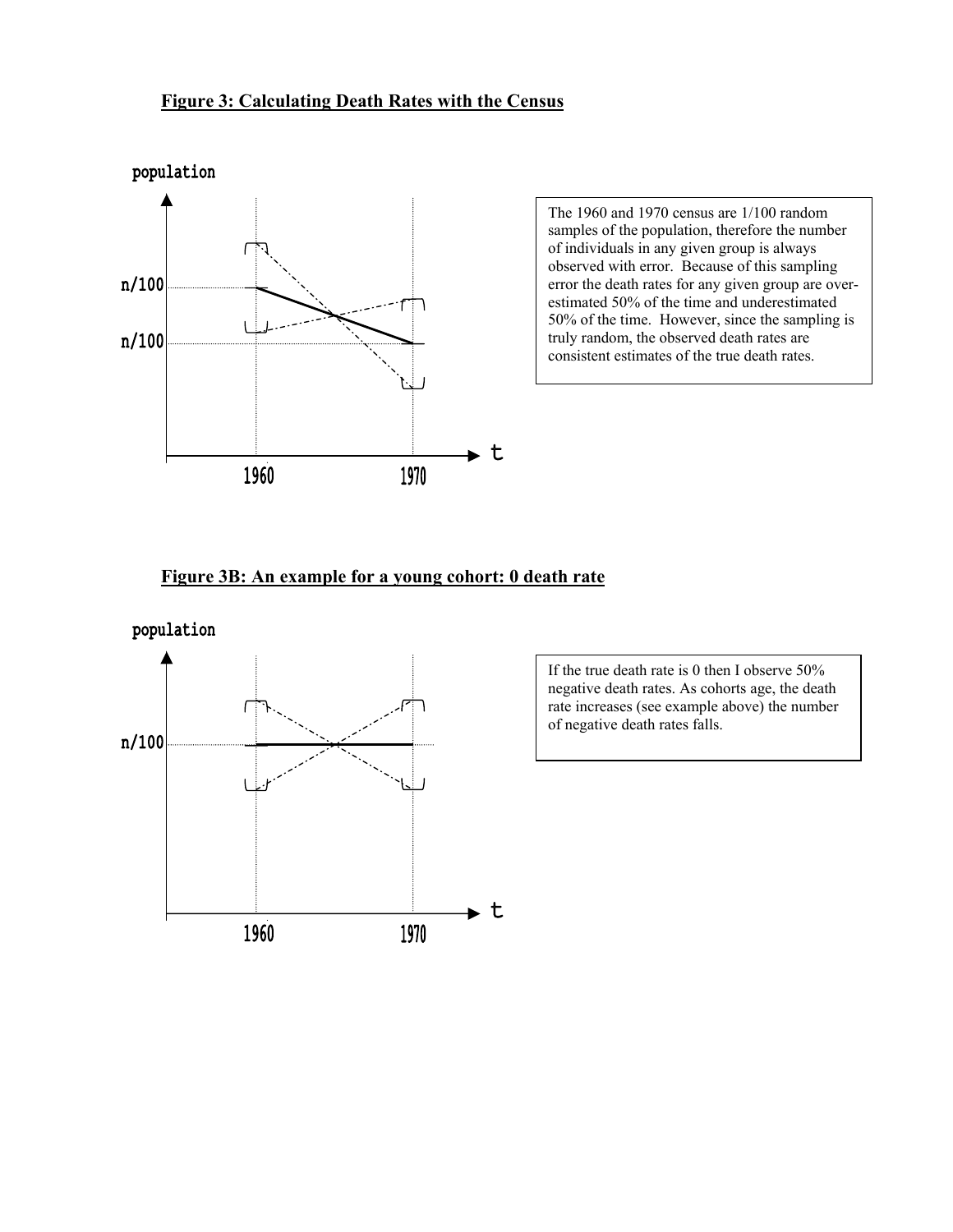

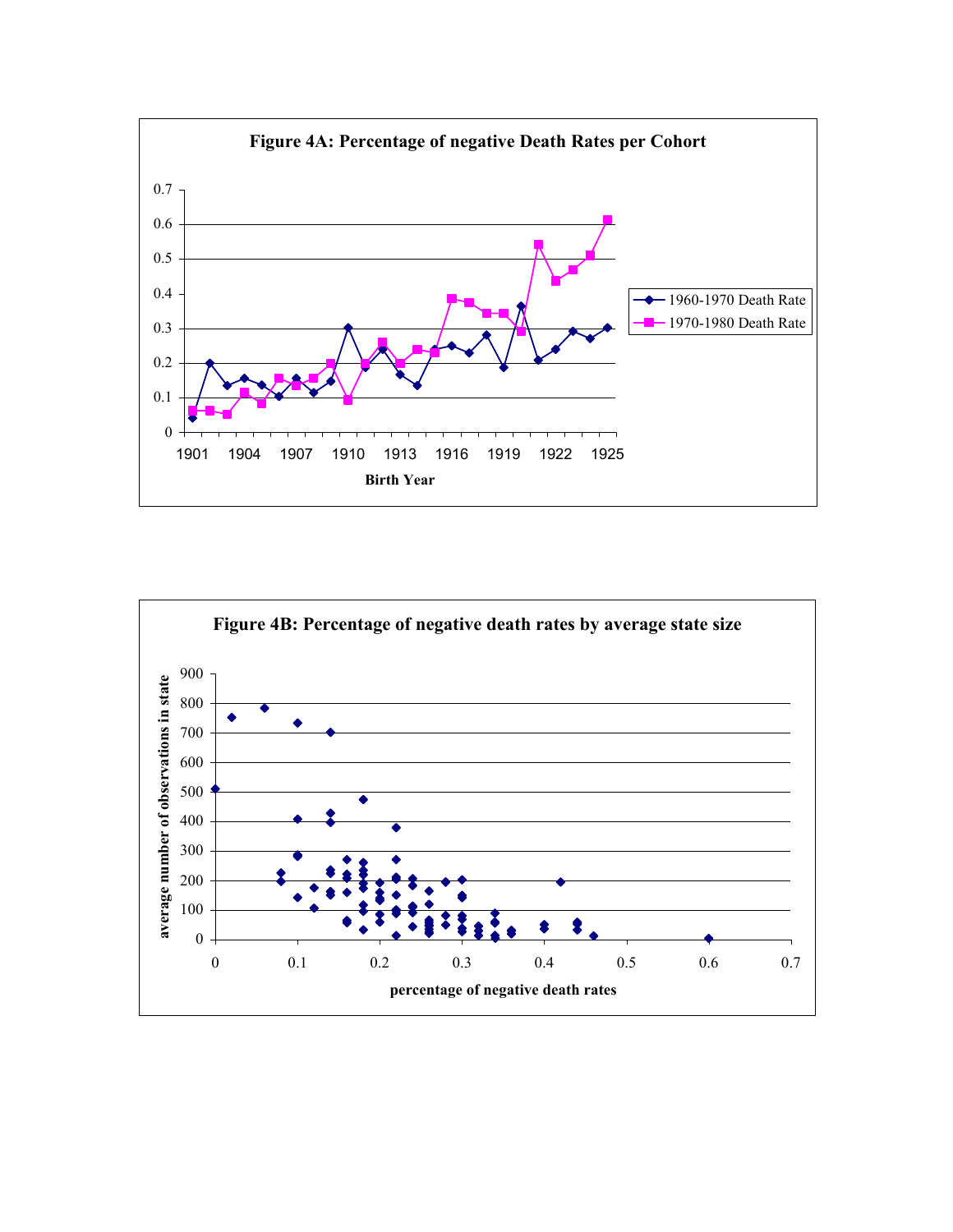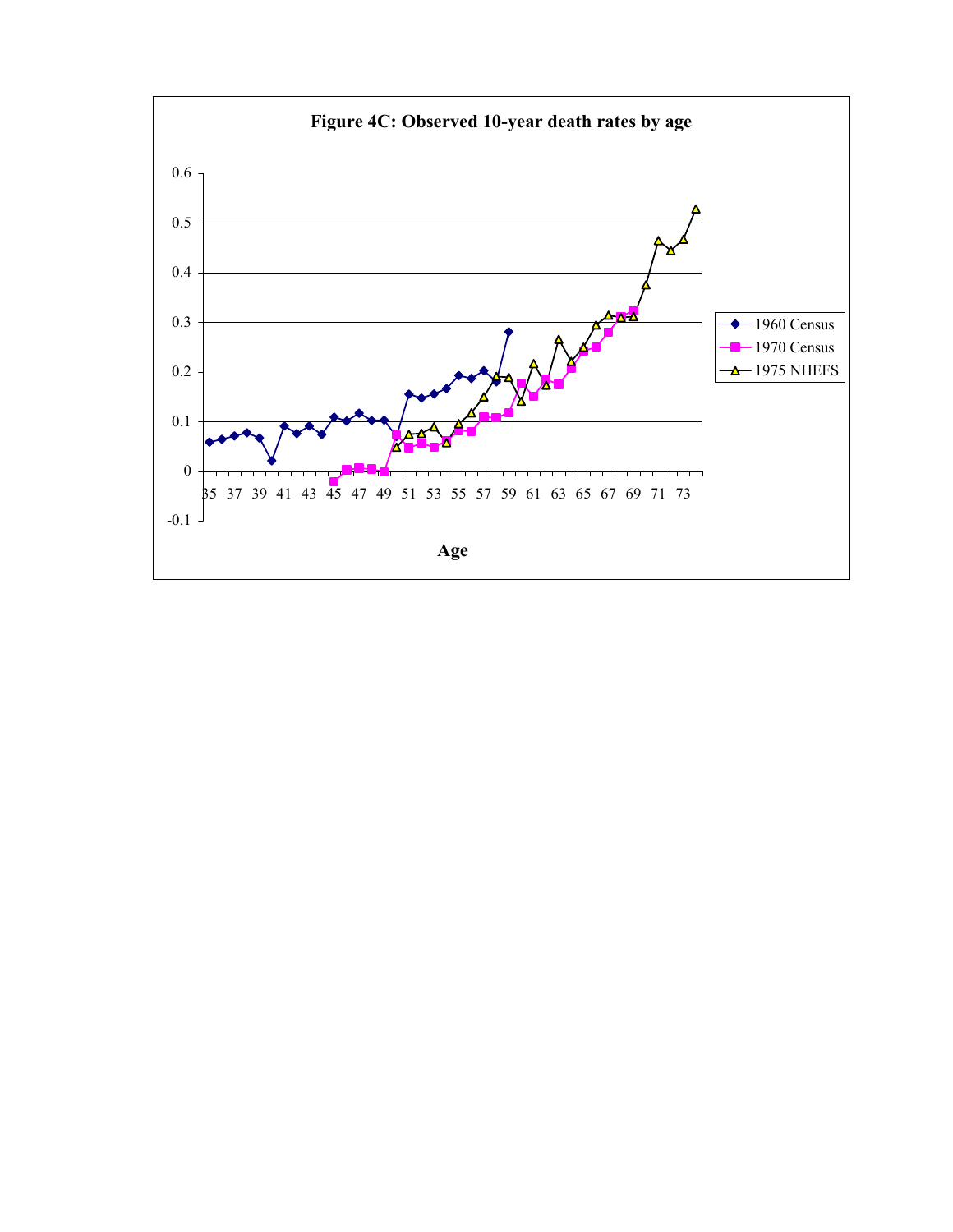

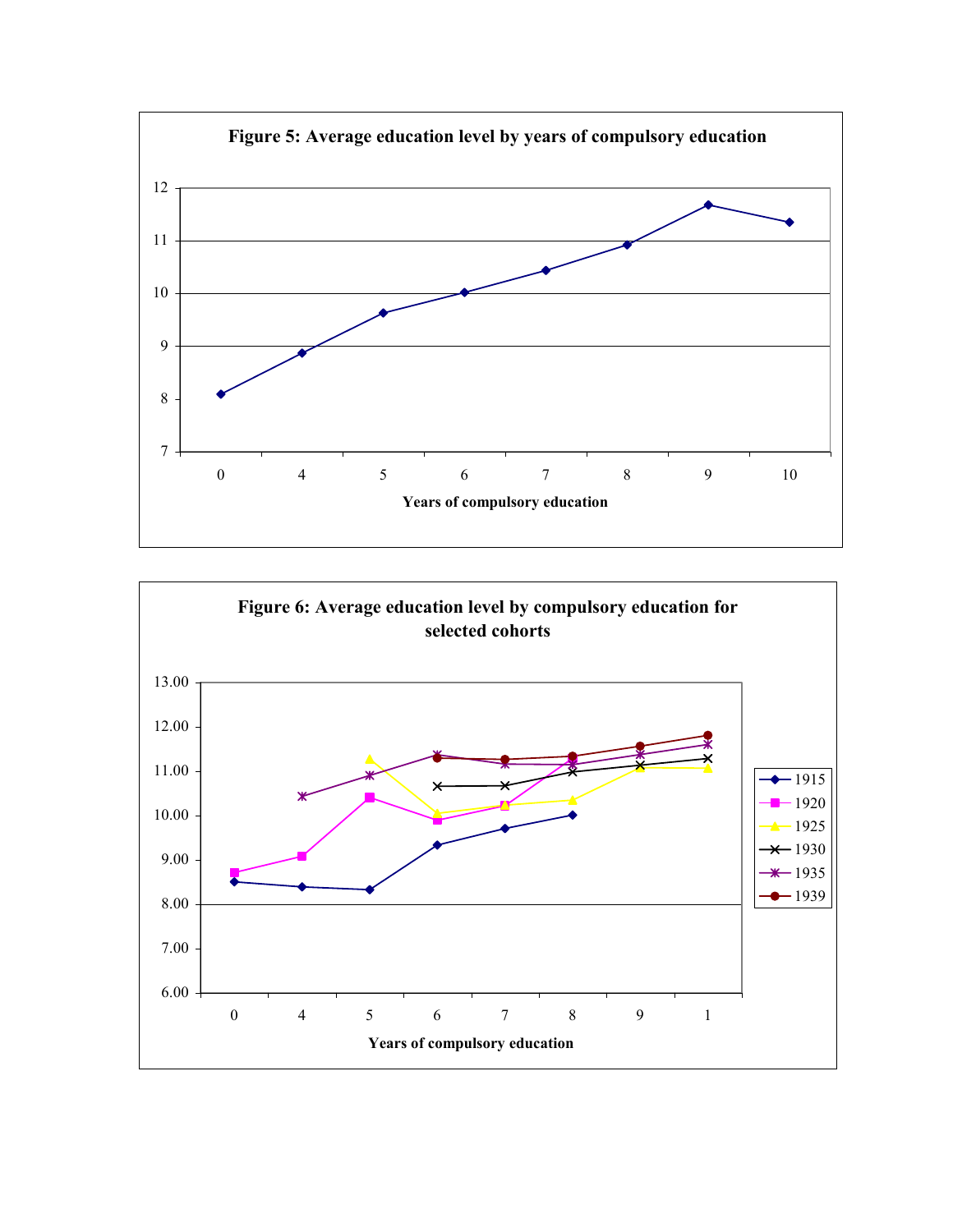| Variables             |                                         | Individual data | Individual data  | Aggregate data   |
|-----------------------|-----------------------------------------|-----------------|------------------|------------------|
| Dependent Variable    | Education                               |                 |                  |                  |
| <b>Education Laws</b> | Childcom Category 4 <sup>(a)</sup>      | $0.347**$       | $0.355**$        | $0.323**$        |
|                       |                                         | (0.075)         | (0.088)          | (0.077)          |
|                       | Childcom Category 5                     | $0.323**$       | $0.260**$        | $0.321**$        |
|                       |                                         | (0.090)         | (0.099)          | (0.098)          |
|                       | Childcom Category 6                     | $0.274**$       | $0.302**$        | $0.266**$        |
|                       |                                         | (0.069)         | (0.087)          | (.074)           |
|                       | Childcom Category 7                     | $0.385**$       | $0.408**$        | $0.369**$        |
|                       |                                         | (0.070)         | (0.087)          | (0.074)          |
|                       | Childcom Category 8                     | $0.416**$       | $0.398**$        | $0.315**$        |
|                       |                                         | (0.075)         | (0.089)          | (0.078)          |
|                       | Childcom Category 9                     | $0.580**$       | $0.512**$        | $0.470**$        |
|                       |                                         | (0.076)         | (0.092)          | (0.084)          |
|                       | Childcom Category 10                    | $0.325**$       | $0.328**$        | $0.318**$        |
|                       |                                         |                 |                  |                  |
|                       |                                         | (0.080)         | (0.095)<br>0.017 | (0.095)<br>0.027 |
|                       | Continuation School Required (=1)       | 0.027           |                  |                  |
|                       |                                         | (0.026)         | (0.028)          | (0.031)          |
| Individual            | Female                                  | $0.116**$       | $0.140**$        | $-0.012$         |
| characteristics       |                                         | (0.014)         | (0.014)          | (0.014)          |
|                       | Married                                 |                 | $0.433**$        | $-1.111**$       |
|                       |                                         |                 | (0.011)          | (0.097)          |
|                       | Live in an urban area                   |                 | $0.968**$        | $0.278**$        |
|                       |                                         |                 | (0.019)          | (0.138)          |
| State-of-Birth        | % Urban                                 |                 | $0.021**$        | $0.028**$        |
| Characteristics       |                                         |                 | (0.004)          | (0.005)          |
|                       | % Foreign                               |                 | $-0.002$         | 0.004            |
|                       |                                         |                 | (0.008)          | (0.010)          |
|                       | % Black                                 |                 | $0.024**$        | $0.020**$        |
|                       |                                         |                 | (0.009)          | (0.010)          |
|                       | % Employed in manufacturing             |                 | $-0.350$         | $-1.220**$       |
|                       |                                         |                 | (0.513)          | (0.621)          |
|                       | Annual Manufacturing wage               |                 | 0.000            | 0.000            |
|                       |                                         |                 | (0.000)          | (0.000)          |
|                       | Value of farm per acre                  |                 | 0.000            | 0.000            |
|                       |                                         |                 | (0.000)          | (0.000)          |
|                       | Per capita number of doctors            |                 | 150.018**        | 188.615**        |
|                       |                                         |                 | (71.840)         | (66.2)           |
|                       | Per capita education expenditures       |                 | $0.001**$        | 0.000            |
|                       |                                         |                 | (0.000)          | (0.000)          |
|                       | Number of school buildings per sq. mile |                 | $-0.359$         | $-0.166$         |
|                       |                                         |                 | (0.289)          | (0.373)          |
|                       | 3 region of residence dummies           | No              | Yes              | Yes              |
|                       | Region of birth*cohort dummies          | N <sub>o</sub>  | Yes              | Yes              |
|                       | R-Squared                               | 0.0811          | 0.1052           | 0.888            |
|                       | F-statistic on instruments              | 14.93**         | 8.37**           | 4.49**           |
|                       | Partial R-squared                       | 0.0003          |                  | 0.0108           |
|                       |                                         |                 | 0.0001           |                  |

### TABLE 2: EFFECT OF COMPULSORY EDUCATION LAWS ON EDUCATION

 \* significant at 10% \*\* significant at 5%. All regressions include a dummy for the 1970 census, stateof-birth dummies, cohort dummies and an intercept. For the individual-level regressions (1 and 2) N=814805 and the standard errors (in parenthesis) are clustered at the state-of-birth and cohort level.

(a) Childcom=work permit age - entry age. Childcom=0 is the excluded category.

(b) Data aggregated by gender/cohort/state-of-birth. Robust standard errors. N=4792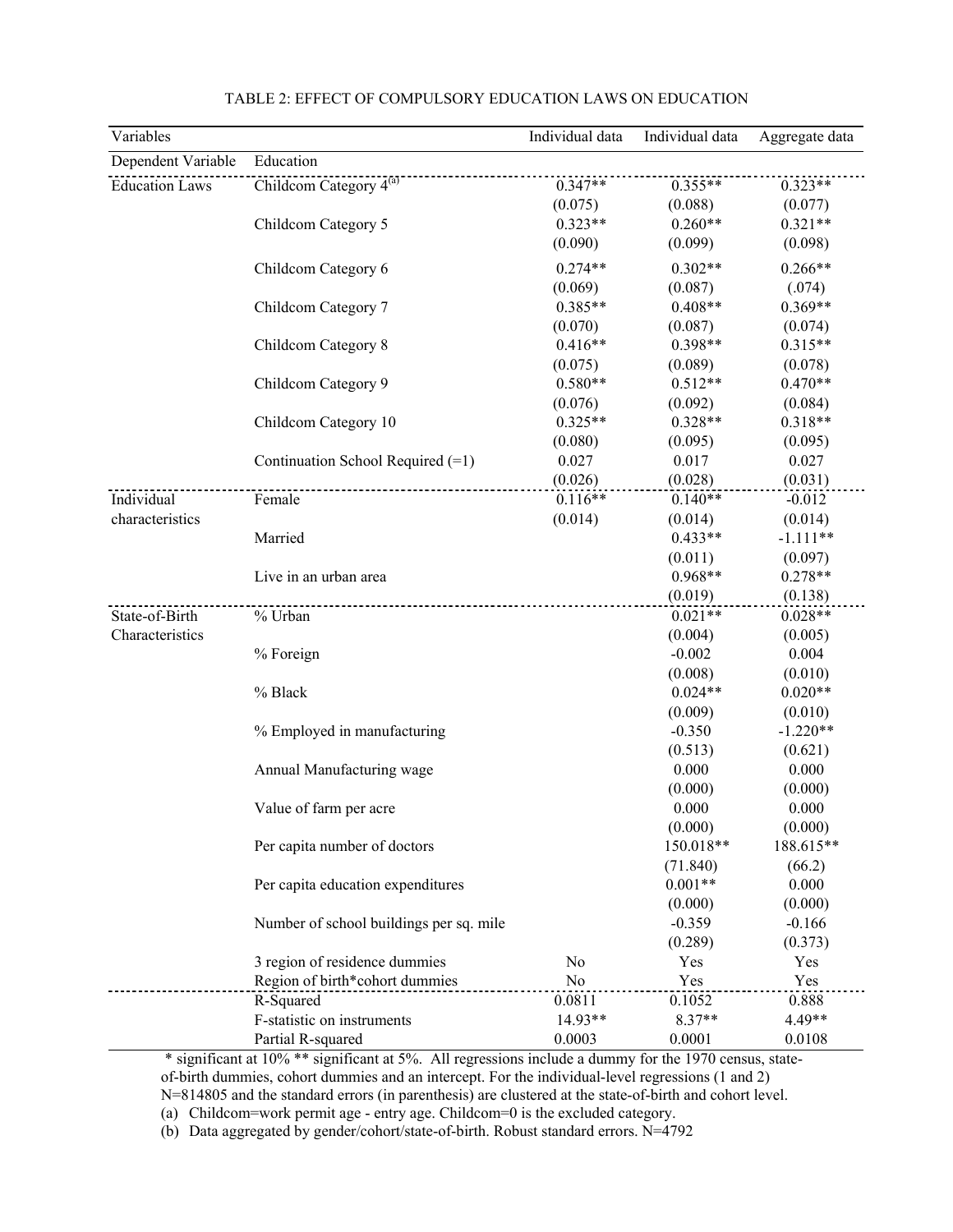| Variables              |                                    |                    |              |                       |                                                |                 |
|------------------------|------------------------------------|--------------------|--------------|-----------------------|------------------------------------------------|-----------------|
| Data                   |                                    | Census             | <b>NHEFS</b> | <b>NHEFS</b>          | <b>NHEFS</b>                                   | <b>NHEFS</b>    |
| Method                 |                                    | <b>WLS</b>         | <b>OLS</b>   | Probit <sup>(a)</sup> | <b>WLS</b>                                     | W LS            |
| Level <sup>(d)</sup>   |                                    | Aggregate $^{(b)}$ |              |                       | Individual Individual Aggregate <sup>(b)</sup> | Aggregate $(c)$ |
| Dependent              |                                    | 10-year            | died         | died                  | death rate                                     | death rate      |
| Variable               |                                    | death rate         | 75-85        | 75-85                 | 75-85                                          | 75-85           |
| Individual             | Education                          | $-0.012**$         | $-0.012**$   | $-0.011**$            | $-0.017**$                                     | $-0.013**$      |
| characteristics        |                                    | (0.004)            | (0.002)      | (0.002)               | (0.004)                                        | (0.005)         |
|                        | Female                             | $-0.048**$         | $-0.147**$   | $-0.151**$            | $-0.137**$                                     | $-0.139**$      |
|                        |                                    | (0.004)            | (0.013)      | (0.013)               | (0.015)                                        | (0.030)         |
|                        | Married                            | $0.227**$          | $-0.044**$   | $-0.053$              | $-0.005$                                       | $-0.015$        |
|                        |                                    | (0.030)            | (0.016)      | (0.015)               | (0.030)                                        | (0.037)         |
|                        | Live in an urban area              | $-0.136**$         | $0.037**$    | $0.039**$             | $0.056**$                                      | $0.080**$       |
|                        |                                    | (0.044)            | (0.015)      | (0.015)               | (0.024)                                        | (0.030)         |
|                        |                                    |                    |              |                       |                                                |                 |
| State-of-Birth % Urban |                                    | 0.000              | $-0.003$     | $-0.003$              | $-0.002$                                       | $-0.002$        |
| Characteristics        |                                    | (0.001)            | (0.005)      | (0.005)               | (0.005)                                        | (0.005)         |
|                        | % Foreign                          | 0.000              | 0.005        | 0.012                 | 0.005                                          | 0.005           |
|                        |                                    | (0.002)            | (0.007)      | (0.008)               | (0.007)                                        | (0.007)         |
|                        | % Black                            | 0.000              | $-0.014*$    | $-0.012$              | $-0.014$                                       | $-0.014$        |
|                        |                                    | (0.002)            | (0.008)      | (0.008)               | (0.009)                                        | (0.009)         |
|                        | % Employed in manufacturing        | $-0.075$           | $-0.085$     | $-0.060$              | $-0.091$                                       | $-0.100$        |
|                        |                                    | (0.105)            | (0.590)      | (0.563)               | (0.621)                                        | (0.640)         |
|                        | Annual Manufacturing wage          | 0.000              | 0.000        | 0.000                 | 0.000                                          | 0.000           |
|                        |                                    | (0.000)            | (0.000)      | (0.000)               | (0.000)                                        | (0.000)         |
|                        | Value of farm per acre             | 0.000              | 0.000        | 0.000                 | 0.000                                          | 0.000           |
|                        |                                    | (0.000)            | (0.000)      | (0.000)               | (0.000)                                        | (0.000)         |
|                        | Per capita number of doctors       | $-2.043$           | 1.058        | 17.451                | $-0.762$                                       | $-2.139$        |
|                        |                                    | (14.384)           | (48.228)     | (39.746)              | (49.833)                                       | (52.857)        |
|                        | Per capita education expenditures  | 0.000              | 0.000        | 0.000                 | 0.000                                          | 0.000           |
|                        |                                    | (0.000)            | (0.000)      | (0.000)               | (0.000)                                        | (0.000)         |
|                        | # of school buildings per sq. mile | 0.045              | $0.712**$    | $0.744**$             | $0.725**$                                      | $0.758**$       |
|                        |                                    | (0.064)            | (0.345)      | (0.334)               | (0.360)                                        | (0.380)         |
|                        |                                    |                    |              |                       |                                                |                 |
|                        | $\overline{N}$                     | 4792               | 4554         | 4554                  | 1557                                           | 942             |
|                        | R-Squared                          | 0.3685             | 0.1736       |                       | 0.3952                                         | 0.5219          |

## TABLE 3: EFFECT OF EDUCATION ON MORTALITY-LEAST SQUARE RESULTS

All regressions include 24 cohort dummies, 47 state of birth dummies, region-of-birth \* cohort, region of residence dummies and an intercept. Standard errors (in parenthesis) are clustered at the state-of-birth and cohort level. The census regressions also include a dummy for the 1970 census.

(a) The reported coefficients are the mean marginal effects. The standard errors are calculated using the Delta Method.

- (b) Data are aggregated at the cohort/gender and state-of-birth level.
- (c) Data aggregated at the cohort and state-of-birth level only.

(d) All regressions at the aggregate level are weighted by the number of observations in the original cell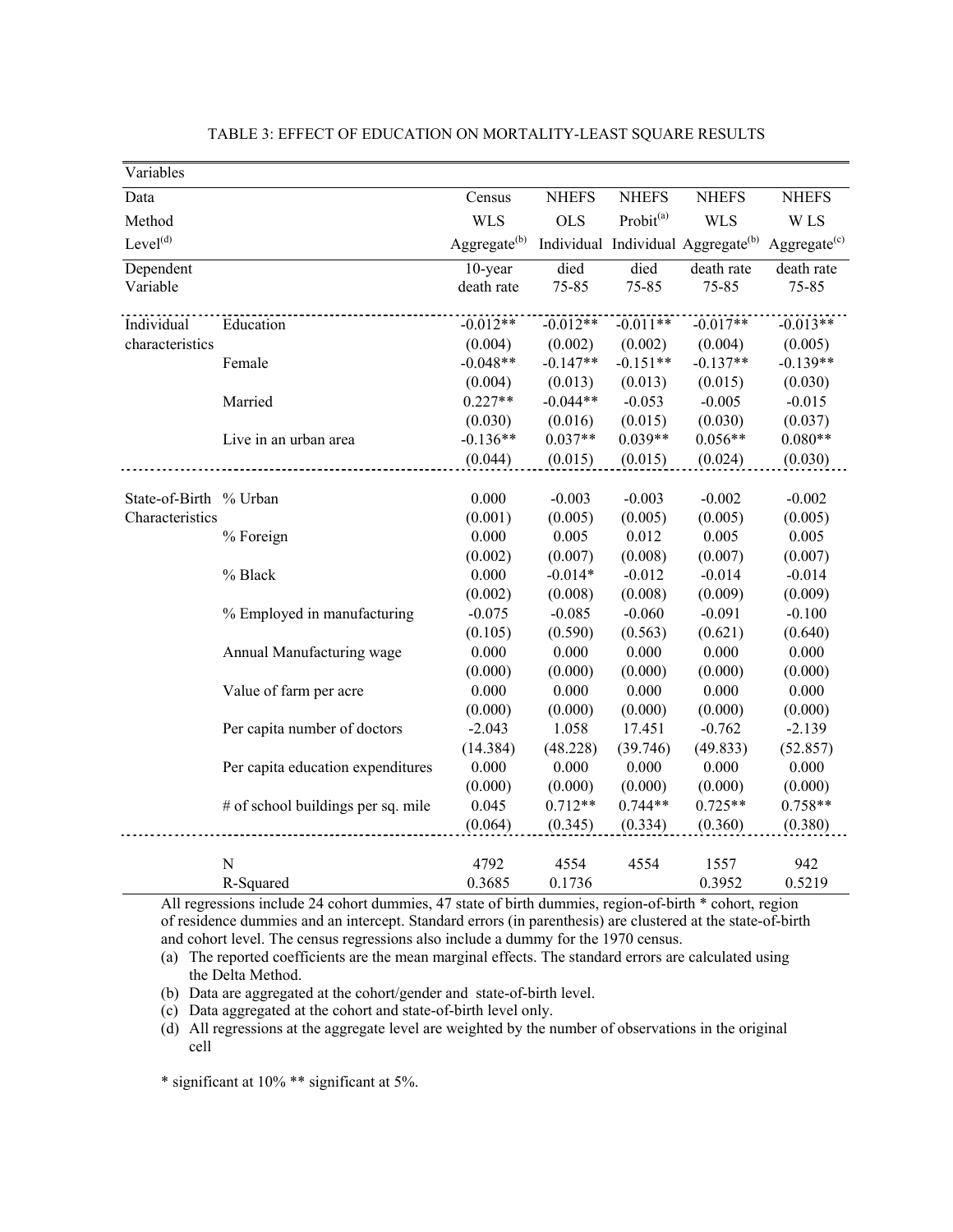| Variables       |                                         |                |                   |                      |                      |
|-----------------|-----------------------------------------|----------------|-------------------|----------------------|----------------------|
| Data            |                                         | $NHEFS^{(b)}$  | $Census^{(a)(c)}$ | $Census^{(a)(b)(c)}$ | $Census^{(a)(b)(c)}$ |
| Method          |                                         | 2SLS           | Wald              | 2SLS                 | Mixed 2SLS           |
| Level           |                                         | Individual     | Aggregate         | Aggregate            | Aggregate            |
| Dependent       |                                         | Died           | 10-year           | 10-year              | 10-year              |
| Variable        |                                         | 1975-1985      | death rate        | death rate           | death rate           |
| Individual      | Education                               | $-0.020$       | $-0.037**$        | $-0.045*$            | $-0.059**$           |
| characteristics |                                         | (0.054)        | (0.006)           | (0.026)              | (0.027)              |
|                 | 1970 Dummy                              |                | 0.003             | $0.012**$            | $0.021**$            |
|                 |                                         |                | (0.004)           | (0.005)              | (0.007)              |
|                 | Female                                  | $-0.142**$     | $-0.071**$        | $-0.048**$           | $-0.040**$           |
|                 |                                         | (0.030)        | (0.004)           | (0.004)              | (0.005)              |
|                 | Married                                 | $-0.040$       |                   | $0.190**$            | $0.266**$            |
|                 |                                         | (0.027)        |                   | (0.041)              | (0.031)              |
|                 | Live in an urban area                   | 0.046          |                   | $-0.126**$           | $-0.080$             |
|                 |                                         | (0.055)        |                   | (0.045)              | (0.054)              |
|                 |                                         |                |                   |                      |                      |
| State-of-Birth  | % Urban                                 | $-0.002$       |                   | 0.001                | 0.001                |
| Characteristics |                                         | (0.005)        |                   | (0.001)              | (0.001)              |
|                 | % Foreign                               | 0.005          |                   | 0.001                | 0.001                |
|                 |                                         | (0.007)        |                   | (0.002)              | (0.002)              |
|                 | % Black                                 | $-0.014$       |                   | 0.001                | 0.001                |
|                 |                                         | (0.008)        |                   | (0.002)              | (0.002)              |
|                 | % Employed in manufacturing             | $-0.089$       |                   | $-0.118$             | $-0.080$             |
|                 |                                         | (0.605)        |                   | (0.113)              | (0.137)              |
|                 | Annual Manufacturing wage               | 0.000          |                   | 0.000                | 0.000                |
|                 |                                         | (0.000)        |                   | (0.000)              | (0.000)              |
|                 | Value of farm per acre                  | 0.000          |                   | 0.000                | 0.000                |
|                 |                                         | (0.000)        |                   | (0.000)              | (0.000)              |
|                 | Per capita number of doctors            | 7.298          |                   | 6.078                | 6.675                |
|                 |                                         | (62.347)       |                   | (15.337)             | (17.31)              |
|                 | Per capita education expenditures       | 0.000          |                   | 0.000                | 0.000                |
|                 |                                         | (0.000)        |                   | (0.000)              | (0.000)              |
|                 | Number of school buildings per sq. mile | $0.698**$      |                   | 0.051                | 0.044                |
|                 |                                         | (0.350)        |                   | (0.066)              | (0.075)              |
|                 | <b>State-of-birth Dummies</b>           | Yes            | No                | Yes                  | Yes                  |
|                 | Region of Birth Dummies                 | N <sub>0</sub> | Yes               | N <sub>0</sub>       | N <sub>o</sub>       |
|                 | <b>Cohort Dummies</b>                   | Yes            | Yes               | Yes                  | Yes                  |
|                 | Region-of-birth*cohort                  | Yes            | No                | Yes                  | Yes                  |
|                 | Region of residence dummies             | Yes            | No                | Yes                  | Yes                  |
|                 | ${\bf N}$                               | 4554           | 1396              | 4792                 | 4792                 |

### TABLE 4: EFFECT OF EDUCATION ON MORTALITY-IV RESULTS

All regressions include an intercept.

(a) Regressions are weighted by the number of observations in the original cell.

(b) Standard errors (in parenthesis) are clustered at the state-of-birth and cohort level and have been corrected in the second stage.

(c) Note: P2SLS and aggregate 2SLS use data aggregated at the gender/cohort/state-of-birth. Wald uses data aggregated at the gender/cohort/region-of-birth/compulsory education laws level.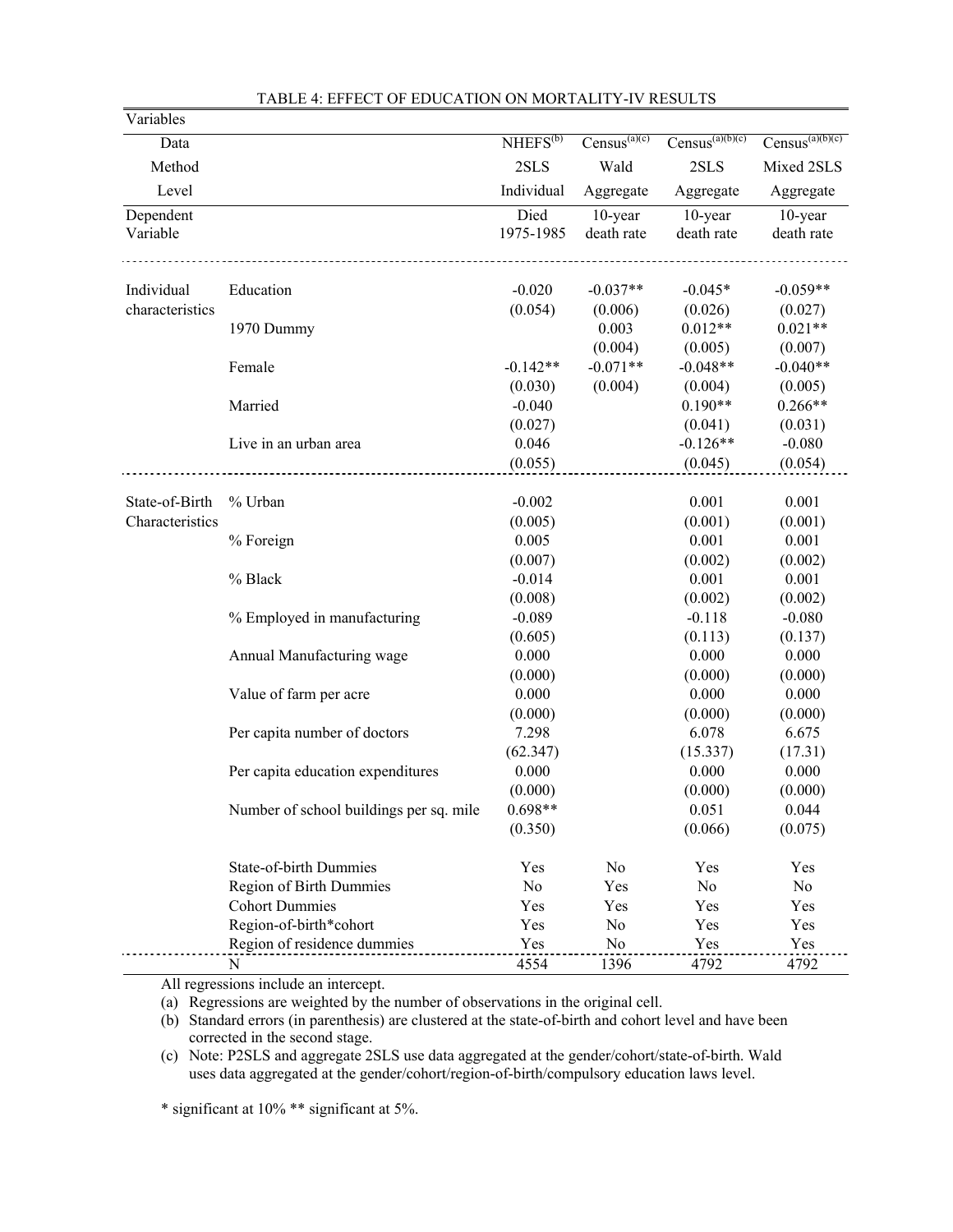## TABLE 5: ADDITIONAL ESTIMATIONS

### A: Effect of education on mortality: Quarter of birth, laws and interactions used as instruments

|                       |                    | 2SLS                | Mixed 2SLS         |
|-----------------------|--------------------|---------------------|--------------------|
| Dependent<br>Variable | 10-year death rate |                     |                    |
| Individual            | Education          | $-067**$<br>(.0260) | $-062**$<br>(.024) |

## B: Effect of compulsory schooling on education: Reduced form Results (OLS)

| Dependent | 10-year death rate  |             |
|-----------|---------------------|-------------|
| Variable  |                     |             |
|           |                     |             |
|           | Childcom            | $-0.0027**$ |
|           |                     | (0.0013)    |
|           | Continuation school | $-0.0032$   |
|           |                     | (0.005)     |

## C: Effect of education on mortality: Results corrected for Age Heaping: (Exclude ages 40, 50, and 60)

|                       |                    | 2SLS              | Mixed 2SLS        |
|-----------------------|--------------------|-------------------|-------------------|
| Dependent<br>Variable | 10-year death rate |                   |                   |
| Individual            | Education          | $-.040$<br>(.026) | $-.052$<br>(.026) |

D: Effect of education on mortality: Results by region of birth

| Dependent Variable10-<br>year death rate | 2SLS     | Mixed 2SLS |  |  |
|------------------------------------------|----------|------------|--|--|
|                                          |          |            |  |  |
| North                                    | $-0.047$ | $-0.083$   |  |  |
|                                          | (0.060)  | (0.108)    |  |  |
| South                                    | $-0.044$ | $-0.061*$  |  |  |
|                                          | (0.038)  | (0.033)    |  |  |
| West                                     | $-0.078$ | $-0.071$   |  |  |
|                                          | (0.071)  | (0.095)    |  |  |
| Midwest                                  | $-0.045$ | $-0.014$   |  |  |
|                                          | (0.043)  | (0.095)    |  |  |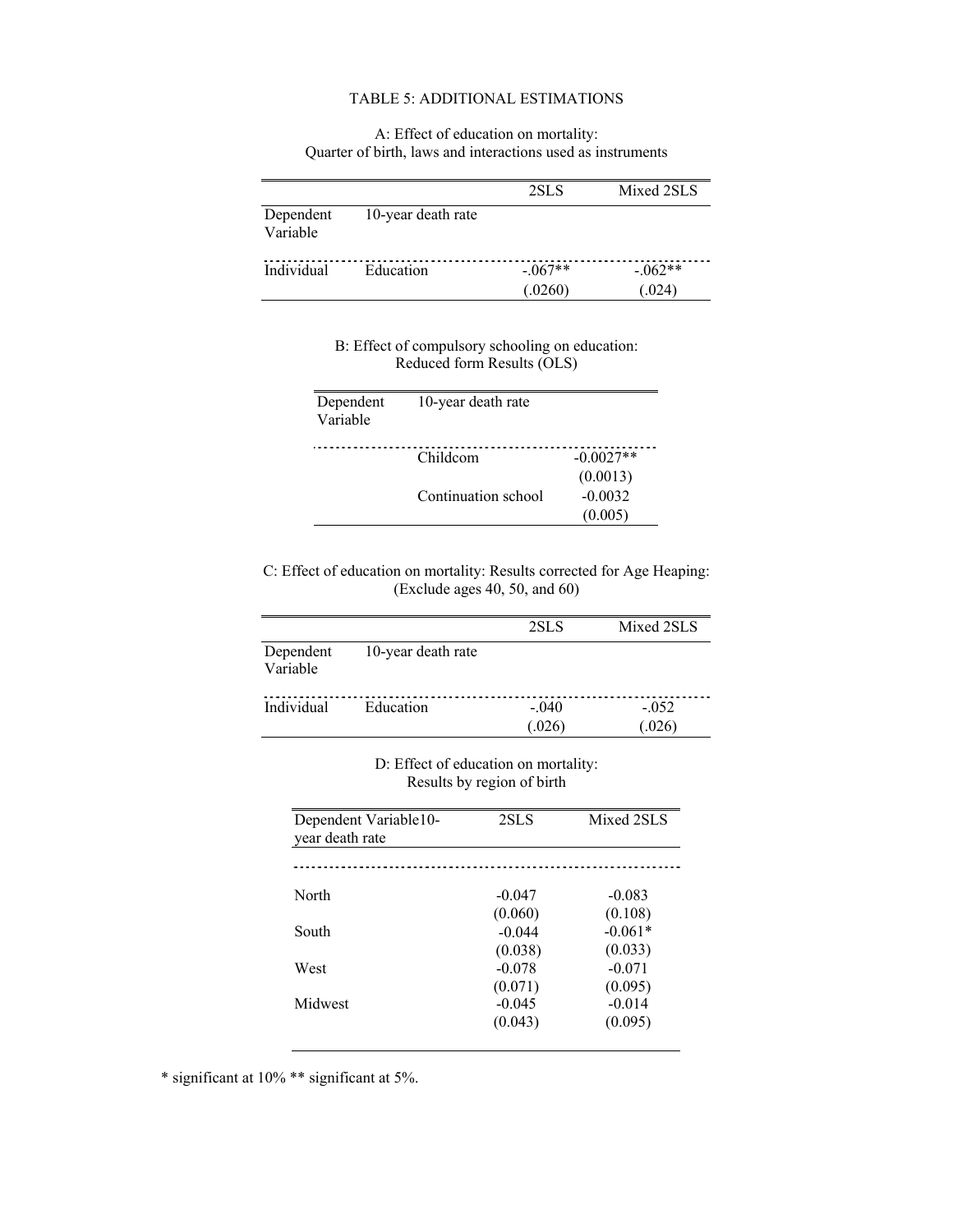|                       |                                         | 2SLS       | 2SLS       |            | Mixed 2SLS Mixed 2SLS |
|-----------------------|-----------------------------------------|------------|------------|------------|-----------------------|
| Variables             |                                         | Males      | Females    | Males      | Females               |
| Dependent<br>Variable | 10-year death rate                      |            |            |            |                       |
| Individual            | Education                               | $-0.047$   | $-0.044$   | $-0.077$   | $-0.054$              |
| characteristics       |                                         | (0.051)    | (0.063)    | (0.040)    | (0.039)               |
|                       | Married                                 | $-0.292**$ | $-0.311**$ | $-0.263**$ | $-0.297**$            |
|                       |                                         | (0.082)    | (0.059)    | (0.087)    | (0.065)               |
|                       | Dummy for 1970                          | 0.025      | $-0.057**$ | $0.032**$  | $-0.052**$            |
|                       |                                         | (0.009)    | (0.011)    | (0.009)    | (0.011)               |
|                       | Live in an urban area                   | $-0.096$   | $-0.102$   | $-0.002$   | $-0.036$              |
|                       |                                         | (0.059)    | (0.067)    | (0.079)    | (0.078)               |
|                       |                                         |            |            |            |                       |
| State-of-Birth        | % Urban                                 | 0.002      | 0.001      | 0.001      | 0.001                 |
| Characteristics       |                                         | (0.003)    | (0.002)    | (0.002)    | (0.002)               |
|                       | % Foreign                               | $-0.001$   | 0.001      | $-0.001$   | 0.001                 |
|                       |                                         | (0.004)    | (0.004)    | (0.003)    | (0.003)               |
|                       | % Black                                 | 0.000      | $-0.001$   | 0.000      | $-0.001$              |
|                       |                                         | (0.004)    | (0.004)    | (0.003)    | (0.003)               |
|                       | % Employed in manufacturing             | $-0.095$   | $-0.128$   | $-0.056$   | $-0.103$              |
|                       |                                         | (0.328)    | (0.264)    | (0.182)    | (0.194)               |
|                       | Annual Manufacturing wage               | 0.000      | 0.000      | 0.000      | 0.000                 |
|                       |                                         | (0.000)    | (0.000)    | (0.000)    | (0.000)               |
|                       | Value of farm per acre                  | 0.000      | 0.000      | 0.000      | 0.000                 |
|                       |                                         | (0.000)    | (0.000)    | (0.000)    | (0.000)               |
|                       | Per capita number of doctors            | 22.270     | $-6.219$   | 27.940     | $-5.860$              |
|                       |                                         | (24.002)   | (32.441)   | (22.782)   | (26.29)               |
|                       | Per capita education expenditures       | 0.000      | 0.000      | 0.000      | 0.000                 |
|                       |                                         | (0.000)    | (0.000)    | (0.000)    | (0.000)               |
|                       | Number of school buildings per sq. mile | $-0.018$   | 0.078      | $-0.057$   | 0.094                 |
|                       |                                         | (0.148)    | (0.155)    | (0.103)    | (0.106)               |
|                       | N                                       | 2397       | 2395       | 2397       | 2395                  |

|  |  |  |  |  |  |  |  | TABLE 6: EFFECT OF EDUCATION ON MORTALITY-IV RESULTS BY GENDER |
|--|--|--|--|--|--|--|--|----------------------------------------------------------------|
|--|--|--|--|--|--|--|--|----------------------------------------------------------------|

All regressions include 24 cohort dummies, 47 state-of-birth dummies, region-of-birth \* cohort interactions, region-of-residence dummies and an intercept. All regressions are weighted by the number of observations in the original cell. Standard errors (in parenthesis) are robust.